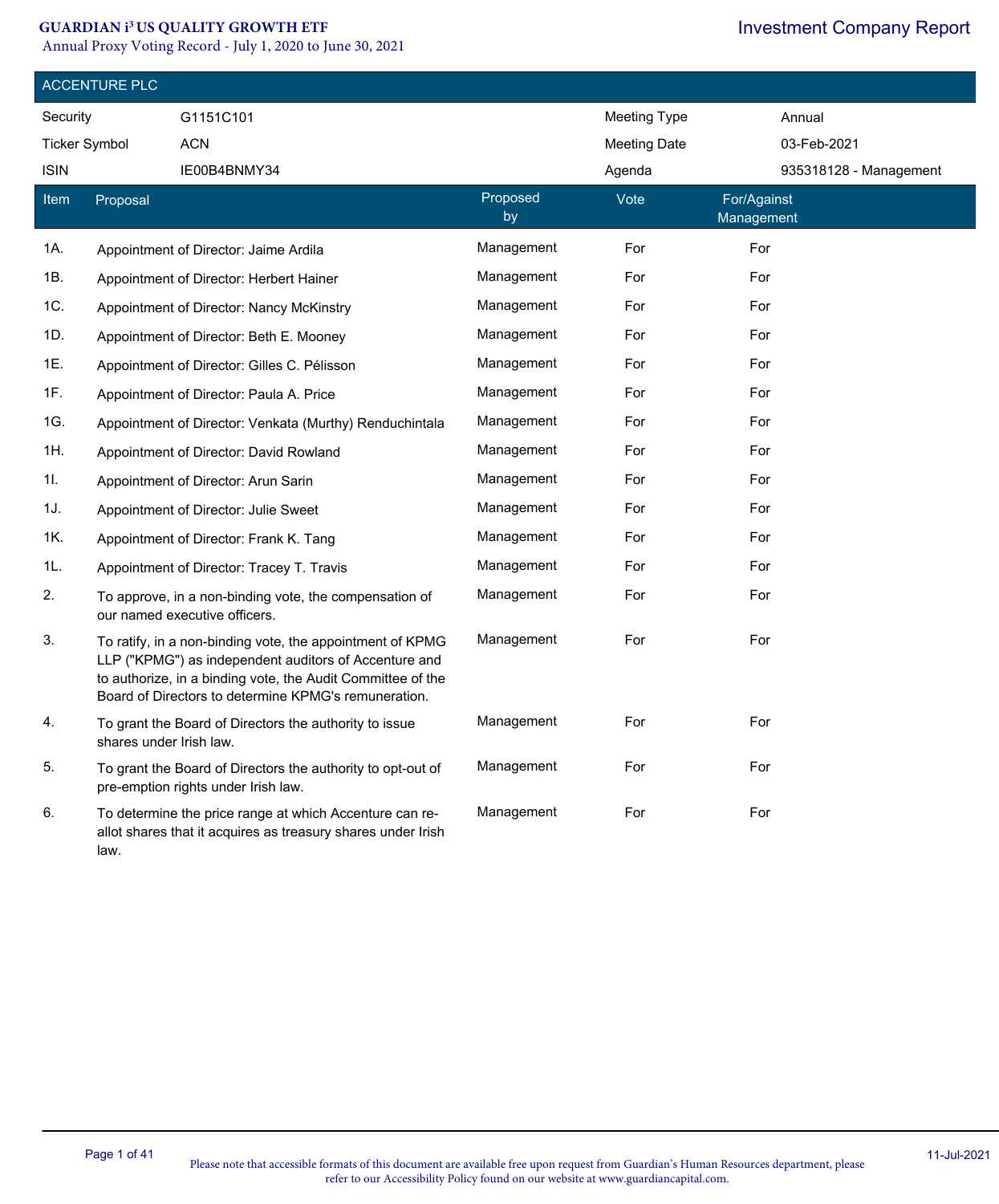|                      | ACTIVISION BLIZZARD, INC. |                                                                                                                 |                |                     |                           |                        |  |  |
|----------------------|---------------------------|-----------------------------------------------------------------------------------------------------------------|----------------|---------------------|---------------------------|------------------------|--|--|
| Security             |                           | 00507V109                                                                                                       |                | <b>Meeting Type</b> |                           | Annual                 |  |  |
| <b>Ticker Symbol</b> |                           | <b>ATVI</b>                                                                                                     |                | <b>Meeting Date</b> |                           | 21-Jun-2021            |  |  |
| <b>ISIN</b>          |                           | US00507V1098                                                                                                    |                | Agenda              |                           | 935427749 - Management |  |  |
| Item                 | Proposal                  |                                                                                                                 | Proposed<br>by | Vote                | For/Against<br>Management |                        |  |  |
| 1A.                  |                           | Election of Director: Reveta Bowers                                                                             | Management     | For                 | For                       |                        |  |  |
| 1B.                  |                           | Election of Director: Robert Corti                                                                              | Management     | For                 | For                       |                        |  |  |
| 1C.                  |                           | Election of Director: Hendrik Hartong III                                                                       | Management     | For                 | For                       |                        |  |  |
| 1D.                  |                           | Election of Director: Brian Kelly                                                                               | Management     | For                 | For                       |                        |  |  |
| 1E.                  |                           | Election of Director: Robert Kotick                                                                             | Management     | For                 | For                       |                        |  |  |
| 1F.                  |                           | Election of Director: Barry Meyer                                                                               | Management     | For                 | For                       |                        |  |  |
| 1G.                  |                           | Election of Director: Robert Morgado                                                                            | Management     | For                 | For                       |                        |  |  |
| 1H.                  |                           | Election of Director: Peter Nolan                                                                               | Management     | For                 | For                       |                        |  |  |
| 11.                  |                           | Election of Director: Dawn Ostroff                                                                              | Management     | For                 | For                       |                        |  |  |
| 1J.                  |                           | Election of Director: Casey Wasserman                                                                           | Management     | For                 | For                       |                        |  |  |
| 2.                   | compensation.             | To provide advisory approval of our executive                                                                   | Management     | Against             | Against                   |                        |  |  |
| 3.                   | for 2021.                 | To ratify the appointment of PricewaterhouseCoopers<br>LLP as our independent registered public accounting firm | Management     | For                 | For                       |                        |  |  |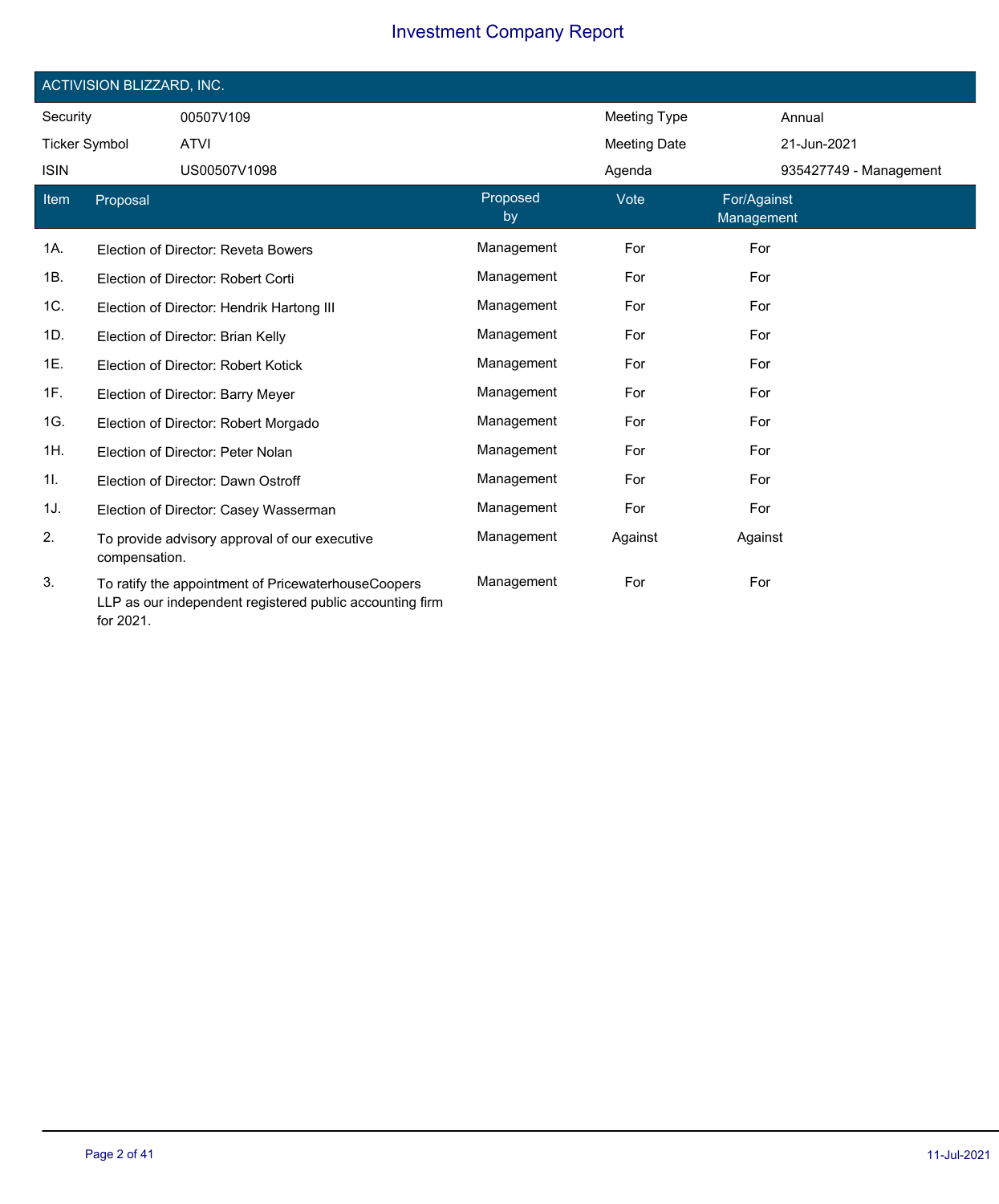|                      | <b>ADOBE INC</b> |                                                                                                                                               |                |                     |                           |  |  |  |
|----------------------|------------------|-----------------------------------------------------------------------------------------------------------------------------------------------|----------------|---------------------|---------------------------|--|--|--|
| Security             |                  | 00724F101                                                                                                                                     |                | <b>Meeting Type</b> | Annual                    |  |  |  |
| <b>Ticker Symbol</b> |                  | <b>ADBE</b>                                                                                                                                   |                | <b>Meeting Date</b> | 20-Apr-2021               |  |  |  |
| <b>ISIN</b>          |                  | US00724F1012                                                                                                                                  |                | Agenda              | 935343412 - Management    |  |  |  |
| Item                 | Proposal         |                                                                                                                                               | Proposed<br>by | Vote                | For/Against<br>Management |  |  |  |
| 1A.                  |                  | Election of Director for a term of one year: Amy Banse                                                                                        | Management     | For                 | For                       |  |  |  |
| 1B.                  | <b>Boulden</b>   | Election of Director for a term of one year: Melanie                                                                                          | Management     | For                 | For                       |  |  |  |
| 1C.                  | Calderoni        | Election of Director for a term of one year: Frank                                                                                            | Management     | For                 | For                       |  |  |  |
| 1D.                  |                  | Election of Director for a term of one year: James Daley                                                                                      | Management     | For                 | For                       |  |  |  |
| 1E.                  | Desmond          | Election of Director for a term of one year: Laura                                                                                            | Management     | For                 | For                       |  |  |  |
| 1F.                  | Narayen          | Election of Director for a term of one year: Shantanu                                                                                         | Management     | For                 | For                       |  |  |  |
| 1G.                  | Oberg            | Election of Director for a term of one year: Kathleen                                                                                         | Management     | For                 | For                       |  |  |  |
| 1H.                  | Pandey           | Election of Director for a term of one year: Dheeraj                                                                                          | Management     | For                 | For                       |  |  |  |
| 1I.                  |                  | Election of Director for a term of one year: David Ricks                                                                                      | Management     | For                 | For                       |  |  |  |
| 1J.                  | Rosensweig       | Election of Director for a term of one year: Daniel                                                                                           | Management     | For                 | For                       |  |  |  |
| 1K.                  |                  | Election of Director for a term of one year: John Warnock                                                                                     | Management     | For                 | For                       |  |  |  |
| 2.                   | million shares.  | Approve the Adobe Inc. 2019 Equity Incentive Plan, as<br>amended, to increase the available share reserve by 6                                | Management     | For                 | For                       |  |  |  |
| 3.                   |                  | Ratify the appointment of KPMG LLP as our independent<br>registered public accounting firm for our fiscal year<br>ending on December 3, 2021. | Management     | For                 | For                       |  |  |  |
| 4.                   |                  | Approve, on an advisory basis, the compensation of our<br>named executive officers.                                                           | Management     | For                 | For                       |  |  |  |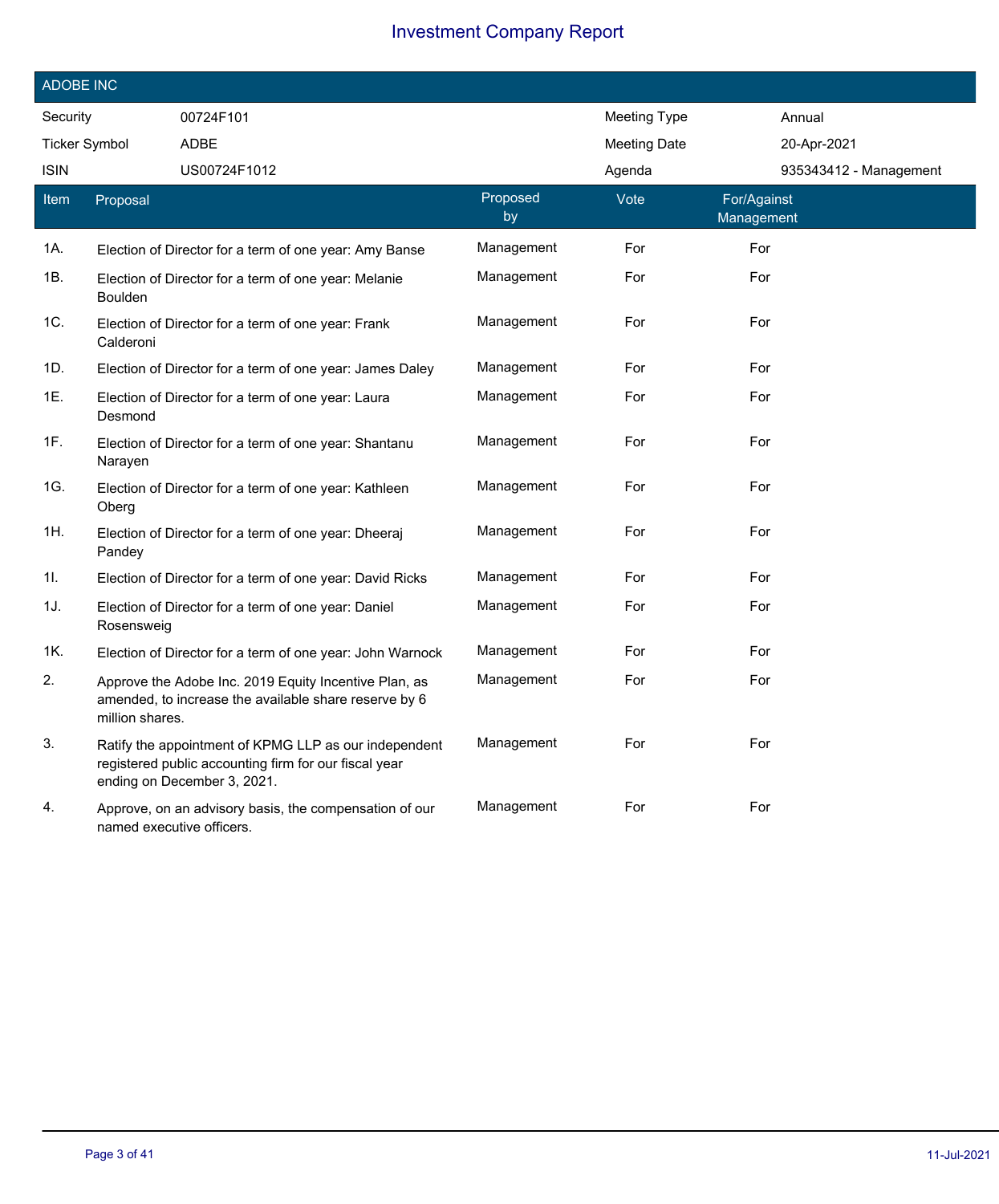|                      | <b>AIRBNB INC</b>                                                                                                                                                |                     |                |              |                           |                        |  |
|----------------------|------------------------------------------------------------------------------------------------------------------------------------------------------------------|---------------------|----------------|--------------|---------------------------|------------------------|--|
| Security             |                                                                                                                                                                  | 009066101           |                | Meeting Type |                           | Annual                 |  |
| <b>Ticker Symbol</b> |                                                                                                                                                                  | ABNB                |                | Meeting Date |                           | 22-Jun-2021            |  |
| <b>ISIN</b>          |                                                                                                                                                                  | US0090661010        |                | Agenda       |                           | 935427004 - Management |  |
| Item                 | Proposal                                                                                                                                                         |                     | Proposed<br>by | Vote         | For/Against<br>Management |                        |  |
| $\mathbf{1}$ .       | <b>DIRECTOR</b>                                                                                                                                                  |                     | Management     |              |                           |                        |  |
|                      | 1                                                                                                                                                                | Angela Ahrendts     |                | Withheld     | Against                   |                        |  |
|                      | $\overline{2}$                                                                                                                                                   | <b>Brian Chesky</b> |                | Withheld     | Against                   |                        |  |
|                      | 3                                                                                                                                                                | Kenneth Chenault    |                | Withheld     | Against                   |                        |  |
| 2.                   | To ratify the appointment of PricewaterhouseCoopers<br>LLP as our independent registered public accounting firm<br>for the fiscal year ending December 31, 2021. |                     | Management     | For          | For                       |                        |  |
| 3.                   | To approve, on an advisory (non-binding) basis, the<br>compensation of our named executive officers ("Say-on-<br>Pay Vote").                                     |                     | Management     | Against      | Against                   |                        |  |
| 4.                   | To approve, on an advisory (non-binding) basis, the<br>frequency of future Say-on-Pay Votes.                                                                     |                     | Management     | 1 Year       | For                       |                        |  |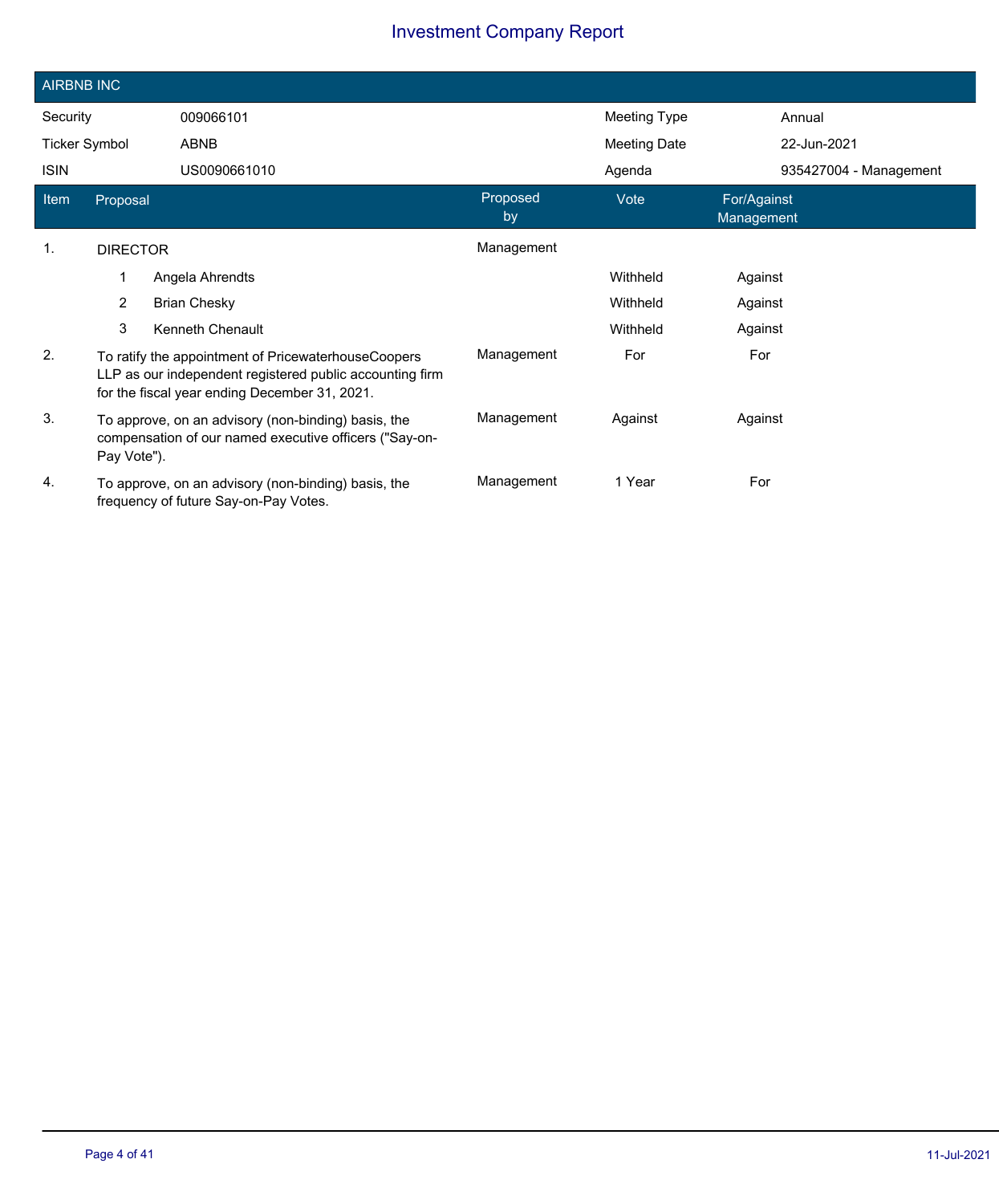| AMAZON.COM, INC.     |               |                                                                                                                      |                |                     |                           |  |
|----------------------|---------------|----------------------------------------------------------------------------------------------------------------------|----------------|---------------------|---------------------------|--|
| Security             |               | 023135106                                                                                                            |                | Meeting Type        | Annual                    |  |
| <b>Ticker Symbol</b> |               | AMZN                                                                                                                 |                | <b>Meeting Date</b> | 26-May-2021               |  |
| <b>ISIN</b>          |               | US0231351067                                                                                                         |                | Agenda              | 935397592 - Management    |  |
| Item                 | Proposal      |                                                                                                                      | Proposed<br>by | Vote                | For/Against<br>Management |  |
| 1A.                  |               | Election of Director: Jeffrey P. Bezos                                                                               | Management     | For                 | For                       |  |
| 1B.                  |               | Election of Director: Keith B. Alexander                                                                             | Management     | For                 | For                       |  |
| 1C.                  |               | Election of Director: Jamie S. Gorelick                                                                              | Management     | For                 | For                       |  |
| 1D.                  |               | Election of Director: Daniel P. Huttenlocher                                                                         | Management     | For                 | For                       |  |
| 1E.                  |               | Election of Director: Judith A. McGrath                                                                              | Management     | For                 | For                       |  |
| 1F.                  |               | Election of Director: Indra K. Nooyi                                                                                 | Management     | For                 | For                       |  |
| 1G.                  |               | Election of Director: Jonathan J. Rubinstein                                                                         | Management     | For                 | For                       |  |
| 1H.                  |               | Election of Director: Thomas O. Ryder                                                                                | Management     | For                 | For                       |  |
| 1I.                  |               | Election of Director: Patricia Q. Stonesifer                                                                         | Management     | For                 | For                       |  |
| 1J.                  |               | Election of Director: Wendell P. Weeks                                                                               | Management     | For                 | For                       |  |
| 2.                   |               | RATIFICATION OF THE APPOINTMENT OF ERNST &<br>YOUNG LLP AS INDEPENDENT AUDITORS.                                     | Management     | For                 | For                       |  |
| 3.                   | COMPENSATION. | ADVISORY VOTE TO APPROVE EXECUTIVE                                                                                   | Management     | Against             | Against                   |  |
| 4.                   |               | SHAREHOLDER PROPOSAL REQUESTING A<br>REPORT ON CUSTOMER DUE DILIGENCE.                                               | Shareholder    | For                 | Against                   |  |
| 5.                   |               | SHAREHOLDER PROPOSAL REQUESTING A<br>MANDATORY INDEPENDENT BOARD CHAIR POLICY.                                       | Shareholder    | Against             | For                       |  |
| 6.                   |               | SHAREHOLDER PROPOSAL REQUESTING<br>ADDITIONAL REPORTING ON GENDER/RACIAL PAY.                                        | Shareholder    | For                 | Against                   |  |
| 7.                   |               | SHAREHOLDER PROPOSAL REQUESTING A<br>REPORT ON PROMOTION DATA.                                                       | Shareholder    | Against             | For                       |  |
| 8.                   |               | SHAREHOLDER PROPOSAL REQUESTING A<br>REPORT ON PACKAGING MATERIALS.                                                  | Shareholder    | For                 | Against                   |  |
| 9.                   |               | SHAREHOLDER PROPOSAL REQUESTING A<br>DIVERSITY AND EQUITY AUDIT REPORT.                                              | Shareholder    | For                 | Against                   |  |
| 10.                  |               | SHAREHOLDER PROPOSAL REQUESTING AN<br>ALTERNATIVE DIRECTOR CANDIDATE POLICY.                                         | Shareholder    | For                 | Against                   |  |
| 11.                  |               | SHAREHOLDER PROPOSAL REQUESTING A<br>REPORT ON COMPETITION STRATEGY AND RISK.                                        | Shareholder    | For                 | Against                   |  |
| 12.                  |               | SHAREHOLDER PROPOSAL REQUESTING AN<br>ADDITIONAL REDUCTION IN THRESHOLD FOR<br>CALLING SPECIAL SHAREHOLDER MEETINGS. | Shareholder    | For                 | Against                   |  |
| 13.                  |               | SHAREHOLDER PROPOSAL REQUESTING<br>ADDITIONAL REPORTING ON LOBBYING.                                                 | Shareholder    | For                 | Against                   |  |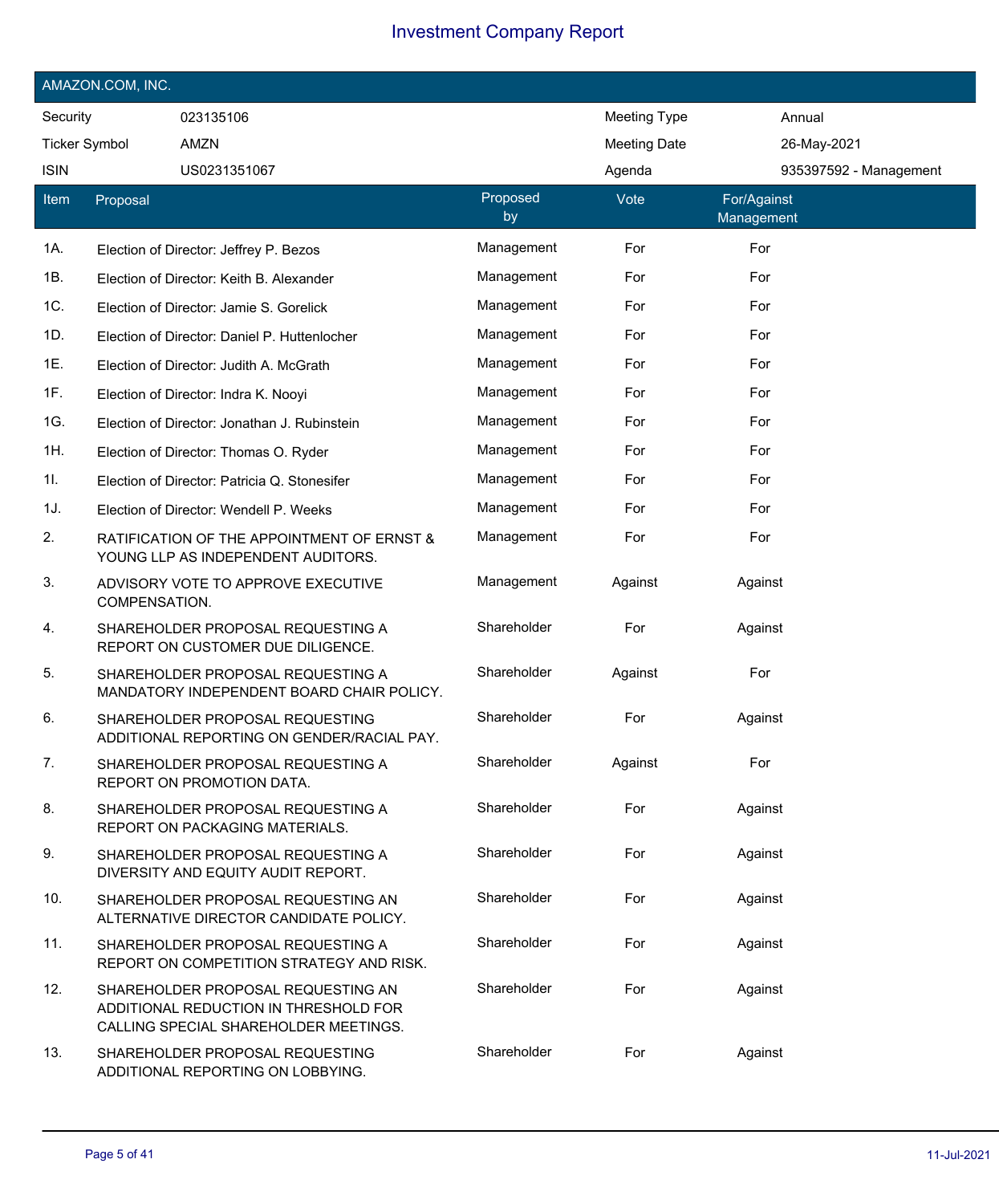14. SHAREHOLDER PROPOSAL REQUESTING A REPORT ON CUSTOMER USE OF CERTAIN TECHNOLOGIES.

Shareholder For Against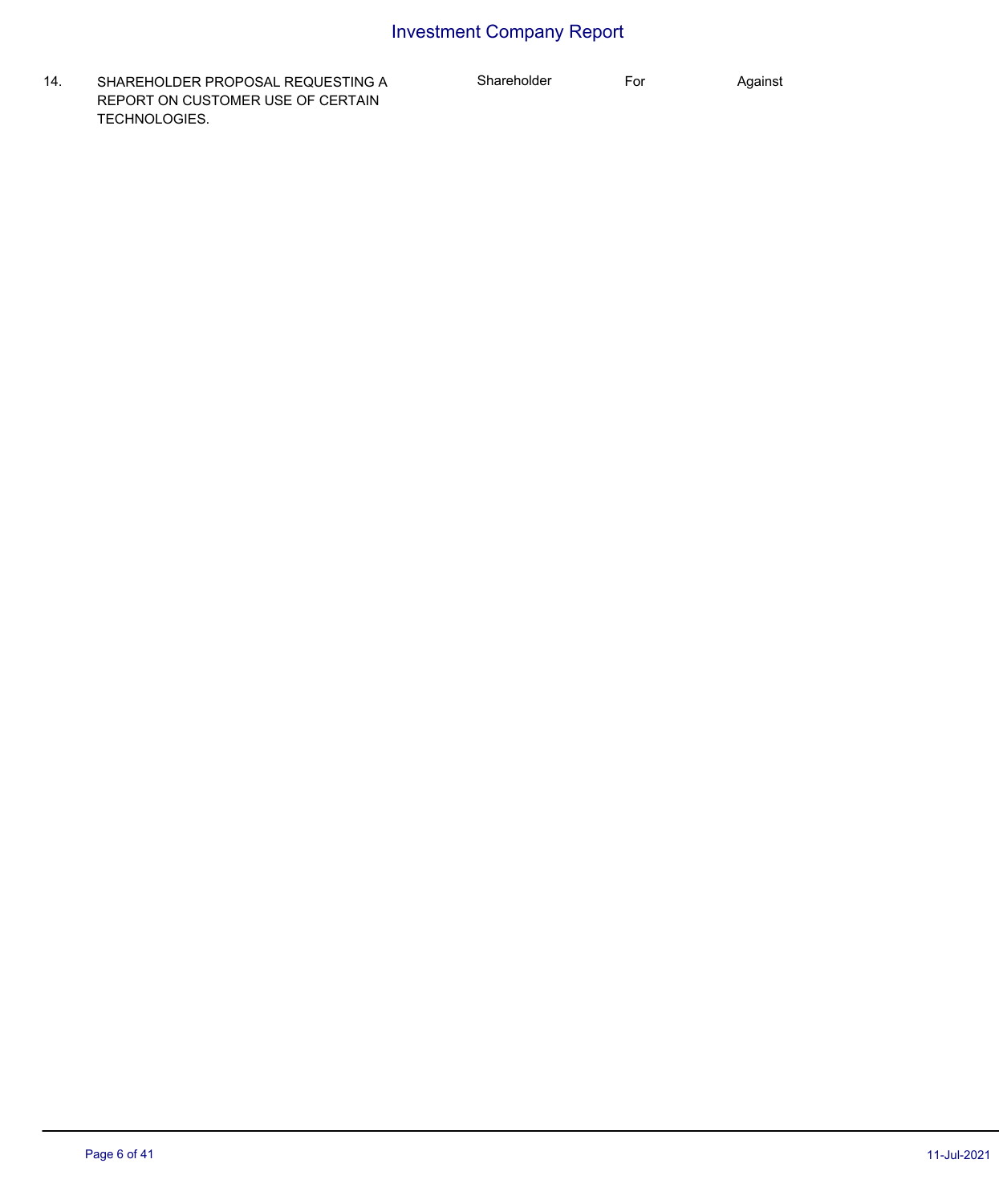|                      | <b>AMETEK INC.</b> |                                                                                                                    |                |              |                           |                        |  |  |
|----------------------|--------------------|--------------------------------------------------------------------------------------------------------------------|----------------|--------------|---------------------------|------------------------|--|--|
| Security             |                    | 031100100                                                                                                          |                | Meeting Type | Annual                    |                        |  |  |
| <b>Ticker Symbol</b> |                    | AME                                                                                                                |                | Meeting Date | 06-May-2021               |                        |  |  |
| <b>ISIN</b>          |                    | US0311001004                                                                                                       |                | Agenda       |                           | 935352586 - Management |  |  |
| Item                 | Proposal           |                                                                                                                    | Proposed<br>by | Vote         | For/Against<br>Management |                        |  |  |
| 1A.                  | Carpenter          | Election of Director for three years term: Tod E.                                                                  | Management     | For          | For                       |                        |  |  |
| 1B.                  | Oberton            | Election of Director for three years term: Karleen M.                                                              | Management     | For          | For                       |                        |  |  |
| 2.                   |                    | Approval, by advisory vote, of the compensation of<br>AMETEK, Inc.'s named executive officers.                     | Management     | For          | For                       |                        |  |  |
| 3.                   |                    | Ratification of the appointment of Ernst & Young LLP as<br>independent registered public accounting firm for 2021. | Management     | For          | For                       |                        |  |  |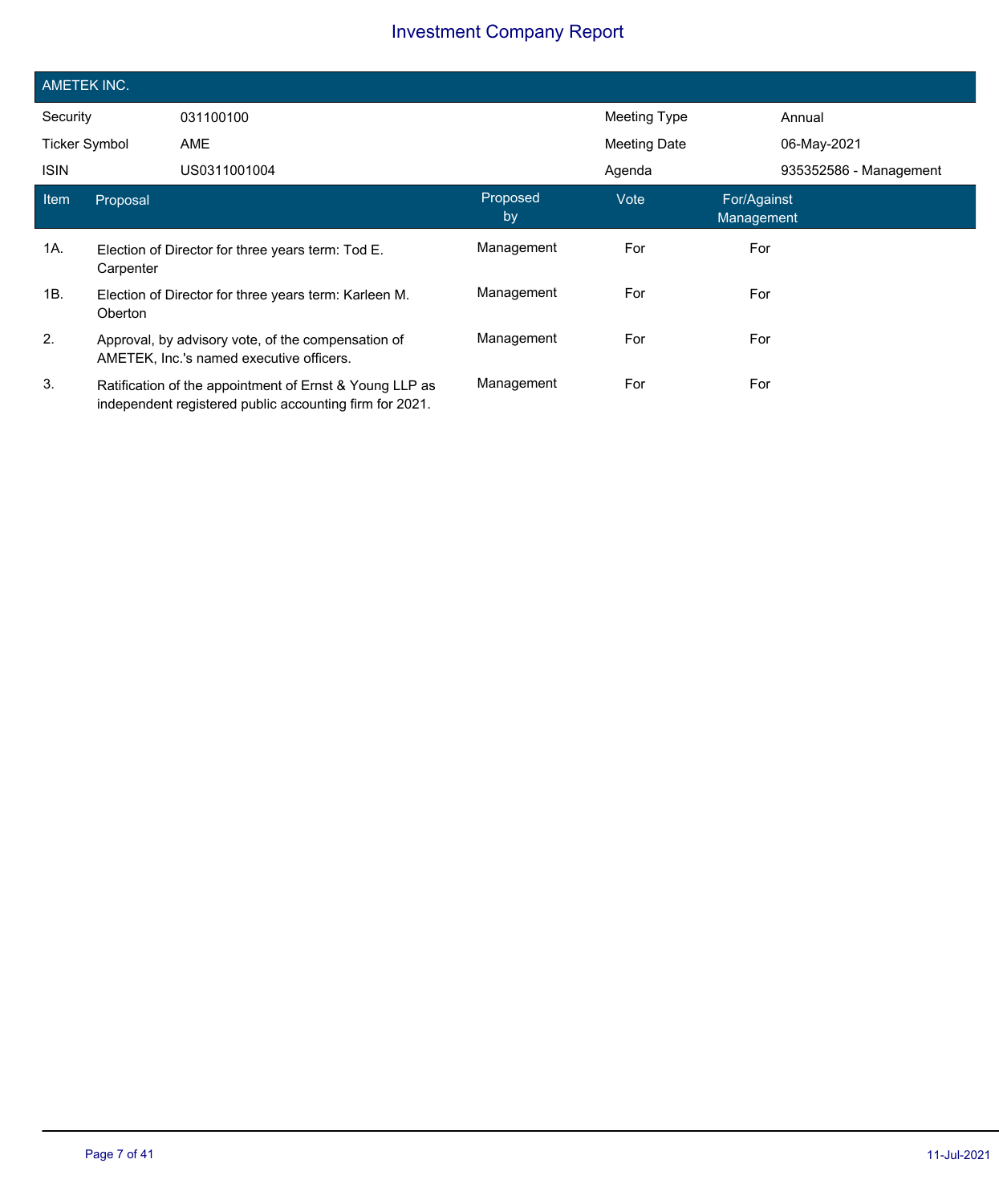| APPLE INC.           |                     |                                                                                                                      |                |                     |                           |  |
|----------------------|---------------------|----------------------------------------------------------------------------------------------------------------------|----------------|---------------------|---------------------------|--|
| Security             |                     | 037833100                                                                                                            |                | <b>Meeting Type</b> | Annual                    |  |
| <b>Ticker Symbol</b> |                     | AAPL                                                                                                                 |                | <b>Meeting Date</b> | 23-Feb-2021               |  |
| <b>ISIN</b>          |                     | US0378331005                                                                                                         |                | Agenda              | 935323167 - Management    |  |
| Item                 | Proposal            |                                                                                                                      | Proposed<br>by | Vote                | For/Against<br>Management |  |
| 1A.                  |                     | Election of Director: James Bell                                                                                     | Management     | For                 | For                       |  |
| 1B.                  |                     | Election of Director: Tim Cook                                                                                       | Management     | For                 | For                       |  |
| 1C.                  |                     | Election of Director: Al Gore                                                                                        | Management     | For                 | For                       |  |
| 1D.                  |                     | Election of Director: Andrea Jung                                                                                    | Management     | For                 | For                       |  |
| 1E.                  |                     | Election of Director: Art Levinson                                                                                   | Management     | For                 | For                       |  |
| 1F.                  |                     | Election of Director: Monica Lozano                                                                                  | Management     | For                 | For                       |  |
| 1G.                  |                     | Election of Director: Ron Sugar                                                                                      | Management     | For                 | For                       |  |
| 1H.                  |                     | Election of Director: Sue Wagner                                                                                     | Management     | For                 | For                       |  |
| 2.                   | fiscal 2021.        | Ratification of the appointment of Ernst & Young LLP as<br>Apple's independent registered public accounting firm for | Management     | For                 | For                       |  |
| 3.                   |                     | Advisory vote to approve executive compensation.                                                                     | Management     | For                 | For                       |  |
| 4.                   | Access Amendments". | A shareholder proposal entitled "Shareholder Proxy                                                                   | Shareholder    | For                 | Against                   |  |
| 5.                   |                     | A shareholder proposal entitled "Shareholder Proposal to<br>Improve Executive Compensation Program".                 | Shareholder    | Against             | For                       |  |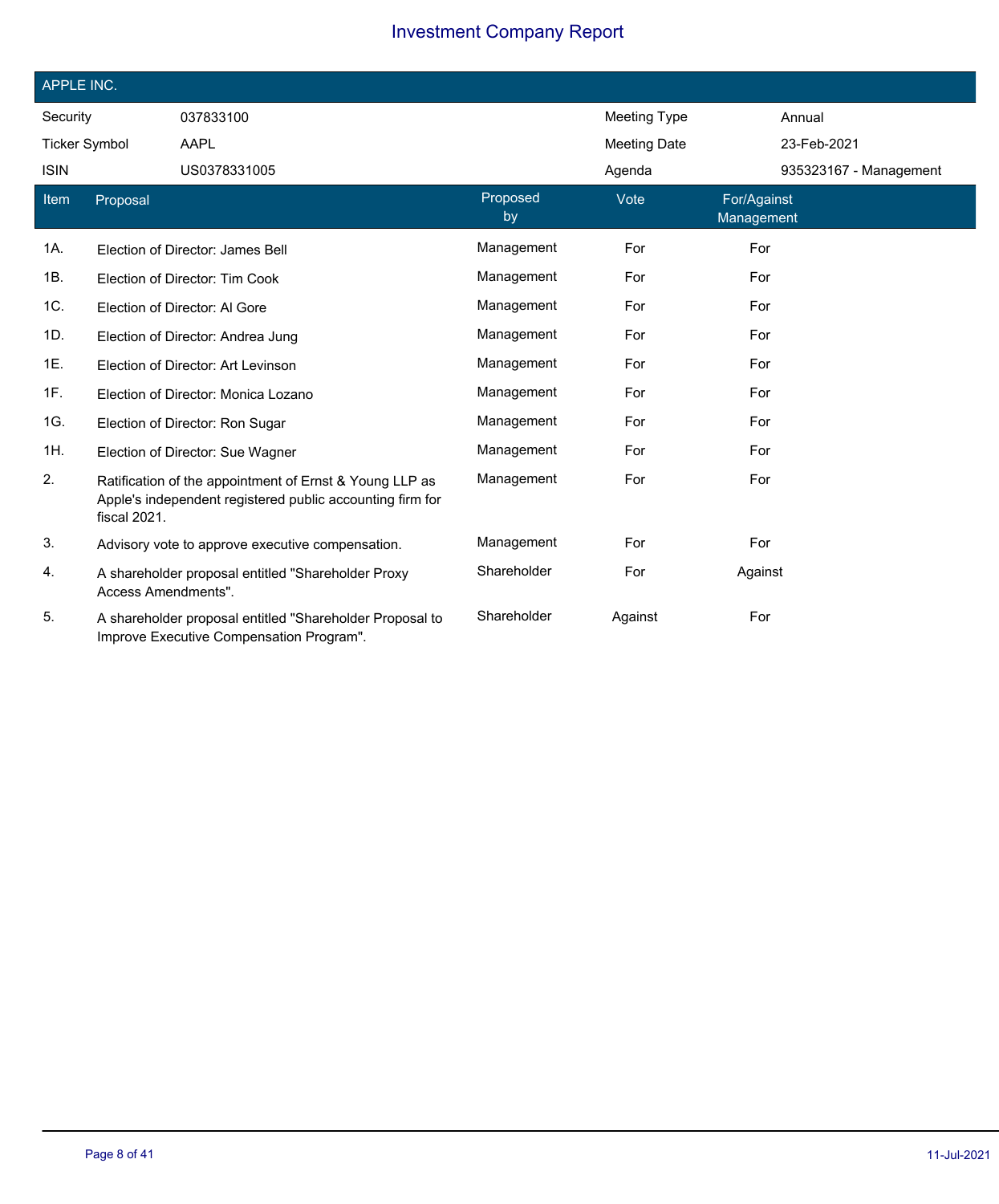|                      | <b>BIO-RAD LABORATORIES, INC.</b>                                                               |                                         |                |                     |                           |                        |  |  |
|----------------------|-------------------------------------------------------------------------------------------------|-----------------------------------------|----------------|---------------------|---------------------------|------------------------|--|--|
| Security             |                                                                                                 | 090572207                               |                | Meeting Type        |                           | Annual                 |  |  |
| <b>Ticker Symbol</b> |                                                                                                 | <b>BIO</b>                              |                | <b>Meeting Date</b> |                           | 27-Apr-2021            |  |  |
| <b>ISIN</b>          |                                                                                                 | US0905722072                            |                | Agenda              |                           | 935380686 - Management |  |  |
| Item                 | Proposal                                                                                        |                                         | Proposed<br>by | Vote                | For/Against<br>Management |                        |  |  |
| 1.1                  |                                                                                                 | Election of Nominee: Melinda Litherland | Management     | For                 | For                       |                        |  |  |
| 1.2                  | Election of Nominee: Arnold A. Pinkston                                                         |                                         | Management     | For                 | For                       |                        |  |  |
| 2.                   | PROPOSAL to ratify the selection of KPMG LLP to serve<br>as the Company's independent auditors. |                                         | Management     | For                 | For                       |                        |  |  |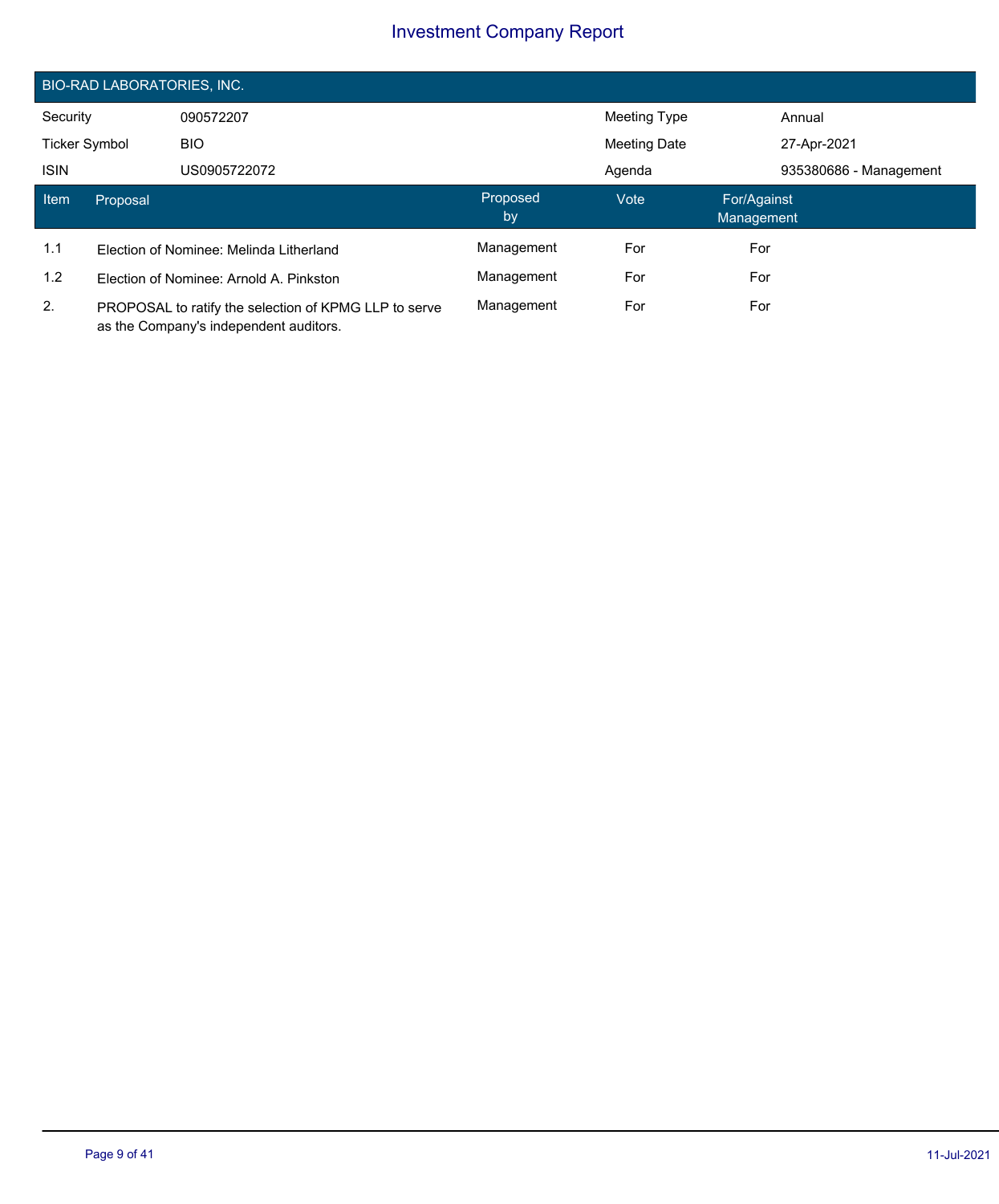|                      | <b>BOOKING HOLDINGS INC.</b> |                                                                                                                                                |                |                     |                           |  |  |
|----------------------|------------------------------|------------------------------------------------------------------------------------------------------------------------------------------------|----------------|---------------------|---------------------------|--|--|
| Security             |                              | 09857L108                                                                                                                                      |                | <b>Meeting Type</b> | Annual                    |  |  |
| <b>Ticker Symbol</b> |                              | <b>BKNG</b>                                                                                                                                    |                | <b>Meeting Date</b> | 03-Jun-2021               |  |  |
| <b>ISIN</b>          |                              | US09857L1089                                                                                                                                   |                | Agenda              | 935408434 - Management    |  |  |
| Item                 | Proposal                     |                                                                                                                                                | Proposed<br>by | Vote                | For/Against<br>Management |  |  |
| 1.                   | <b>DIRECTOR</b>              |                                                                                                                                                | Management     |                     |                           |  |  |
|                      | 1                            | Timothy M. Armstrong                                                                                                                           |                | For                 | For                       |  |  |
|                      | $\overline{c}$               | Glenn D. Fogel                                                                                                                                 |                | For                 | For                       |  |  |
|                      | 3                            | Mirian M. Graddick-Weir                                                                                                                        |                | For                 | For                       |  |  |
|                      | 4                            | Wei Hopeman                                                                                                                                    |                | For                 | For                       |  |  |
|                      | 5                            | Robert J. Mylod, Jr.                                                                                                                           |                | For                 | For                       |  |  |
|                      | 6                            | Charles H. Noski                                                                                                                               |                | For                 | For                       |  |  |
|                      | 7                            | Nicholas J. Read                                                                                                                               |                | For                 | For                       |  |  |
|                      | 8                            | Thomas E. Rothman                                                                                                                              |                | For                 | For                       |  |  |
|                      | 9                            | Bob van Dijk                                                                                                                                   |                | For                 | For                       |  |  |
|                      | 10                           | Lynn M. Vojvodich                                                                                                                              |                | For                 | For                       |  |  |
|                      | 11                           | Vanessa A. Wittman                                                                                                                             |                | For                 | For                       |  |  |
| 2.                   |                              | Advisory vote to approve 2020 executive compensation.                                                                                          | Management     | For                 | For                       |  |  |
| 3.                   | Omnibus Plan.                | Management proposal to amend the Company's 1999                                                                                                | Management     | For                 | For                       |  |  |
| 4.                   |                              | Ratification of Deloitte & Touche LLP as our independent<br>registered public accounting firm for the fiscal year<br>ending December 31, 2021. | Management     | For                 | For                       |  |  |
| 5.                   |                              | Management proposal to amend the Company's<br>Certificate of Incorporation to allow stockholders the right<br>to act by written consent.       | Management     | Against             | Against                   |  |  |
| 6.                   |                              | Stockholder proposal requesting the right of stockholders<br>to act by written consent.                                                        | Shareholder    | Against             | For                       |  |  |
| 7.                   |                              | Stockholder proposal requesting the Company issue a<br>climate transition report.                                                              | Shareholder    | For                 | Against                   |  |  |
| 8.                   |                              | Stockholder proposal requesting the Company hold an<br>annual advisory stockholder vote on the Company's<br>climate policies and strategies.   | Shareholder    | Against             | For                       |  |  |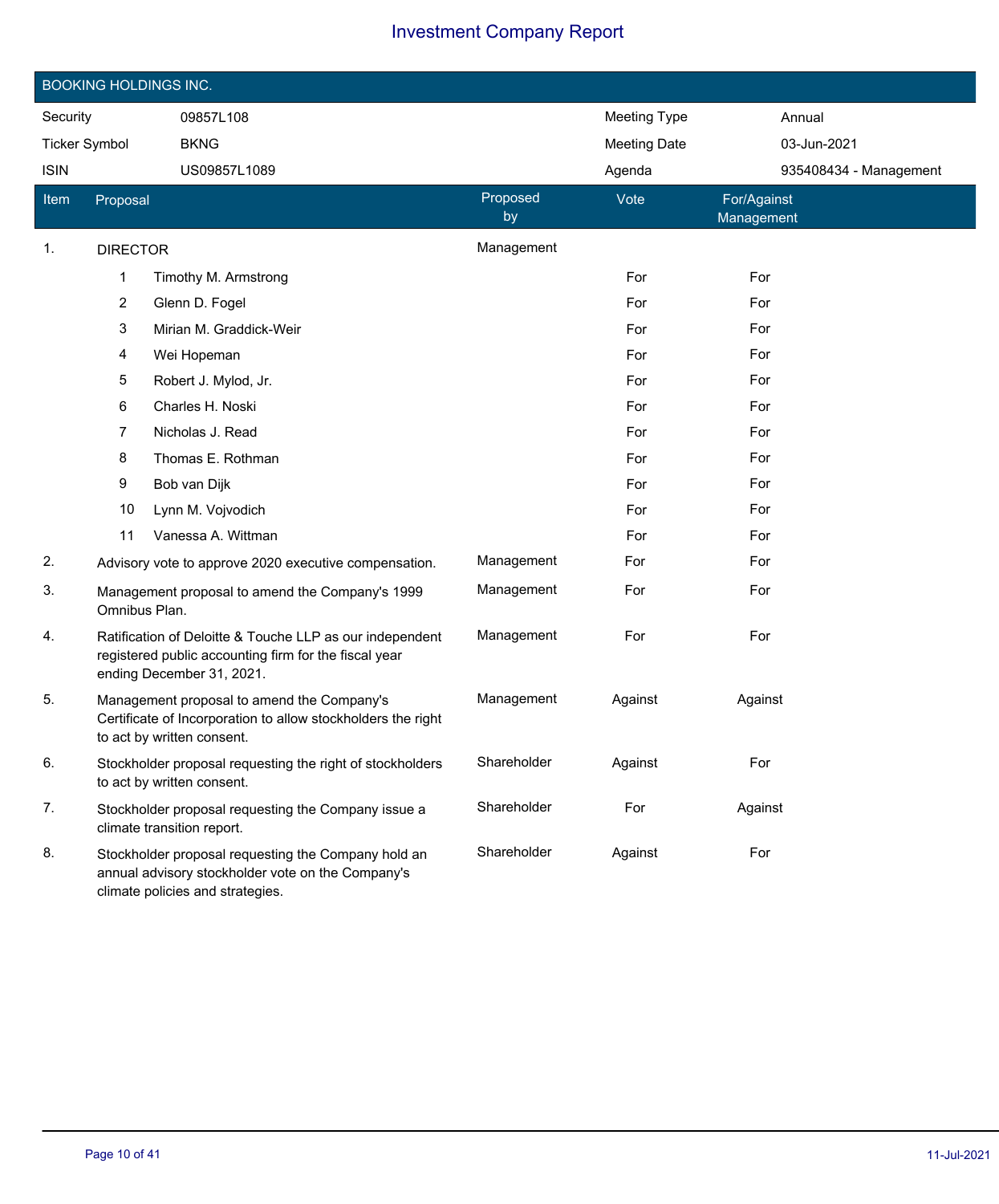|             | <b>BROADCOM INC</b>  |                                                                                                                                                                      |                |                     |                           |  |  |  |
|-------------|----------------------|----------------------------------------------------------------------------------------------------------------------------------------------------------------------|----------------|---------------------|---------------------------|--|--|--|
| Security    |                      | 11135F101                                                                                                                                                            |                | Meeting Type        | Annual                    |  |  |  |
|             | <b>Ticker Symbol</b> | <b>AVGO</b>                                                                                                                                                          |                | <b>Meeting Date</b> | 05-Apr-2021               |  |  |  |
| <b>ISIN</b> |                      | US11135F1012                                                                                                                                                         |                | Agenda              | 935335768 - Management    |  |  |  |
| Item        | Proposal             |                                                                                                                                                                      | Proposed<br>by | Vote                | For/Against<br>Management |  |  |  |
| 1A.         |                      | Election of Director: Ms. Diane M. Bryant                                                                                                                            | Management     | For                 | For                       |  |  |  |
| 1B.         |                      | Election of Director: Ms. Gayla J. Delly                                                                                                                             | Management     | For                 | For                       |  |  |  |
| 1C.         |                      | Election of Director: Mr. Raul J. Fernandez                                                                                                                          | Management     | For                 | For                       |  |  |  |
| 1D.         |                      | Election of Director: Mr. Eddy W. Hartenstein                                                                                                                        | Management     | For                 | For                       |  |  |  |
| 1E.         |                      | Election of Director: Mr. Check Kian Low                                                                                                                             | Management     | For                 | For                       |  |  |  |
| 1F.         |                      | Election of Director: Ms. Justine F. Page                                                                                                                            | Management     | For                 | For                       |  |  |  |
| 1G.         |                      | Election of Director: Dr. Henry Samueli                                                                                                                              | Management     | For                 | For                       |  |  |  |
| 1H.         |                      | Election of Director: Mr. Hock E. Tan                                                                                                                                | Management     | For                 | For                       |  |  |  |
| 1I.         |                      | Election of Director: Mr. Harry L. You                                                                                                                               | Management     | For                 | For                       |  |  |  |
| 2.          | 31, 2021.            | Ratification of the appointment of Pricewaterhouse-<br>Coopers LLP as Broadcom's independent registered<br>public accounting firm for the fiscal year ending October | Management     | For                 | For                       |  |  |  |
| 3.          |                      | Approval of an amendment and restatement of<br>Broadcom's 2012 Stock Incentive Plan.                                                                                 | Management     | Against             | Against                   |  |  |  |
| 4.          |                      | Advisory vote to approve compensation of Broadcom's<br>named executive officers.                                                                                     | Management     | For                 | For                       |  |  |  |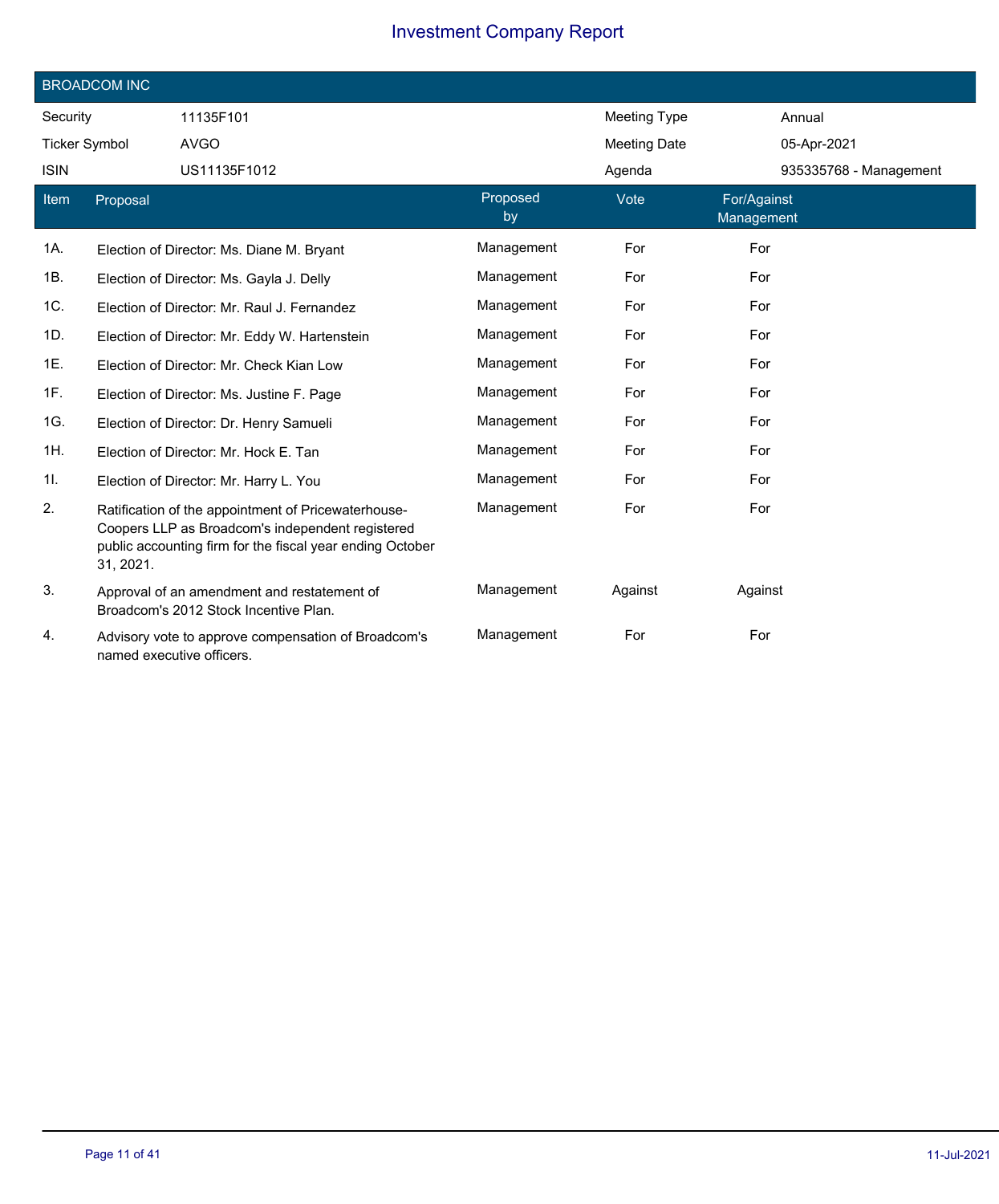|                      | CADENCE DESIGN SYSTEMS, INC. |                                                                                                                                                                               |                |                     |                           |                        |  |
|----------------------|------------------------------|-------------------------------------------------------------------------------------------------------------------------------------------------------------------------------|----------------|---------------------|---------------------------|------------------------|--|
| Security             |                              | 127387108                                                                                                                                                                     |                | <b>Meeting Type</b> |                           | Annual                 |  |
| <b>Ticker Symbol</b> |                              | <b>CDNS</b>                                                                                                                                                                   |                | <b>Meeting Date</b> |                           | 06-May-2021            |  |
| <b>ISIN</b>          |                              | US1273871087                                                                                                                                                                  |                | Agenda              |                           | 935363375 - Management |  |
| <b>Item</b>          | Proposal                     |                                                                                                                                                                               | Proposed<br>by | Vote                | For/Against<br>Management |                        |  |
| 1A                   |                              | Election of Director: Mark W. Adams                                                                                                                                           | Management     | For                 | For                       |                        |  |
| 1Β                   |                              | Election of Director: Ita Brennan                                                                                                                                             | Management     | For                 | For                       |                        |  |
| 1C                   |                              | Election of Director: Lewis Chew                                                                                                                                              | Management     | For                 | For                       |                        |  |
| 1D                   |                              | Election of Director: Julia Liuson                                                                                                                                            | Management     | For                 | For                       |                        |  |
| 1E                   |                              | Election of Director: James D. Plummer                                                                                                                                        | Management     | For                 | For                       |                        |  |
| 1F                   |                              | Election of Director: Alberto Sangiovanni-Vincentelli                                                                                                                         | Management     | For                 | For                       |                        |  |
| 1G                   |                              | Election of Director: John B. Shoven                                                                                                                                          | Management     | For                 | For                       |                        |  |
| 1H                   |                              | Election of Director: Young K. Sohn                                                                                                                                           | Management     | For                 | For                       |                        |  |
| 11                   |                              | Election of Director: Lip-Bu Tan                                                                                                                                              | Management     | For                 | For                       |                        |  |
| 2.                   | compensation.                | Advisory resolution to approve named executive officer                                                                                                                        | Management     | For                 | For                       |                        |  |
| 3.                   |                              | Ratification of the selection of PricewaterhouseCoopers<br>LLP as the independent registered public accounting firm<br>of Cadence for its fiscal year ending January 1, 2022. | Management     | For                 | For                       |                        |  |
| 4.                   |                              | Stockholder proposal regarding written consent.                                                                                                                               | Shareholder    | For                 | Against                   |                        |  |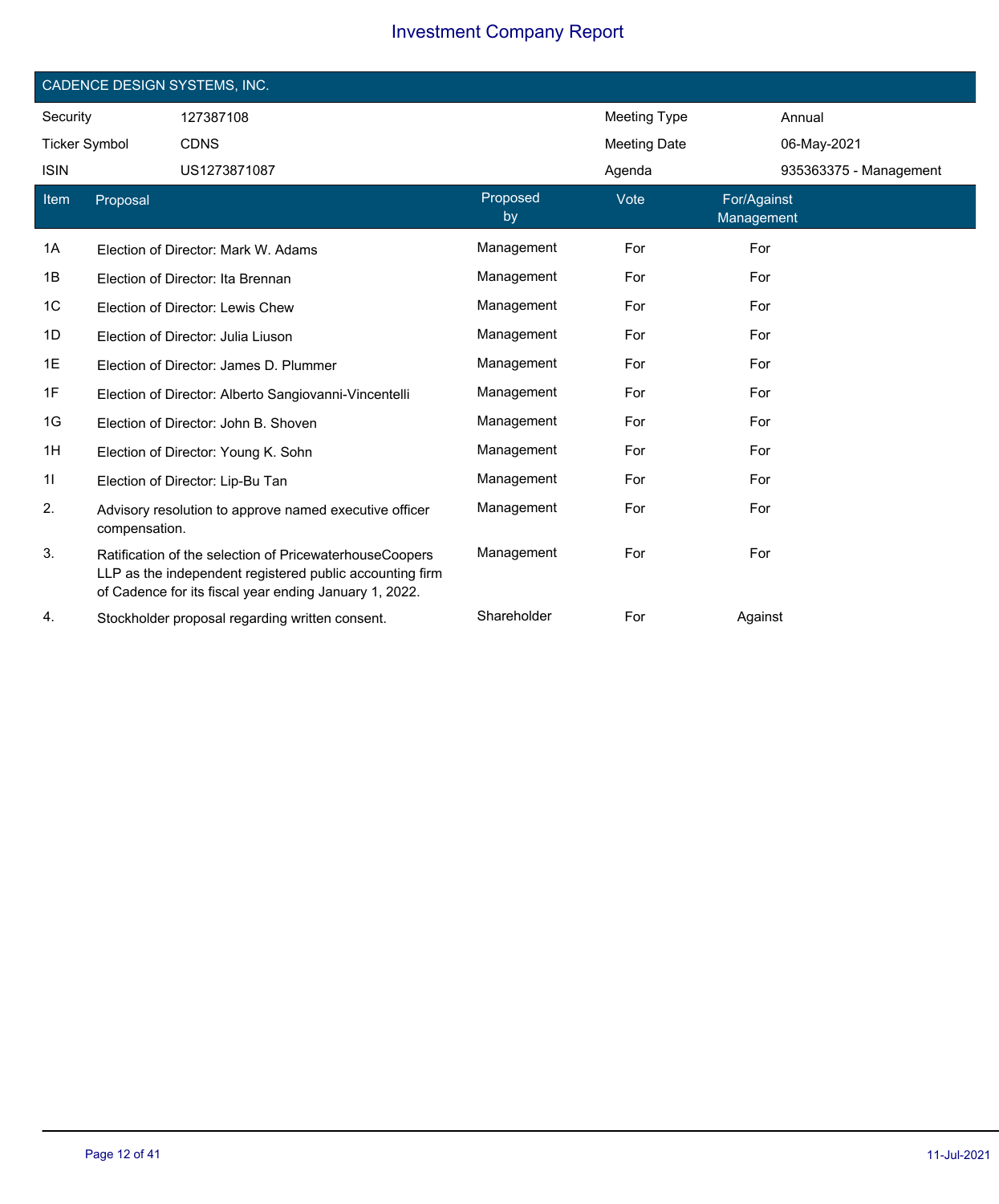| CHARTER COMMUNICATIONS, INC. |                |                                                                                                                                                            |                |                     |                           |                        |  |
|------------------------------|----------------|------------------------------------------------------------------------------------------------------------------------------------------------------------|----------------|---------------------|---------------------------|------------------------|--|
| Security                     |                | 16119P108                                                                                                                                                  |                | Meeting Type        |                           | Annual                 |  |
| <b>Ticker Symbol</b>         |                | <b>CHTR</b>                                                                                                                                                |                | <b>Meeting Date</b> |                           | 27-Apr-2021            |  |
| <b>ISIN</b>                  |                | US16119P1084                                                                                                                                               |                | Agenda              |                           | 935348599 - Management |  |
| Item                         | Proposal       |                                                                                                                                                            | Proposed<br>by | Vote                | For/Against<br>Management |                        |  |
| 1A.                          |                | Election of Director: W. Lance Conn                                                                                                                        | Management     | Against             | Against                   |                        |  |
| 1B.                          |                | Election of Director: Kim C. Goodman                                                                                                                       | Management     | For                 | For                       |                        |  |
| 1C.                          |                | Election of Director: Craig A. Jacobson                                                                                                                    | Management     | For                 | For                       |                        |  |
| 1D.                          |                | Election of Director: Gregory B. Maffei                                                                                                                    | Management     | Against             | Against                   |                        |  |
| 1E.                          |                | Election of Director: John D. Markley, Jr.                                                                                                                 | Management     | For                 | For                       |                        |  |
| 1F.                          |                | Election of Director: David C. Merritt                                                                                                                     | Management     | For                 | For                       |                        |  |
| 1G.                          |                | Election of Director: James E. Meyer                                                                                                                       | Management     | For                 | For                       |                        |  |
| 1H.                          |                | Election of Director: Steven A. Miron                                                                                                                      | Management     | Against             | Against                   |                        |  |
| 1I.                          |                | Election of Director: Balan Nair                                                                                                                           | Management     | For                 | For                       |                        |  |
| 1J.                          |                | Election of Director: Michael A. Newhouse                                                                                                                  | Management     | For                 | For                       |                        |  |
| 1K.                          |                | Election of Director: Mauricio Ramos                                                                                                                       | Management     | Against             | Against                   |                        |  |
| 1L.                          |                | Election of Director: Thomas M. Rutledge                                                                                                                   | Management     | For                 | For                       |                        |  |
| 1M.                          |                | Election of Director: Eric L. Zinterhofer                                                                                                                  | Management     | Against             | Against                   |                        |  |
| 2.                           |                | The ratification of the appointment of KPMG LLP as the<br>Company's independent registered public accounting firm<br>for the year ended December 31, 2021. | Management     | For                 | For                       |                        |  |
| 3.                           |                | Stockholder proposal regarding lobbying activities.                                                                                                        | Shareholder    | For                 | Against                   |                        |  |
| 4.                           | and CEO roles. | Stockholder proposal regarding Chairman of the Board                                                                                                       | Shareholder    | For                 | Against                   |                        |  |
| 5.                           | efforts.       | Stockholder proposal regarding diversity and inclusion                                                                                                     | Shareholder    | For                 | Against                   |                        |  |
| 6.                           | gas emissions. | Stockholder proposal regarding disclosure of greenhouse                                                                                                    | Shareholder    | For                 | Against                   |                        |  |
| 7.                           |                | Stockholder proposal regarding EEO-1 reports.                                                                                                              | Shareholder    | For                 | Against                   |                        |  |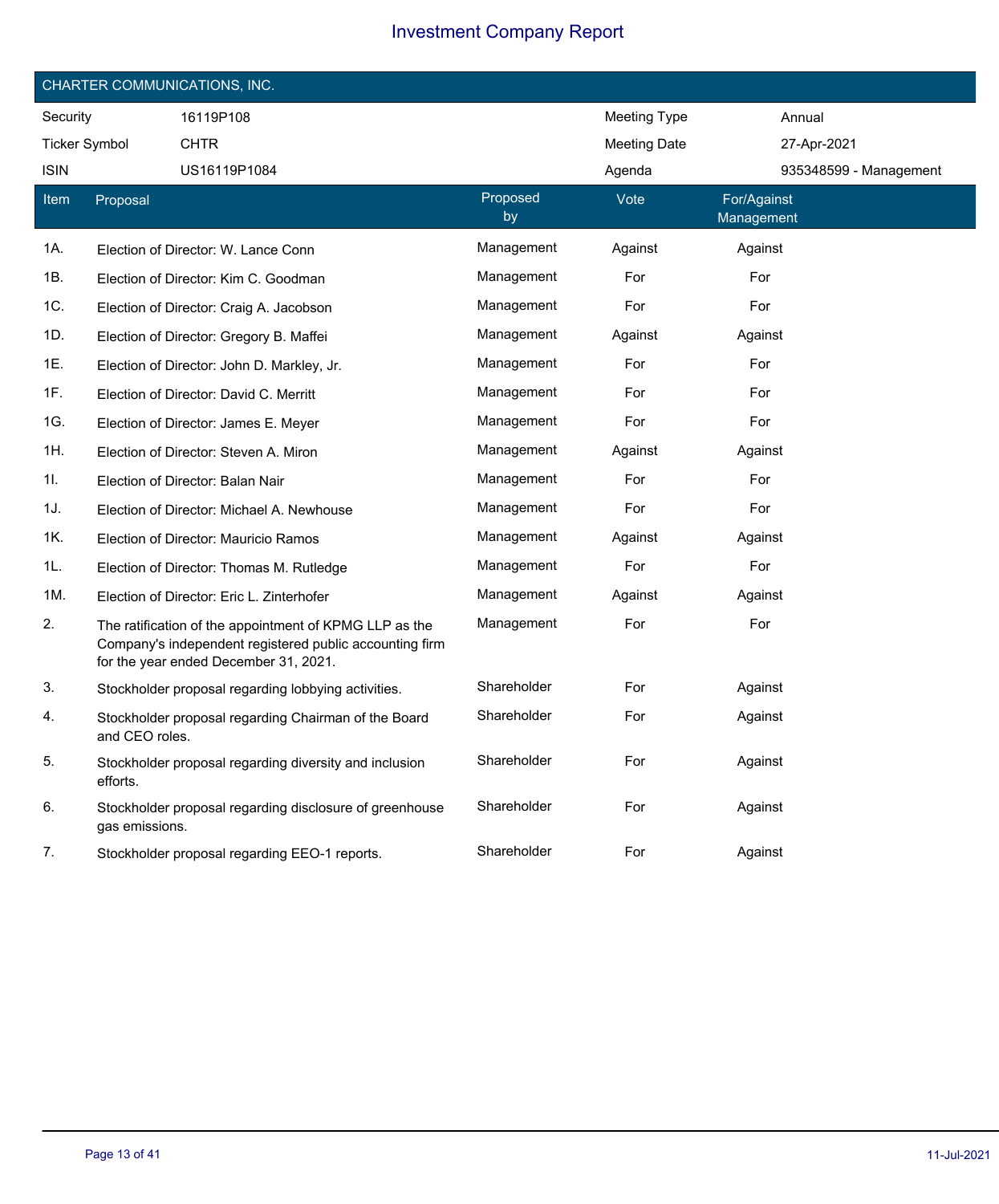|                      | DANAHER CORPORATION |                                                                                                                                                                                                                           |                |                     |                           |  |
|----------------------|---------------------|---------------------------------------------------------------------------------------------------------------------------------------------------------------------------------------------------------------------------|----------------|---------------------|---------------------------|--|
| Security             |                     | 235851102                                                                                                                                                                                                                 |                | <b>Meeting Type</b> | Annual                    |  |
| <b>Ticker Symbol</b> |                     | <b>DHR</b>                                                                                                                                                                                                                |                | <b>Meeting Date</b> | 05-May-2021               |  |
| <b>ISIN</b>          |                     | US2358511028                                                                                                                                                                                                              |                | Agenda              | 935360292 - Management    |  |
| Item                 | Proposal            |                                                                                                                                                                                                                           | Proposed<br>by | Vote                | For/Against<br>Management |  |
| 1A.                  |                     | Election of Director to hold office until the 2022 Annual<br>Meeting: Rainer M. Blair                                                                                                                                     | Management     | For                 | For                       |  |
| 1B.                  |                     | Election of Director to hold office until the 2022 Annual<br>Meeting: Linda Hefner Filler                                                                                                                                 | Management     | For                 | For                       |  |
| 1C.                  | Meeting: Teri List  | Election of Director to hold office until the 2022 Annual                                                                                                                                                                 | Management     | Against             | Against                   |  |
| 1D.                  |                     | Election of Director to hold office until the 2022 Annual<br>Meeting: Walter G. Lohr, Jr.                                                                                                                                 | Management     | Against             | Against                   |  |
| 1E.                  |                     | Election of Director to hold office until the 2022 Annual<br>Meeting: Jessica L. Mega, MD                                                                                                                                 | Management     | For                 | For                       |  |
| 1F.                  |                     | Election of Director to hold office until the 2022 Annual<br>Meeting: Mitchell P. Rales                                                                                                                                   | Management     | For                 | For                       |  |
| 1G.                  |                     | Election of Director to hold office until the 2022 Annual<br>Meeting: Steven M. Rales                                                                                                                                     | Management     | For                 | For                       |  |
| 1H.                  |                     | Election of Director to hold office until the 2022 Annual<br>Meeting: Pardis C. Sabeti, MD                                                                                                                                | Management     | For                 | For                       |  |
| 11.                  |                     | Election of Director to hold office until the 2022 Annual<br>Meeting: John T. Schwieters                                                                                                                                  | Management     | Against             | Against                   |  |
| 1J.                  |                     | Election of Director to hold office until the 2022 Annual<br>Meeting: Alan G. Spoon                                                                                                                                       | Management     | For                 | For                       |  |
| 1K.                  |                     | Election of Director to hold office until the 2022 Annual<br>Meeting: Raymond C. Stevens, Ph.D                                                                                                                            | Management     | For                 | For                       |  |
| 1L.                  |                     | Election of Director to hold office until the 2022 Annual<br>Meeting: Elias A. Zerhouni, MD                                                                                                                               | Management     | For                 | For                       |  |
| 2.                   |                     | To ratify the selection of Ernst & Young LLP as Danaher's<br>independent registered public accounting firm for the year<br>ending December 31, 2021.                                                                      | Management     | For                 | For                       |  |
| 3.                   |                     | To approve on an advisory basis the Company's named<br>executive officer compensation.                                                                                                                                    | Management     | For                 | For                       |  |
| 4.                   |                     | To act upon a shareholder proposal requesting that<br>Danaher amend its governing documents to reduce the<br>percentage of shares required for shareholders to call a<br>special meeting of shareholders from 25% to 10%. | Shareholder    | For                 | Against                   |  |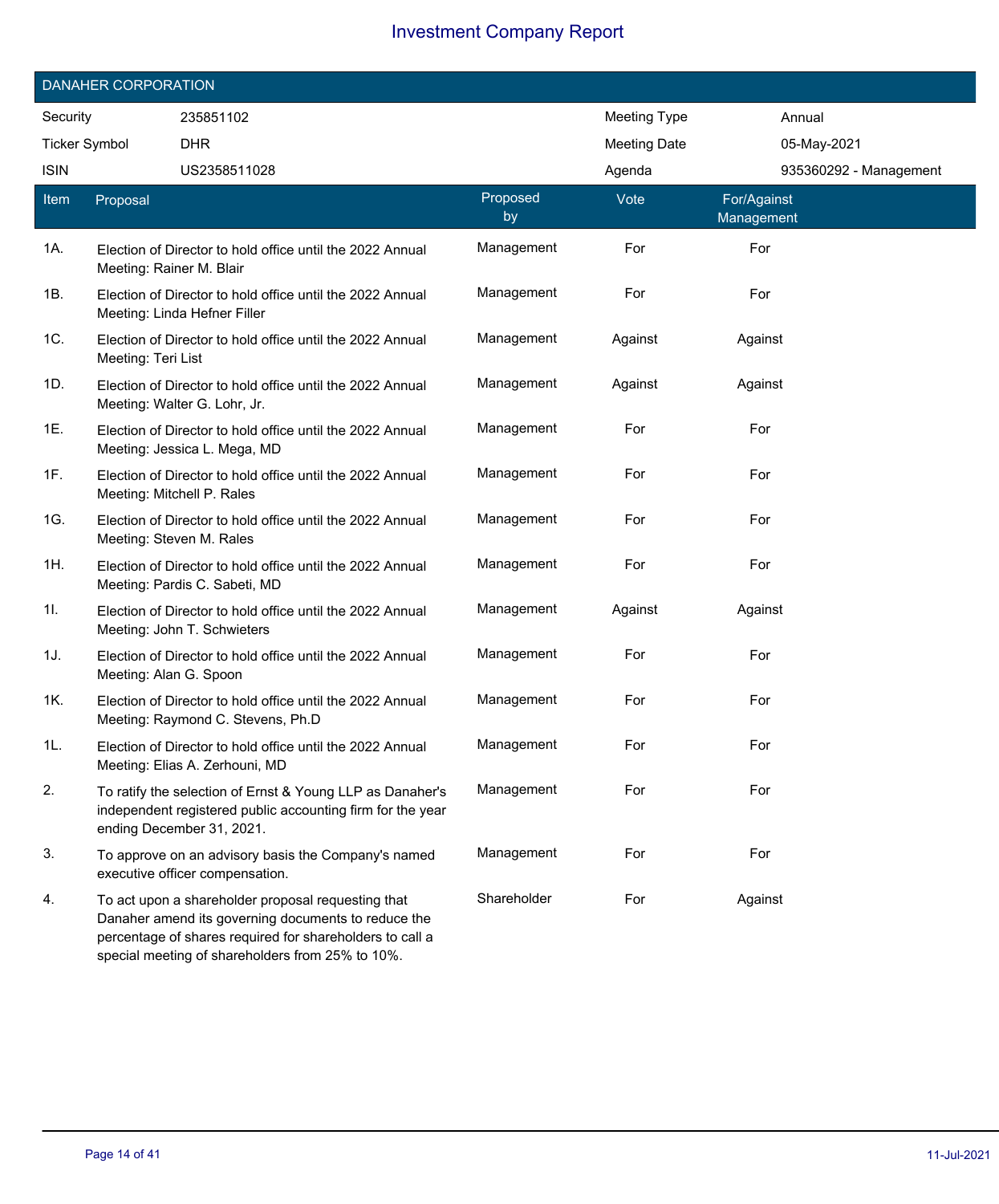|                      | DOLLAR GENERAL CORPORATION |                                                                                                                                                                                                               |                |                     |                           |                        |  |
|----------------------|----------------------------|---------------------------------------------------------------------------------------------------------------------------------------------------------------------------------------------------------------|----------------|---------------------|---------------------------|------------------------|--|
| Security             |                            | 256677105                                                                                                                                                                                                     |                | <b>Meeting Type</b> | Annual                    |                        |  |
| <b>Ticker Symbol</b> |                            | DG                                                                                                                                                                                                            |                | <b>Meeting Date</b> | 26-May-2021               |                        |  |
| <b>ISIN</b>          |                            | US2566771059                                                                                                                                                                                                  |                | Agenda              |                           | 935374924 - Management |  |
| Item                 | Proposal                   |                                                                                                                                                                                                               | Proposed<br>by | Vote                | For/Against<br>Management |                        |  |
| 1A.                  |                            | Election of Director: Warren F. Bryant                                                                                                                                                                        | Management     | For                 | For                       |                        |  |
| 1B.                  |                            | Election of Director: Michael M. Calbert                                                                                                                                                                      | Management     | For                 | For                       |                        |  |
| 1C.                  |                            | Election of Director: Patricia D. Fili-Krushel                                                                                                                                                                | Management     | For                 | For                       |                        |  |
| 1D.                  |                            | Election of Director: Timothy I. McGuire                                                                                                                                                                      | Management     | For                 | For                       |                        |  |
| 1E.                  |                            | Election of Director: William C. Rhodes, III                                                                                                                                                                  | Management     | For                 | For                       |                        |  |
| 1F.                  |                            | Election of Director: Debra A. Sandler                                                                                                                                                                        | Management     | For                 | For                       |                        |  |
| 1G.                  |                            | Election of Director: Ralph E. Santana                                                                                                                                                                        | Management     | For                 | For                       |                        |  |
| 1H.                  |                            | Election of Director: Todd J. Vasos                                                                                                                                                                           | Management     | For                 | For                       |                        |  |
| 2.                   | the proxy statement.       | To approve, on an advisory (non-binding) basis, the<br>resolution regarding the compensation of Dollar General<br>Corporation's named executive officers as disclosed in                                      | Management     | For                 | For                       |                        |  |
| 3.                   |                            | To ratify the appointment of Ernst & Young LLP as Dollar<br>General Corporation's independent registered public<br>accounting firm for fiscal 2021.                                                           | Management     | For                 | For                       |                        |  |
| 4.                   | Incentive Plan.            | To approve the Dollar General Corporation 2021 Stock                                                                                                                                                          | Management     | For                 | For                       |                        |  |
| 5.                   |                            | To approve an amendment to the amended and restated<br>charter of Dollar General Corporation to allow<br>shareholders holding 25% or more of our common stock<br>to request special meetings of shareholders. | Management     | For                 | For                       |                        |  |
| 6.                   | shareholders.              | To vote on a shareholder proposal regarding<br>shareholders' ability to call special meetings of                                                                                                              | Shareholder    | For                 | Against                   |                        |  |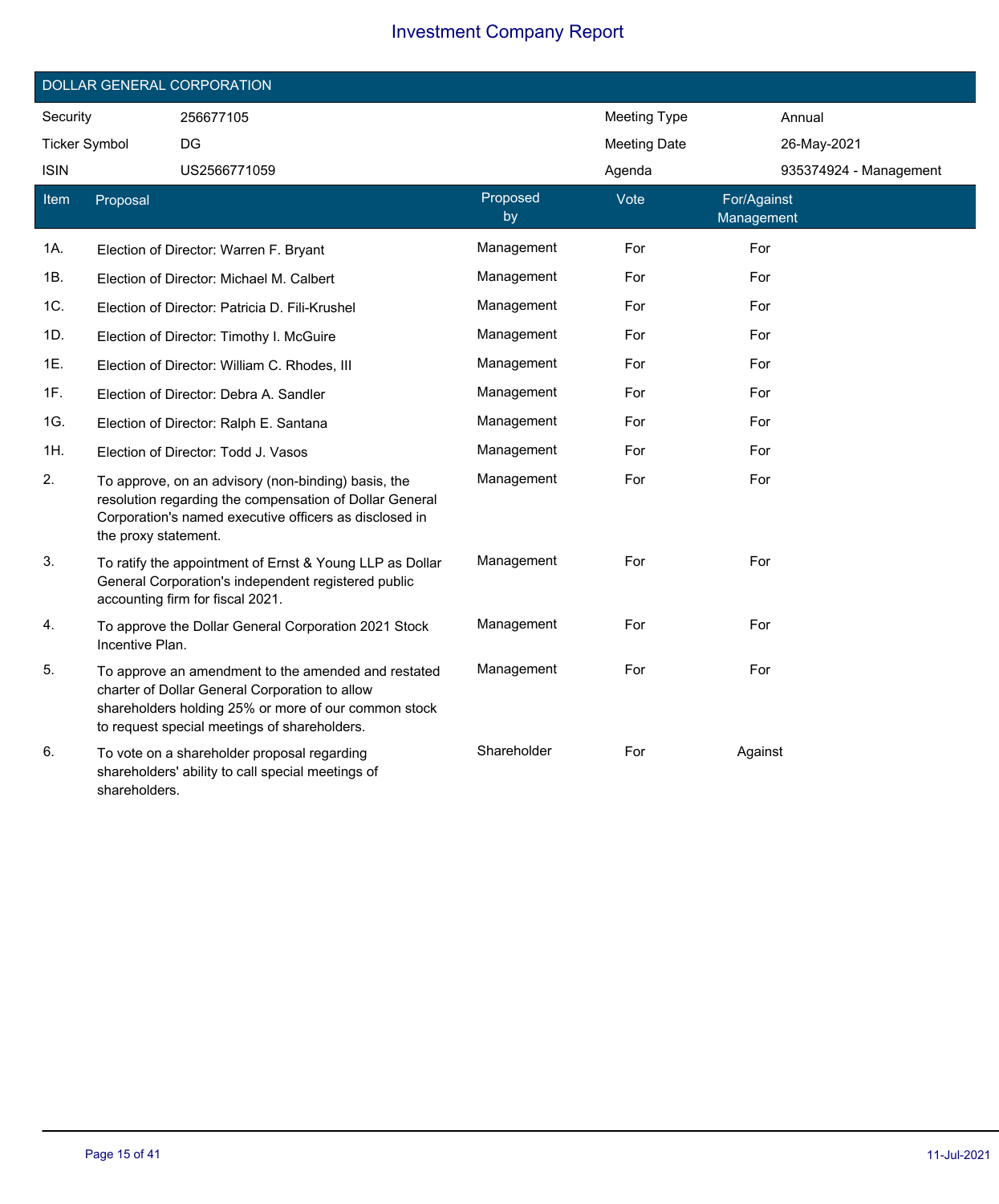|                      | EDWARDS LIFESCIENCES CORPORATION |                                                                                                                                                                                                                                                                               |                |                     |                           |  |
|----------------------|----------------------------------|-------------------------------------------------------------------------------------------------------------------------------------------------------------------------------------------------------------------------------------------------------------------------------|----------------|---------------------|---------------------------|--|
| Security             |                                  | 28176E108                                                                                                                                                                                                                                                                     |                | <b>Meeting Type</b> | Annual                    |  |
| <b>Ticker Symbol</b> |                                  | EW                                                                                                                                                                                                                                                                            |                | <b>Meeting Date</b> | 04-May-2021               |  |
| <b>ISIN</b>          |                                  | US28176E1082                                                                                                                                                                                                                                                                  |                | Agenda              | 935354035 - Management    |  |
| Item                 | Proposal                         |                                                                                                                                                                                                                                                                               | Proposed<br>by | Vote                | For/Against<br>Management |  |
| 1.1                  |                                  | Election of Director: Kieran T. Gallahue                                                                                                                                                                                                                                      | Management     | For                 | For                       |  |
| $1.2$                |                                  | Election of Director: Leslie S. Heisz                                                                                                                                                                                                                                         | Management     | For                 | For                       |  |
| 1.3                  |                                  | Election of Director: Paul A. LaViolette                                                                                                                                                                                                                                      | Management     | For                 | For                       |  |
| 1.4                  |                                  | Election of Director: Steven R. Loranger                                                                                                                                                                                                                                      | Management     | For                 | For                       |  |
| 1.5                  |                                  | Election of Director: Martha H. Marsh                                                                                                                                                                                                                                         | Management     | For                 | For                       |  |
| 1.6                  |                                  | Election of Director: Michael A. Mussallem                                                                                                                                                                                                                                    | Management     | For                 | For                       |  |
| 1.7                  |                                  | Election of Director: Ramona Sequeira                                                                                                                                                                                                                                         | Management     | For                 | For                       |  |
| 1.8                  |                                  | Election of Director: Nicholas J. Valeriani                                                                                                                                                                                                                                   | Management     | For                 | For                       |  |
| 2.                   | Compensation.                    | Advisory Vote to Approve Named Executive Officer                                                                                                                                                                                                                              | Management     | For                 | For                       |  |
| 3.                   |                                  | Approval of the Amendment and Restatement of the<br>Company's 2001 Employee Stock Purchase Plan for<br>United States Employees (the "U.S. ESPP") to Increase<br>the Total Number of Shares of Common Stock Available<br>for Issuance under the U.S. ESPP by 3,300,000 Shares. | Management     | For                 | For                       |  |
| 4.                   | 1,200,000 Shares.                | Approval of the Amendment and Restatement of the<br>Company's 2001 Employee Stock Purchase Plan for<br>International Employees (the "International ESPP") to<br>Increase the Total Number of Shares of Common Stock<br>Available for Issuance under the International ESPP by | Management     | For                 | For                       |  |
| 5.                   | Public Accounting Firm.          | Ratification of Appointment of Independent Registered                                                                                                                                                                                                                         | Management     | For                 | For                       |  |
| 6.                   |                                  | Advisory Vote on a Stockholder Proposal Regarding<br>Action by Written Consent.                                                                                                                                                                                               | Shareholder    | Against             | For                       |  |
| 7.                   |                                  | Advisory Vote on a Stockholder Proposal to Adopt a<br>Policy to Include Non-Management Employees as<br>Prospective Director Candidates.                                                                                                                                       | Shareholder    | Against             | For                       |  |

Ī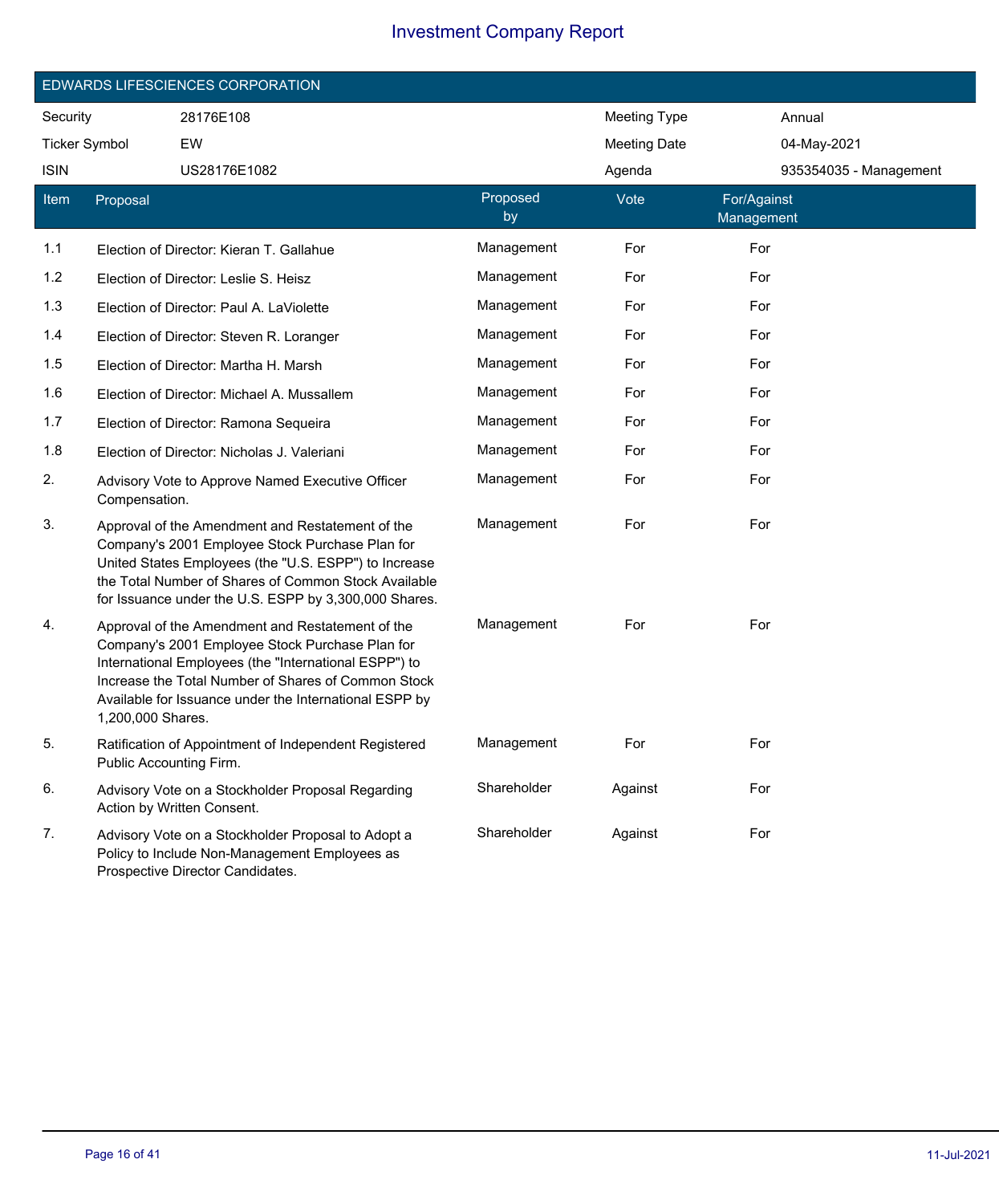| ETSY, INC.           |          |                                                                                                                                                                           |                |                     |                           |  |
|----------------------|----------|---------------------------------------------------------------------------------------------------------------------------------------------------------------------------|----------------|---------------------|---------------------------|--|
| Security             |          | 29786A106                                                                                                                                                                 |                | <b>Meeting Type</b> | Annual                    |  |
| <b>Ticker Symbol</b> |          | <b>ETSY</b>                                                                                                                                                               |                | <b>Meeting Date</b> | 11-Jun-2021               |  |
| <b>ISIN</b>          |          | US29786A1060                                                                                                                                                              |                | Agenda              | 935412611 - Management    |  |
| Item                 | Proposal |                                                                                                                                                                           | Proposed<br>by | Vote                | For/Against<br>Management |  |
| 1A.                  |          | Election of Class III Director to serve until our 2024<br>Annual Meeting: Gary S. Briggs                                                                                  | Management     | Abstain             | Against                   |  |
| 1B.                  |          | Election of Class III Director to serve until our 2024<br>Annual Meeting: Edith W. Cooper                                                                                 | Management     | Abstain             | Against                   |  |
| 1C.                  |          | Election of Class III Director to serve until our 2024<br>Annual Meeting: Melissa Reiff                                                                                   | Management     | Abstain             | Against                   |  |
| 2.                   |          | Ratification of the appointment of<br>PricewaterhouseCoopers LLP as our independent<br>registered public accounting firm for the fiscal year<br>ending December 31, 2021. | Management     | For                 | For                       |  |
| 3.                   |          | Advisory vote to approve executive compensation.                                                                                                                          | Management     | For                 | For                       |  |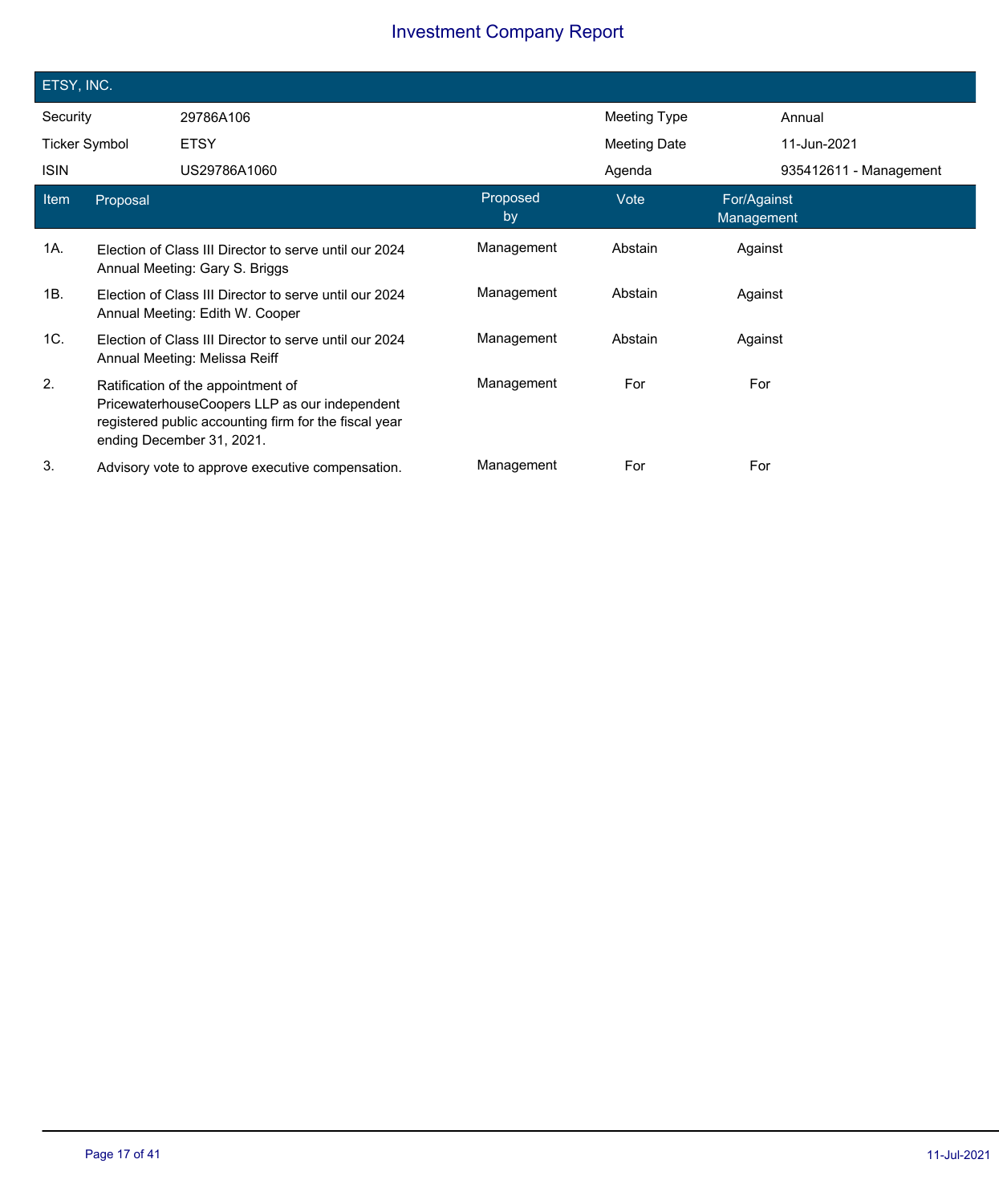|                      | EXPEDIA GROUP, INC.      |                                                                                                                                                                                                                                                                                          |                |                     |                           |                        |
|----------------------|--------------------------|------------------------------------------------------------------------------------------------------------------------------------------------------------------------------------------------------------------------------------------------------------------------------------------|----------------|---------------------|---------------------------|------------------------|
| Security             |                          | 30212P303                                                                                                                                                                                                                                                                                |                | <b>Meeting Type</b> |                           | Annual                 |
| <b>Ticker Symbol</b> |                          | <b>EXPE</b>                                                                                                                                                                                                                                                                              |                | <b>Meeting Date</b> |                           | 09-Jun-2021            |
| <b>ISIN</b>          |                          | US30212P3038                                                                                                                                                                                                                                                                             |                | Agenda              |                           | 935416645 - Management |
| Item                 | Proposal                 |                                                                                                                                                                                                                                                                                          | Proposed<br>by | Vote                | For/Against<br>Management |                        |
| 1A.                  |                          | Election of Director: Samuel Altman                                                                                                                                                                                                                                                      | Management     | For                 | For                       |                        |
| 1B.                  |                          | Election of Director: Beverly Anderson (To be voted upon<br>by the holders of Expedia Group, Inc.'s Common Stock<br>voting as a separate class.)                                                                                                                                         | Management     | For                 | For                       |                        |
| 1C.                  |                          | Election of Director: Susan Athey                                                                                                                                                                                                                                                        | Management     | For                 | For                       |                        |
| 1D.                  |                          | Election of Director: Chelsea Clinton                                                                                                                                                                                                                                                    | Management     | Abstain             | Against                   |                        |
| 1E.                  |                          | Election of Director: Barry Diller                                                                                                                                                                                                                                                       | Management     | For                 | For                       |                        |
| 1F.                  | Director Withdrawn       |                                                                                                                                                                                                                                                                                          | Management     | For                 | For                       |                        |
| 1G.                  |                          | Election of Director: Craig Jacobson (To be voted upon<br>by the holders of Expedia Group, Inc.'s Common Stock<br>voting as a separate class.)                                                                                                                                           | Management     | Abstain             | Against                   |                        |
| 1H.                  |                          | Election of Director: Peter Kern                                                                                                                                                                                                                                                         | Management     | For                 | For                       |                        |
| 1I.                  |                          | Election of Director: Dara Khosrowshahi                                                                                                                                                                                                                                                  | Management     | For                 | For                       |                        |
| 1J.                  |                          | Election of Director: Patricia Menendez-Cambo (To be<br>voted upon by the holders of Expedia Group, Inc.'s<br>Common Stock voting as a separate class.)                                                                                                                                  | Management     | For                 | For                       |                        |
| 1K.                  |                          | Election of Director: Greg Mondre                                                                                                                                                                                                                                                        | Management     | For                 | For                       |                        |
| 1L.                  | Director Withdrawn       |                                                                                                                                                                                                                                                                                          | Management     | For                 | For                       |                        |
| 1M.                  |                          | Election of Director: Alexander von Furstenberg                                                                                                                                                                                                                                          | Management     | For                 | For                       |                        |
| 1N.                  |                          | Election of Director: Julie Whalen (To be voted upon by<br>the holders of Expedia Group, Inc.'s Common Stock<br>voting as a separate class.)                                                                                                                                             | Management     | For                 | For                       |                        |
| 2.                   | thereunder by 1,000,000. | Approval of the Expedia Group, Inc. 2013 Employee<br>Stock Purchase Plan, as amended and restated, and the<br>Expedia Group, Inc. 2013 International Stock Purchase<br>Plan, as amended and restated, including an amendment<br>to increase the number of shares authorized for issuance | Management     | For                 | For                       |                        |
| 3.                   |                          | Ratification of appointment of Ernst & Young LLP as<br>Expedia Group's independent registered public<br>accounting firm for the year ending December 31, 2021.                                                                                                                           | Management     | For                 | For                       |                        |
| 4.                   | Meeting.                 | Stockholder proposal on political contributions and<br>expenditures, if properly presented at the Annual                                                                                                                                                                                 | Shareholder    | For                 | Against                   |                        |

Ī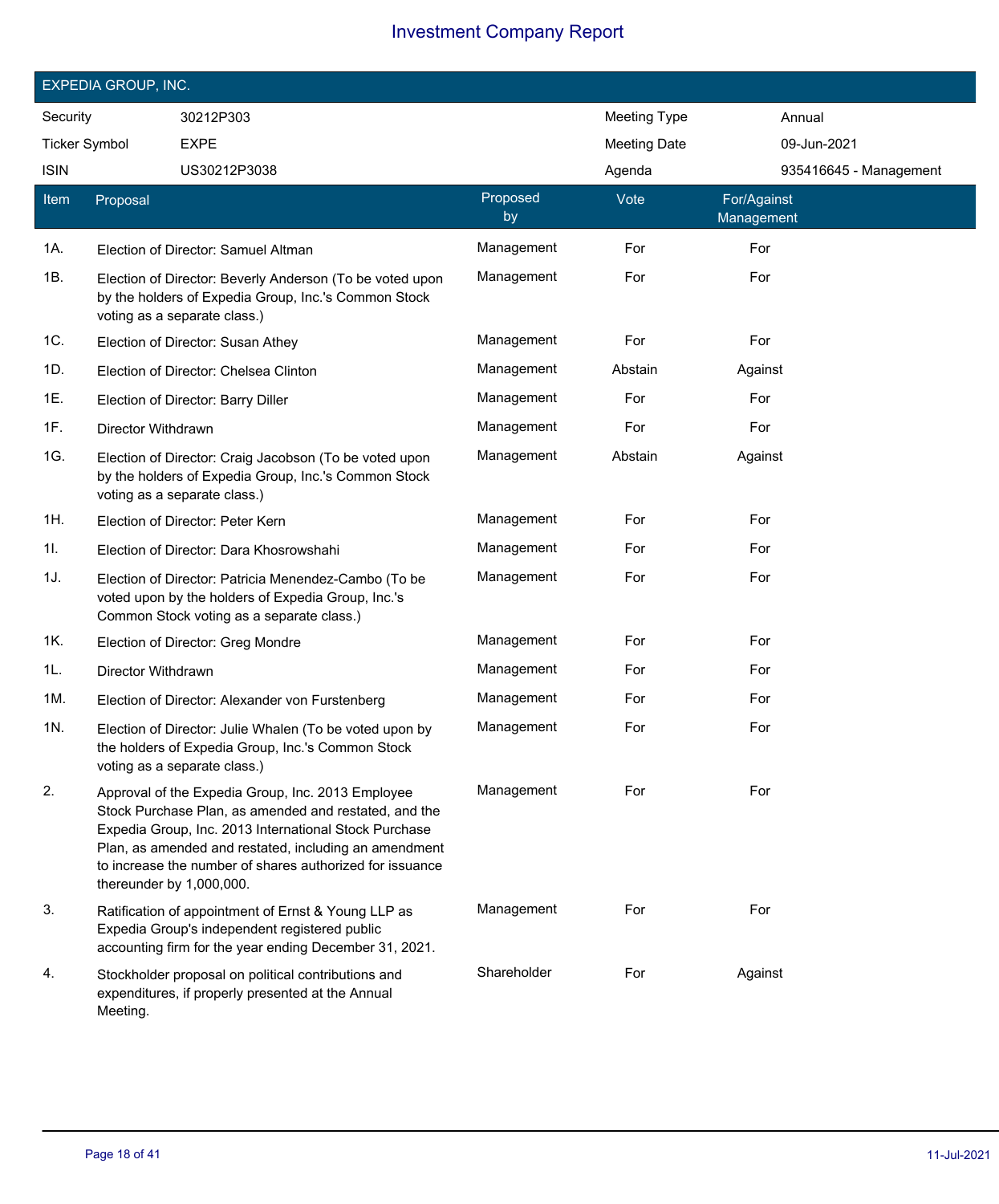|                      | EXPONENT, INC. |                                                                                                                                                             |                |                     |                           |                        |
|----------------------|----------------|-------------------------------------------------------------------------------------------------------------------------------------------------------------|----------------|---------------------|---------------------------|------------------------|
| Security             |                | 30214U102                                                                                                                                                   |                | Meeting Type        |                           | Annual                 |
| <b>Ticker Symbol</b> |                | <b>EXPO</b>                                                                                                                                                 |                | <b>Meeting Date</b> |                           | 03-Jun-2021            |
| <b>ISIN</b>          |                | US30214U1025                                                                                                                                                |                | Agenda              |                           | 935401656 - Management |
| Item                 | Proposal       |                                                                                                                                                             | Proposed<br>by | Vote                | For/Against<br>Management |                        |
| 1.1                  |                | Election of Director: George H. Brown                                                                                                                       | Management     | For                 | For                       |                        |
| 1.2                  |                | Election of Director: Catherine Ford Corrigan, Ph.D.                                                                                                        | Management     | For                 | For                       |                        |
| 1.3                  |                | Election of Director: Paul R. Johnston, Ph.D.                                                                                                               | Management     | For                 | For                       |                        |
| 1.4                  |                | Election of Director: Carol Lindstrom                                                                                                                       | Management     | For                 | For                       |                        |
| 1.5                  |                | Election of Director: Karen A. Richardson                                                                                                                   | Management     | For                 | For                       |                        |
| 1.6                  |                | Election of Director: John B. Shoven, Ph.D.                                                                                                                 | Management     | For                 | For                       |                        |
| 1.7                  |                | Election of Director: Debra L. Zumwalt                                                                                                                      | Management     | For                 | For                       |                        |
| 2.                   |                | To ratify the appointment of KPMG LLP, as independent<br>registered public accounting firm for the Company for the<br>fiscal year ending December 31, 2021. | Management     | For                 | For                       |                        |
| 3.                   | officers.      | To approve, on an advisory basis, the fiscal 2020<br>compensation of the Company's named executive                                                          | Management     | For                 | For                       |                        |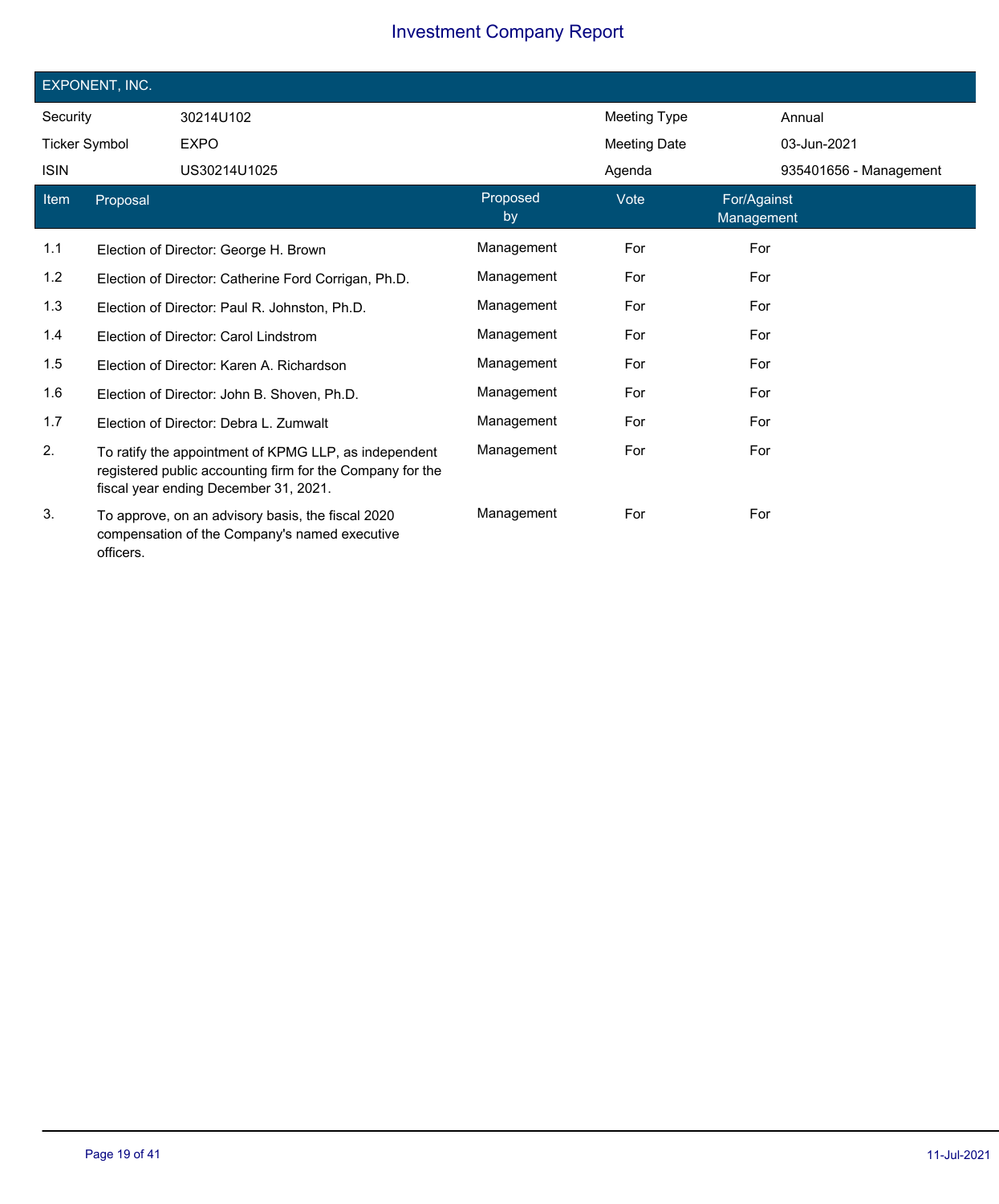|                      | FACEBOOK, INC.   |                                                                                                                                                                |                |                     |                           |
|----------------------|------------------|----------------------------------------------------------------------------------------------------------------------------------------------------------------|----------------|---------------------|---------------------------|
| Security             |                  | 30303M102                                                                                                                                                      |                | <b>Meeting Type</b> | Annual                    |
| <b>Ticker Symbol</b> |                  | FB                                                                                                                                                             |                | <b>Meeting Date</b> | 26-May-2021               |
| <b>ISIN</b>          |                  | US30303M1027                                                                                                                                                   |                | Agenda              | 935395891 - Management    |
| <u>Item</u>          | Proposal         |                                                                                                                                                                | Proposed<br>by | Vote                | For/Against<br>Management |
| 1.                   | <b>DIRECTOR</b>  |                                                                                                                                                                | Management     |                     |                           |
|                      | 1                | Peggy Alford                                                                                                                                                   |                | For                 | For                       |
|                      | 2                | Marc L. Andreessen                                                                                                                                             |                | For                 | For                       |
|                      | 3                | Andrew W. Houston                                                                                                                                              |                | For                 | For                       |
|                      | 4                | Nancy Killefer                                                                                                                                                 |                | For                 | For                       |
|                      | 5                | Robert M. Kimmitt                                                                                                                                              |                | For                 | For                       |
|                      | 6                | Sheryl K. Sandberg                                                                                                                                             |                | For                 | For                       |
|                      | 7                | Peter A. Thiel                                                                                                                                                 |                | For                 | For                       |
|                      | 8                | Tracey T. Travis                                                                                                                                               |                | For                 | For                       |
|                      | 9                | Mark Zuckerberg                                                                                                                                                |                | For                 | For                       |
| 2.                   | 2021.            | To ratify the appointment of Ernst & Young LLP as<br>Facebook, Inc.'s independent registered public<br>accounting firm for the fiscal year ending December 31, | Management     | For                 | For                       |
| 3.                   | policy.          | To approve an amendment to the director compensation                                                                                                           | Management     | Against             | Against                   |
| 4.                   | structure.       | A shareholder proposal regarding dual class capital                                                                                                            | Shareholder    | For                 | Against                   |
| 5.                   |                  | A shareholder proposal regarding an independent chair.                                                                                                         | Shareholder    | For                 | Against                   |
| 6.                   |                  | A shareholder proposal regarding child exploitation.                                                                                                           | Shareholder    | For                 | Against                   |
| 7.                   | expert on board. | A shareholder proposal regarding human/civil rights                                                                                                            | Shareholder    | Against             | For                       |
| 8.                   |                  | A shareholder proposal regarding platform misuse.                                                                                                              | Shareholder    | For                 | Against                   |
| 9.                   | corporation.     | A shareholder proposal regarding public benefit                                                                                                                | Shareholder    | Against             | For                       |

 $\overline{\phantom{a}}$ 

Ī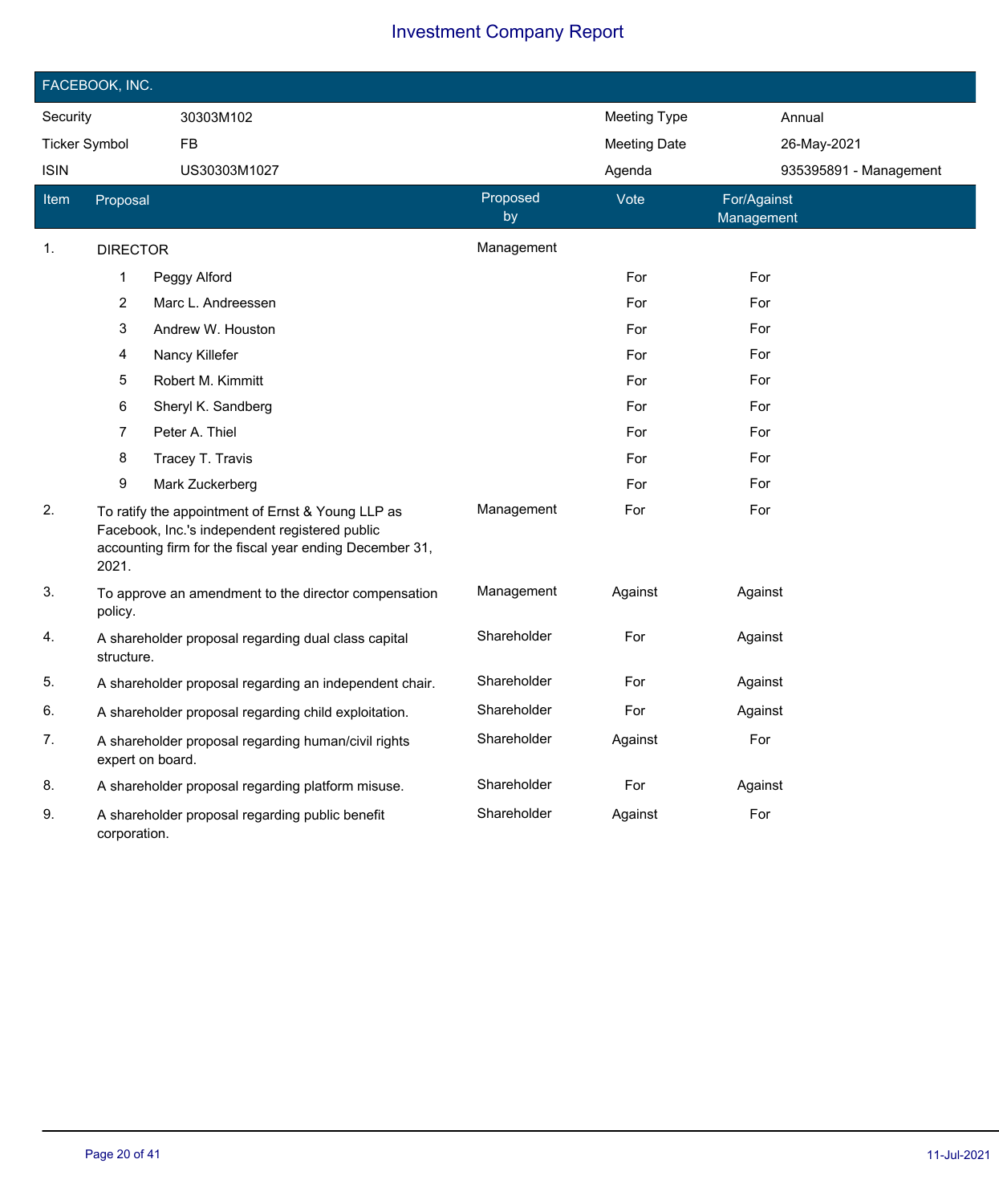|                      | <b>GENERAC HOLDINGS INC.</b> |                                                                                                                                                             |                |              |                           |  |  |
|----------------------|------------------------------|-------------------------------------------------------------------------------------------------------------------------------------------------------------|----------------|--------------|---------------------------|--|--|
| Security             |                              | 368736104                                                                                                                                                   |                | Meeting Type | Annual                    |  |  |
| <b>Ticker Symbol</b> |                              | <b>GNRC</b>                                                                                                                                                 |                | Meeting Date | 17-Jun-2021               |  |  |
| <b>ISIN</b>          |                              | US3687361044                                                                                                                                                |                | Agenda       | 935423222 - Management    |  |  |
| Item                 | Proposal                     |                                                                                                                                                             | Proposed<br>by | Vote         | For/Against<br>Management |  |  |
| 1.                   | <b>DIRECTOR</b>              |                                                                                                                                                             | Management     |              |                           |  |  |
|                      | 1                            | Robert D. Dixon                                                                                                                                             |                | For          | For                       |  |  |
|                      | $\overline{2}$               | David A. Ramon                                                                                                                                              |                | For          | For                       |  |  |
|                      | 3                            | William D. Jenkins, Jr.                                                                                                                                     |                | For          | For                       |  |  |
|                      | 4                            | Kathryn V. Roedel                                                                                                                                           |                | For          | For                       |  |  |
| 2.                   |                              | Proposal to ratify the selection of Deloitte & Touche LLP<br>as our independent registered public accounting firm for<br>the year ending December 31, 2021. | Management     | For          | For                       |  |  |
| 3.                   |                              | Advisory vote on the non-binding "say-on-pay" resolution<br>to approve the compensation of our executive officers.                                          | Management     | For          | For                       |  |  |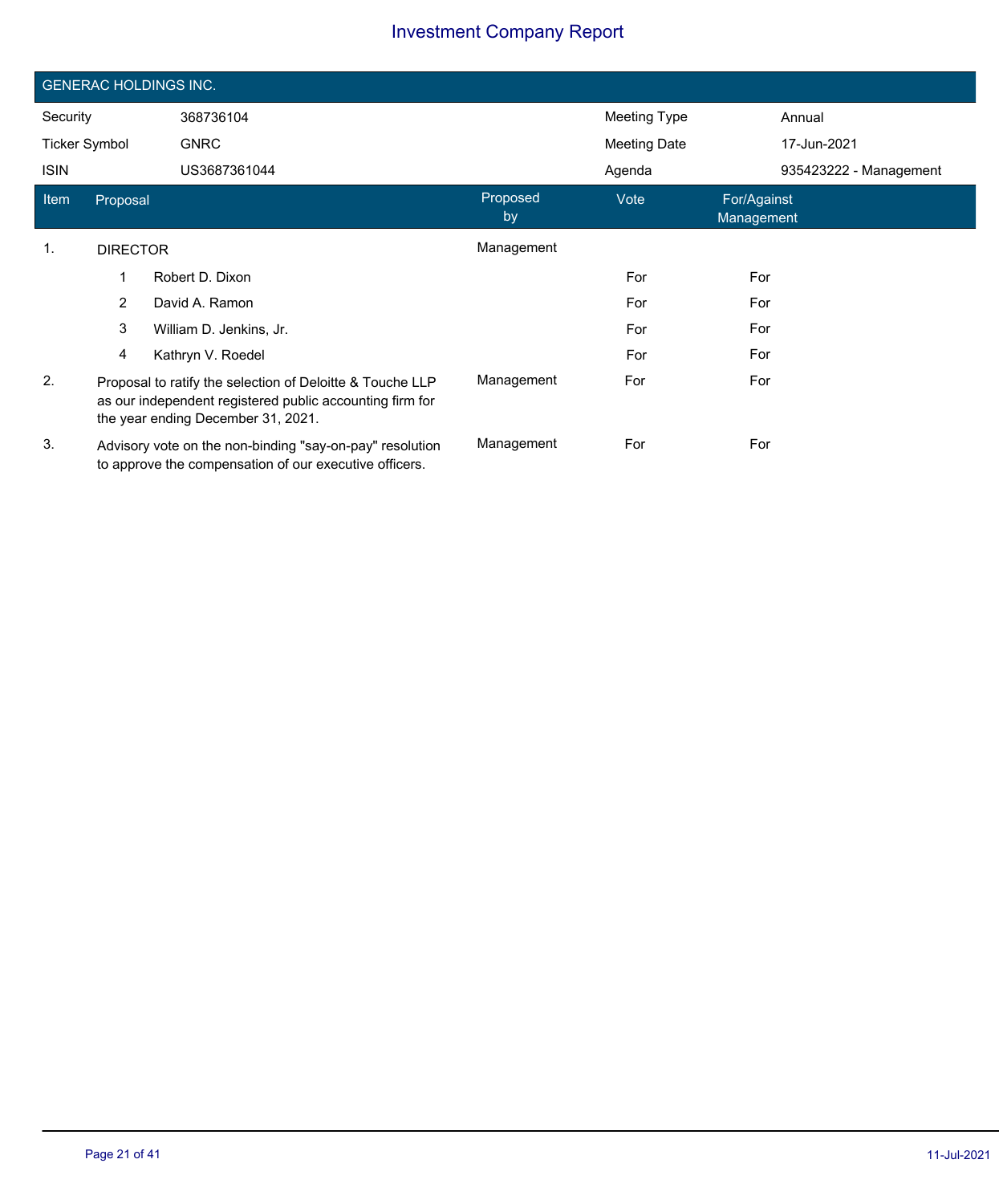|                      | <b>GLOBAL PAYMENTS INC.</b> |                                                                                                                                                            |                |                     |                           |  |  |
|----------------------|-----------------------------|------------------------------------------------------------------------------------------------------------------------------------------------------------|----------------|---------------------|---------------------------|--|--|
| Security             |                             | 37940X102                                                                                                                                                  |                | <b>Meeting Type</b> | Annual                    |  |  |
| <b>Ticker Symbol</b> |                             | <b>GPN</b>                                                                                                                                                 |                | <b>Meeting Date</b> | 29-Apr-2021               |  |  |
| <b>ISIN</b>          |                             | US37940X1028                                                                                                                                               |                | Agenda              | 935351584 - Management    |  |  |
| Item                 | Proposal                    |                                                                                                                                                            | Proposed<br>by | Vote                | For/Against<br>Management |  |  |
| 1A.                  |                             | Election of Director: F. Thaddeus Arroyo                                                                                                                   | Management     | For                 | For                       |  |  |
| 1B.                  |                             | Election of Director: Robert H.B. Baldwin, Jr.                                                                                                             | Management     | For                 | For                       |  |  |
| 1C.                  |                             | Election of Director: John G. Bruno                                                                                                                        | Management     | For                 | For                       |  |  |
| 1D.                  |                             | Election of Director: Kriss Cloninger III                                                                                                                  | Management     | For                 | For                       |  |  |
| 1E.                  |                             | Election of Director: William I Jacobs                                                                                                                     | Management     | For                 | For                       |  |  |
| 1F.                  |                             | Election of Director: Joia M. Johnson                                                                                                                      | Management     | For                 | For                       |  |  |
| 1G.                  |                             | Election of Director: Ruth Ann Marshall                                                                                                                    | Management     | For                 | For                       |  |  |
| 1H.                  |                             | Election of Director: Connie D. McDaniel                                                                                                                   | Management     | For                 | For                       |  |  |
| 11.                  |                             | Election of Director: William B. Plummer                                                                                                                   | Management     | For                 | For                       |  |  |
| 1J.                  |                             | Election of Director: Jeffrey S. Sloan                                                                                                                     | Management     | For                 | For                       |  |  |
| 1K.                  |                             | Election of Director: John T. Turner                                                                                                                       | Management     | For                 | For                       |  |  |
| 1L.                  |                             | Election of Director: M. Troy Woods                                                                                                                        | Management     | For                 | For                       |  |  |
| 2.                   |                             | Approval, on an advisory basis, of the compensation of<br>our named executive officers for 2020.                                                           | Management     | For                 | For                       |  |  |
| 3.                   |                             | Ratification of the appointment of Deloitte & Touche LLP<br>as our independent registered public accounting firm for<br>the year ending December 31, 2021. | Management     | For                 | For                       |  |  |
| 4.                   |                             | Advisory vote on shareholder proposal regarding<br>shareholder right to act by written consent.                                                            | Shareholder    | For                 | Against                   |  |  |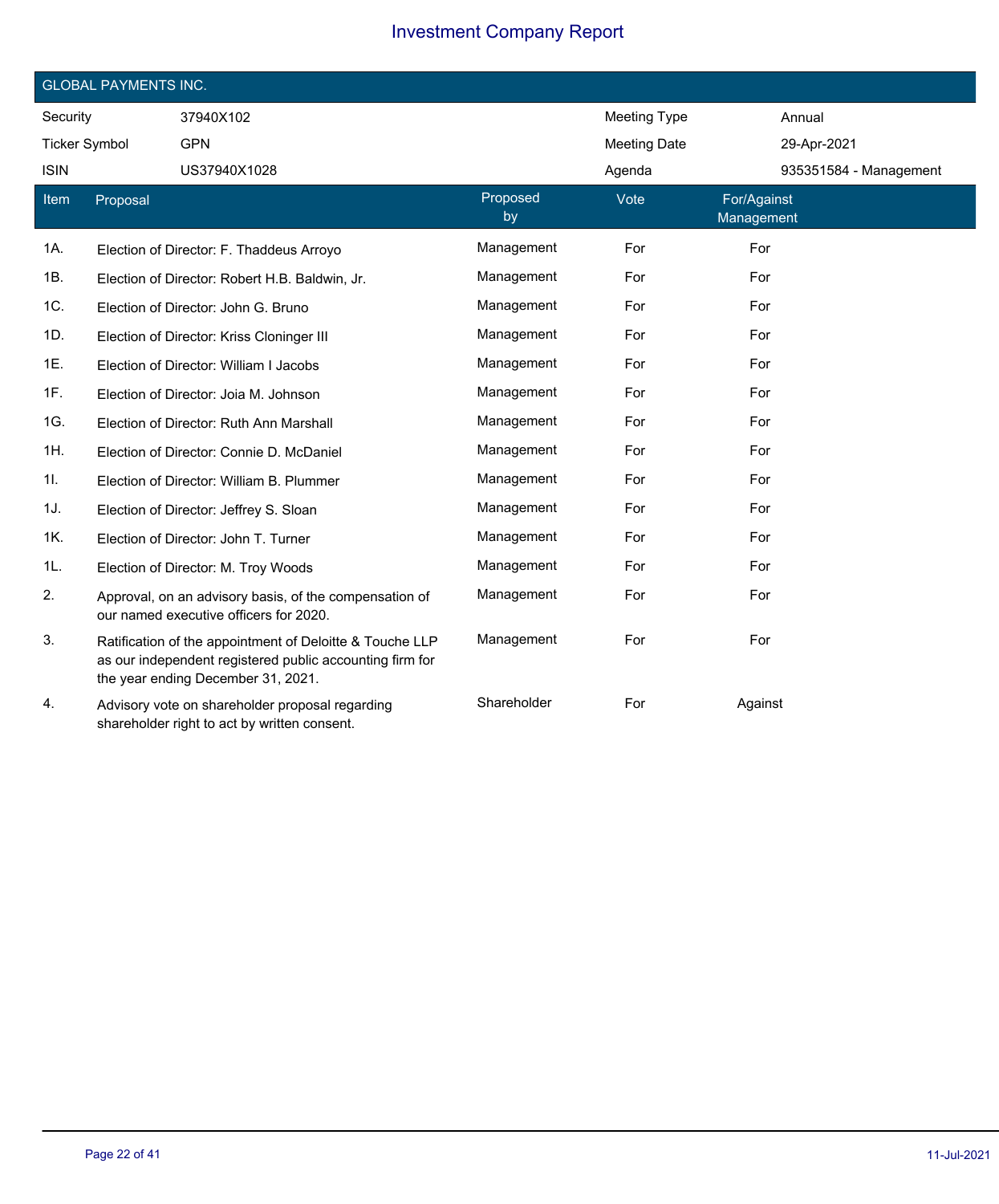|                      | <b>IDEXX LABORATORIES, INC.</b> |                                                                                                                                                                                                                                                            |                |              |                           |                        |  |
|----------------------|---------------------------------|------------------------------------------------------------------------------------------------------------------------------------------------------------------------------------------------------------------------------------------------------------|----------------|--------------|---------------------------|------------------------|--|
| Security             |                                 | 45168D104                                                                                                                                                                                                                                                  |                | Meeting Type |                           | Annual                 |  |
| <b>Ticker Symbol</b> |                                 | <b>IDXX</b>                                                                                                                                                                                                                                                |                | Meeting Date |                           | 12-May-2021            |  |
| <b>ISIN</b>          |                                 | US45168D1046                                                                                                                                                                                                                                               |                | Agenda       |                           | 935370508 - Management |  |
| Item                 | Proposal                        |                                                                                                                                                                                                                                                            | Proposed<br>by | Vote         | For/Against<br>Management |                        |  |
| 1A.                  |                                 | Election of Director: Bruce L. Claflin                                                                                                                                                                                                                     | Management     | For          | For                       |                        |  |
| 1B.                  |                                 | Election of Director: Asha S. Collins, PhD                                                                                                                                                                                                                 | Management     | For          | For                       |                        |  |
| 1C.                  |                                 | Election of Director: Daniel M. Junius                                                                                                                                                                                                                     | Management     | For          | For                       |                        |  |
| 1D.                  |                                 | Election of Director: Sam Samad                                                                                                                                                                                                                            | Management     | For          | For                       |                        |  |
| 2.                   |                                 | Ratification of Appointment of Independent Registered<br>Public Accounting Firm. To ratify the selection of<br>PricewaterhouseCoopers LLP as the Company's<br>independent registered public accounting firm for the<br>current fiscal year (Proposal Two). | Management     | For          | For                       |                        |  |
| 3.                   |                                 | Advisory Vote on Executive Compensation. To approve a<br>nonbinding advisory resolution on the Company's<br>executive compensation (Proposal Three).                                                                                                       | Management     | For          | For                       |                        |  |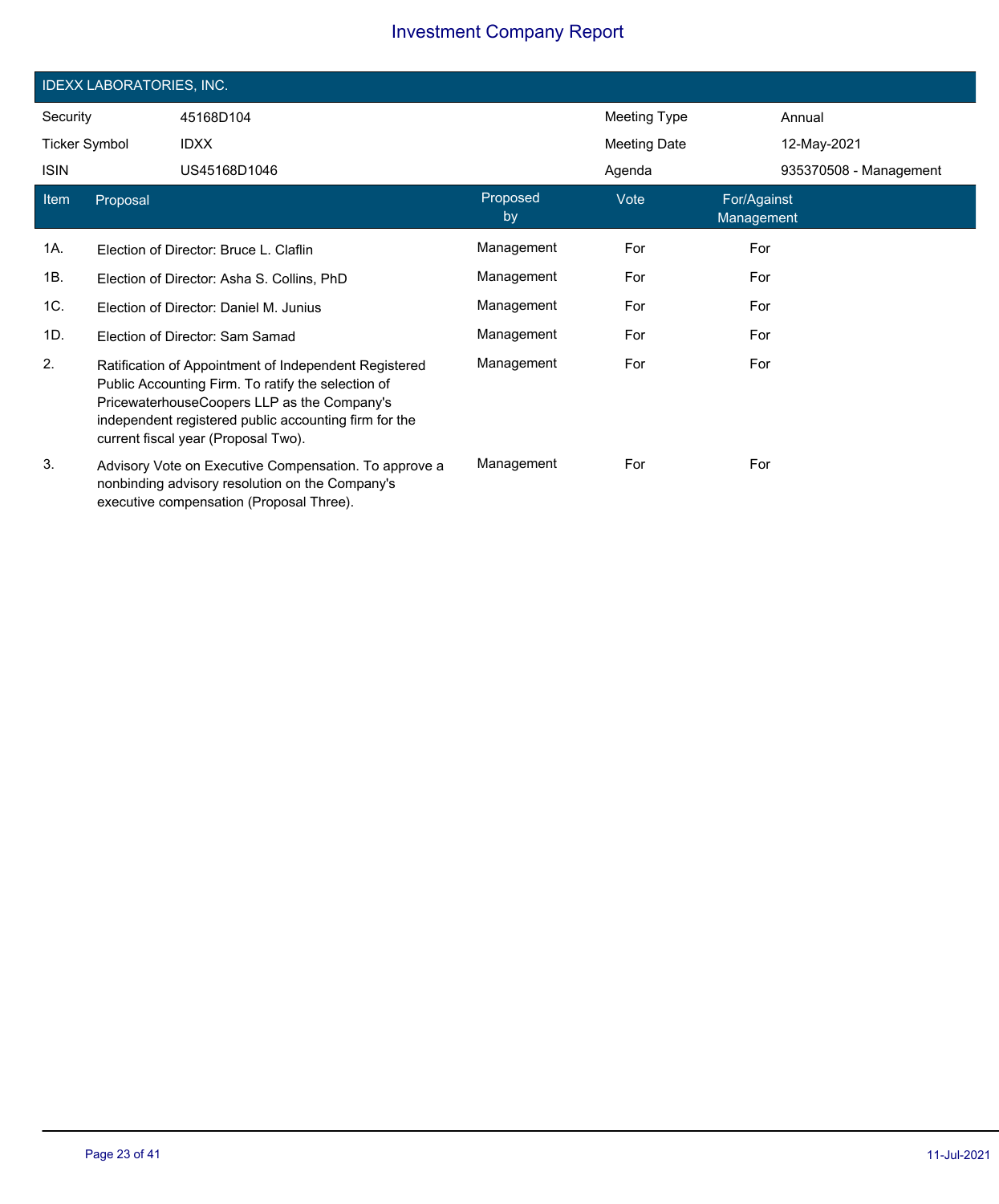|                      | <b>IQVIA HOLDINGS INC.</b> |                                                                                                                                                                                                      |                |                     |                           |  |  |
|----------------------|----------------------------|------------------------------------------------------------------------------------------------------------------------------------------------------------------------------------------------------|----------------|---------------------|---------------------------|--|--|
| Security             |                            | 46266C105                                                                                                                                                                                            |                | <b>Meeting Type</b> | Annual                    |  |  |
| <b>Ticker Symbol</b> |                            | IQV                                                                                                                                                                                                  |                | <b>Meeting Date</b> | 13-Apr-2021               |  |  |
| <b>ISIN</b>          |                            | US46266C1053                                                                                                                                                                                         |                | Agenda              | 935339196 - Management    |  |  |
| Item                 | Proposal                   |                                                                                                                                                                                                      | Proposed<br>by | Vote                | For/Against<br>Management |  |  |
| $\mathbf{1}$ .       | <b>DIRECTOR</b>            |                                                                                                                                                                                                      | Management     |                     |                           |  |  |
|                      | 1                          | Ari Bousbib                                                                                                                                                                                          |                | For                 | For                       |  |  |
|                      | $\overline{2}$             | John M. Leonard M.D.                                                                                                                                                                                 |                | For                 | For                       |  |  |
|                      | 3                          | Todd B. Sisitsky                                                                                                                                                                                     |                | Withheld            | Against                   |  |  |
| 2.                   |                            | RECOMMEND, IN AN ADVISORY (NON-BINDING)<br>VOTE, THE FREQUENCY OF THE ADVISORY VOTE<br>ON EXECUTIVE COMPENSATION.                                                                                    | Management     | 1 Year              |                           |  |  |
| 3A.                  | BYLAWS.                    | AMENDMENT TO THE CERTIFICATE OF<br><b>INCORPORATION TO REMOVE SUPERMAJORITY</b><br><b>VOTING STANDARD FOR STOCKHOLDER</b><br>APPROVAL OF FUTURE AMENDMENTS,<br>ALTERATIONS, CHANGES OR REPEAL OF THE | Management     | For                 | For                       |  |  |
| 3B.                  |                            | AMENDMENT TO THE CERTIFICATE OF<br><b>INCORPORATION TO REMOVE SUPERMAJORITY</b><br>VOTING STANDARD TO REMOVE, FOR CAUSE<br>ONLY, A DIRECTOR OR THE ENTIRE BOARD.                                     | Management     | For                 | For                       |  |  |
| 4.                   | DECEMBER 31, 2021.         | THE RATIFICATION OF THE APPOINTMENT OF<br>PRICEWATERHOUSECOOPERS LLP AS IQVIA<br><b>HOLDINGS INC.'S INDEPENDENT REGISTERED</b><br>PUBLIC ACCOUNTING FIRM FOR THE YEAR ENDING                         | Management     | For                 | For                       |  |  |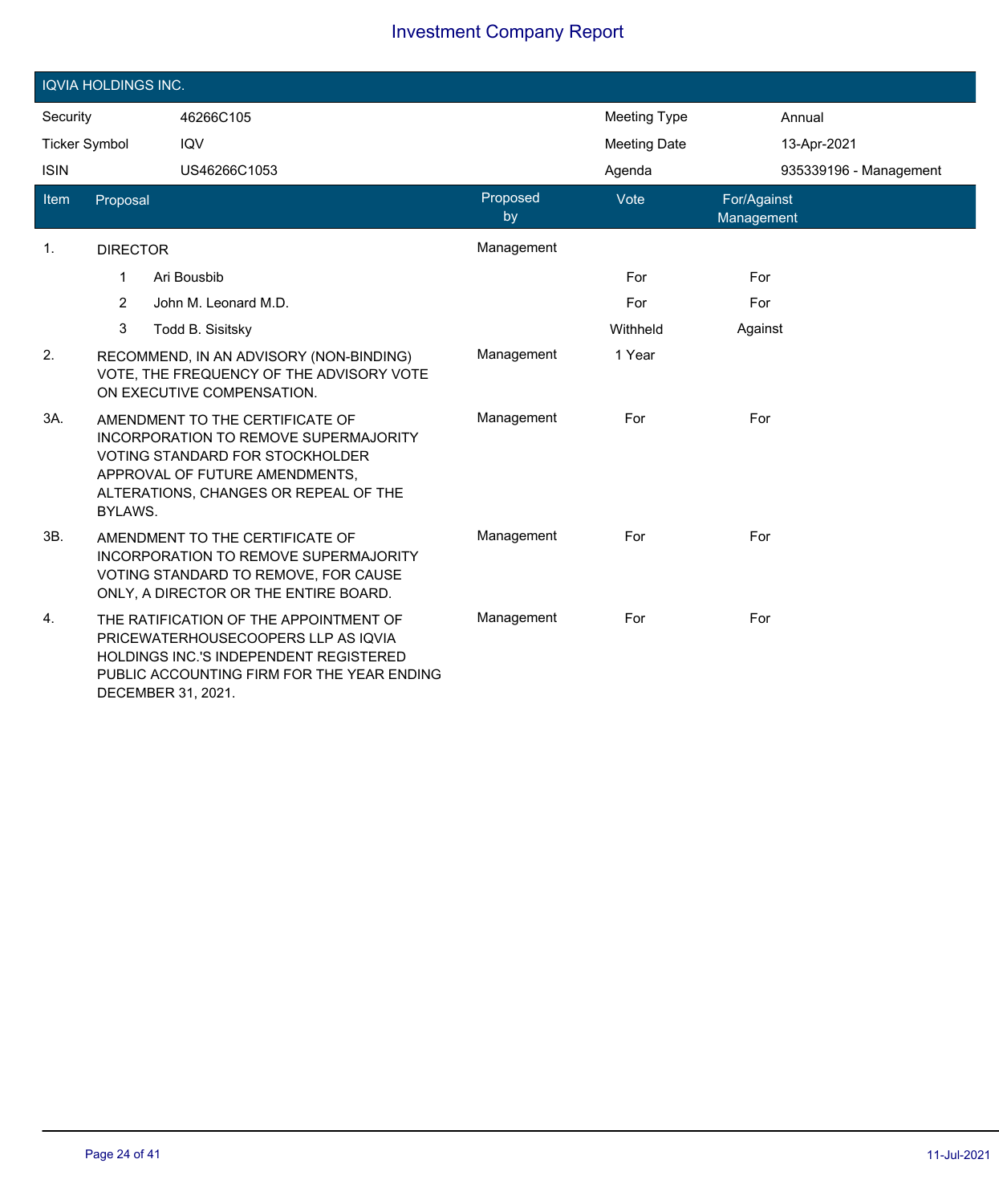|                       | LAM RESEARCH CORPORATION |                                                                                                                |                |                     |                           |  |  |
|-----------------------|--------------------------|----------------------------------------------------------------------------------------------------------------|----------------|---------------------|---------------------------|--|--|
| Security<br>512807108 |                          |                                                                                                                |                | Meeting Type        | Annual                    |  |  |
| <b>Ticker Symbol</b>  |                          | <b>LRCX</b>                                                                                                    |                | <b>Meeting Date</b> | 03-Nov-2020               |  |  |
| <b>ISIN</b>           |                          | US5128071082                                                                                                   |                | Agenda              | 935272675 - Management    |  |  |
| Item                  | Proposal                 |                                                                                                                | Proposed<br>by | Vote                | For/Against<br>Management |  |  |
| 1.                    | <b>DIRECTOR</b>          |                                                                                                                | Management     |                     |                           |  |  |
|                       | 1                        | Sohail U. Ahmed                                                                                                |                | For                 | For                       |  |  |
|                       | $\overline{2}$           | Timothy M. Archer                                                                                              |                | For                 | For                       |  |  |
|                       | 3                        | Eric K. Brandt                                                                                                 |                | For                 | For                       |  |  |
|                       | 4                        | Michael R. Cannon                                                                                              |                | For                 | For                       |  |  |
|                       | 5                        | Catherine P. Lego                                                                                              |                | For                 | For                       |  |  |
|                       | 6                        | Bethany J. Mayer                                                                                               |                | For                 | For                       |  |  |
|                       | 7                        | Abhijit Y. Talwalkar                                                                                           |                | For                 | For                       |  |  |
|                       | 8                        | Lih Shyng (Rick L) Tsai                                                                                        |                | For                 | For                       |  |  |
|                       | 9                        | Leslie F. Varon                                                                                                |                | For                 | For                       |  |  |
| 2.                    |                          | Advisory vote to approve the compensation of the named<br>executive officers of Lam Research, or "Say on Pay." | Management     | For                 | For                       |  |  |
| 3.                    |                          | Ratification of the appointment of the independent<br>registered public accounting firm for fiscal year 2021.  | Management     | For                 | For                       |  |  |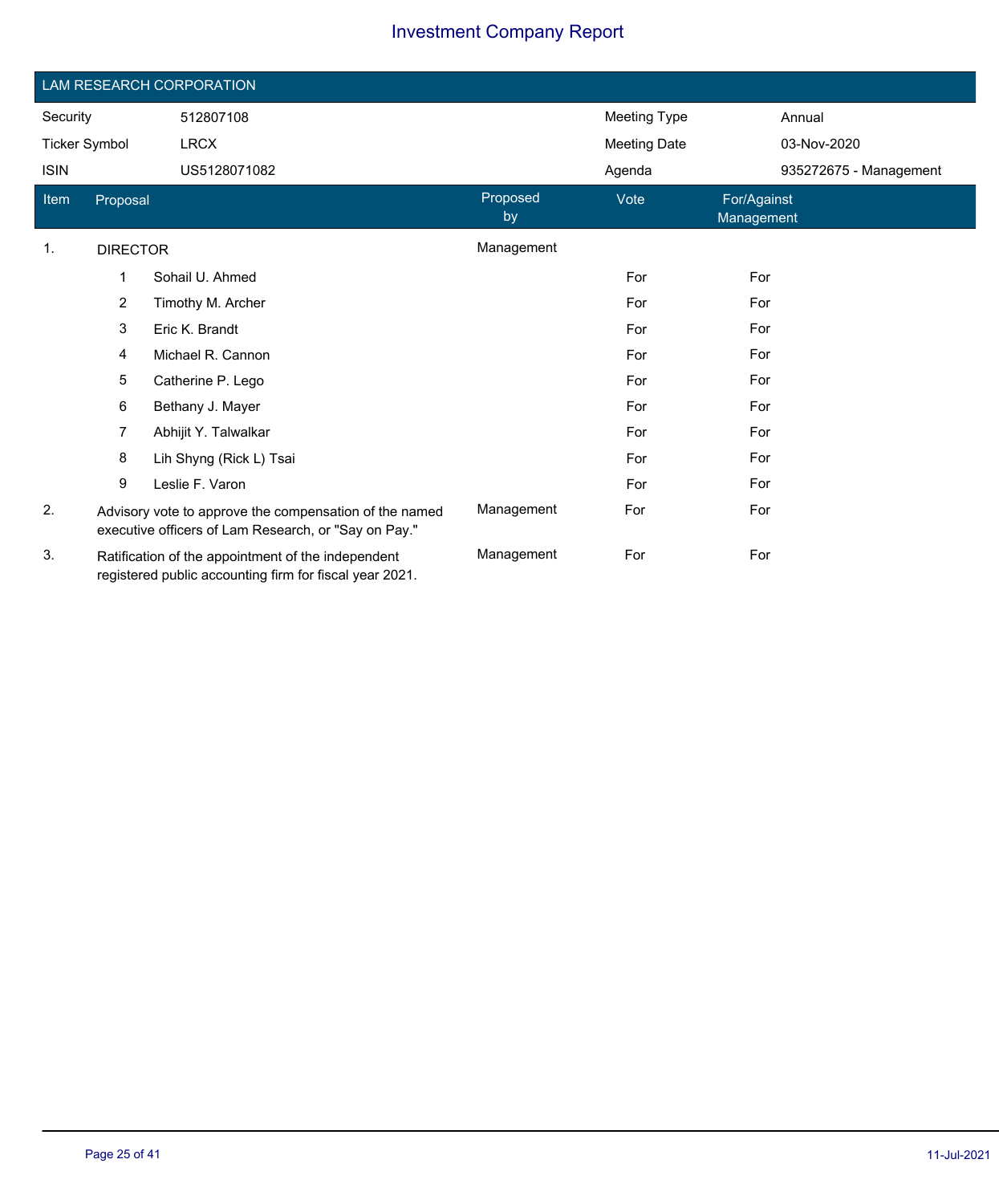|                      | MARKETAXESS HOLDINGS INC. |                                                                                                                                                                     |                |                     |                           |  |  |  |
|----------------------|---------------------------|---------------------------------------------------------------------------------------------------------------------------------------------------------------------|----------------|---------------------|---------------------------|--|--|--|
| Security             |                           | 57060D108                                                                                                                                                           |                | <b>Meeting Type</b> | Annual                    |  |  |  |
| <b>Ticker Symbol</b> |                           | <b>MKTX</b>                                                                                                                                                         |                | <b>Meeting Date</b> | 09-Jun-2021               |  |  |  |
| <b>ISIN</b>          |                           | US57060D1081                                                                                                                                                        |                | Agenda              | 935410491 - Management    |  |  |  |
| Item                 | Proposal                  |                                                                                                                                                                     | Proposed<br>by | Vote                | For/Against<br>Management |  |  |  |
| 1A.                  |                           | Election of Director: Richard M. McVey                                                                                                                              | Management     | For                 | For                       |  |  |  |
| 1B.                  |                           | Election of Director: Nancy Altobello                                                                                                                               | Management     | For                 | For                       |  |  |  |
| 1C.                  |                           | Election of Director: Steven L. Begleiter                                                                                                                           | Management     | For                 | For                       |  |  |  |
| 1D.                  |                           | Election of Director: Stephen P. Casper                                                                                                                             | Management     | For                 | For                       |  |  |  |
| 1E.                  |                           | Election of Director: Jane Chwick                                                                                                                                   | Management     | For                 | For                       |  |  |  |
| 1F.                  |                           | Election of Director: Christopher R. Concannon                                                                                                                      | Management     | For                 | For                       |  |  |  |
| 1G.                  |                           | Election of Director: William F. Cruger                                                                                                                             | Management     | For                 | For                       |  |  |  |
| 1H.                  |                           | Election of Director: Kourtney Gibson                                                                                                                               | Management     | For                 | For                       |  |  |  |
| 11.                  |                           | Election of Director: Justin G. Gmelich                                                                                                                             | Management     | For                 | For                       |  |  |  |
| 1J.                  |                           | Election of Director: Richard G. Ketchum                                                                                                                            | Management     | For                 | For                       |  |  |  |
| 1K.                  |                           | Election of Director: Emily H. Portney                                                                                                                              | Management     | For                 | For                       |  |  |  |
| 1L.                  |                           | Election of Director: Richard L. Prager                                                                                                                             | Management     | For                 | For                       |  |  |  |
| 2.                   |                           | To ratify the appointment of PricewaterhouseCoopers<br>LLP as the Company's independent registered public<br>accounting firm for the year ending December 31, 2021. | Management     | For                 | For                       |  |  |  |
| 3.                   |                           | To approve, on an advisory basis, the compensation of<br>the Company's named executive officers as disclosed in<br>the 2021 Proxy Statement.                        | Management     | For                 | For                       |  |  |  |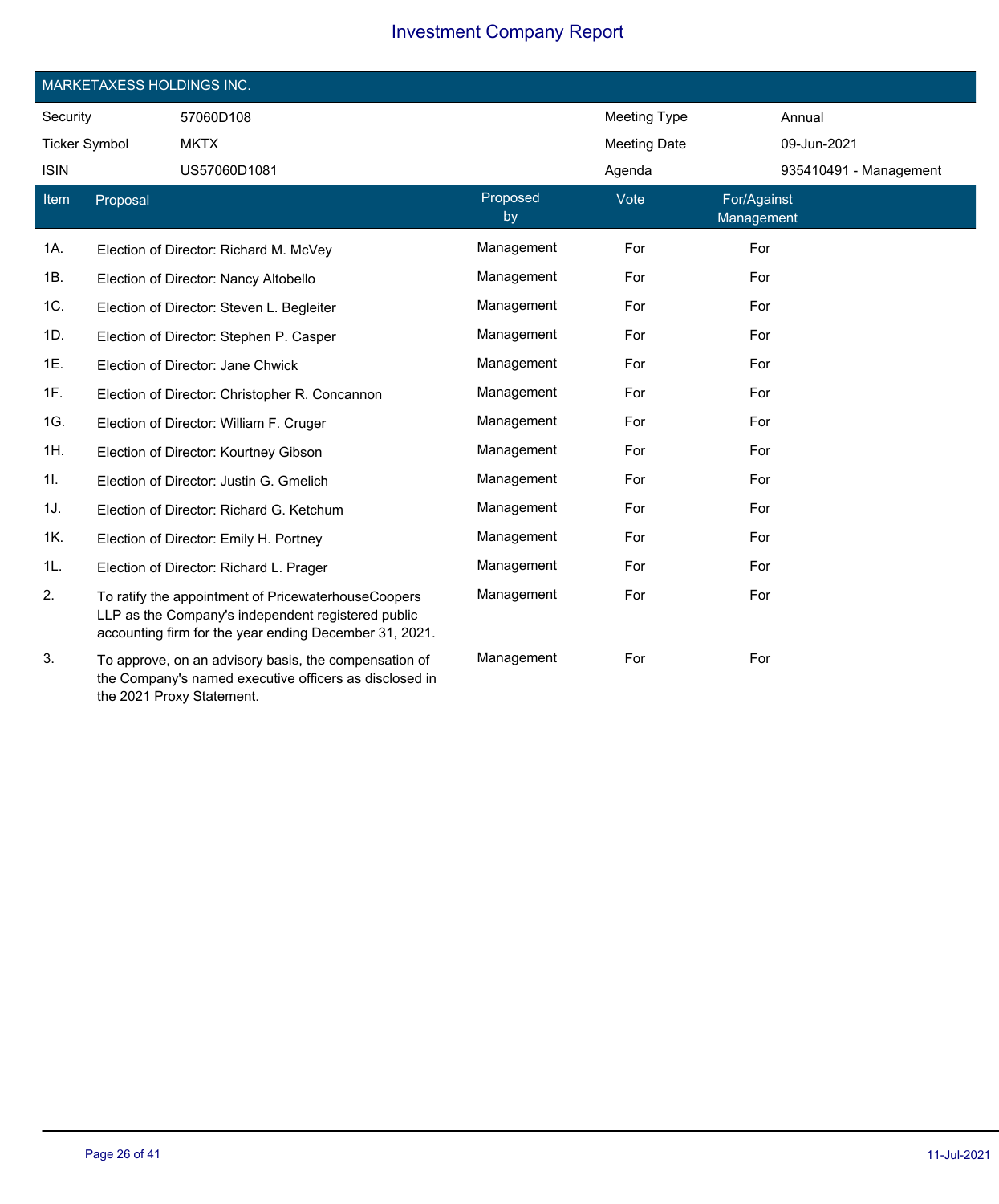|                      | <b>MASIMO CORPORATION</b>                                                                                                                             |                                                                                             |                |                     |                           |  |  |  |  |
|----------------------|-------------------------------------------------------------------------------------------------------------------------------------------------------|---------------------------------------------------------------------------------------------|----------------|---------------------|---------------------------|--|--|--|--|
| Security             |                                                                                                                                                       | 574795100                                                                                   |                | Meeting Type        | Annual                    |  |  |  |  |
| <b>Ticker Symbol</b> |                                                                                                                                                       | MASI                                                                                        |                | <b>Meeting Date</b> | 27-May-2021               |  |  |  |  |
| <b>ISIN</b>          |                                                                                                                                                       | US5747951003                                                                                |                | Agenda              | 935399534 - Management    |  |  |  |  |
| Item                 | Proposal                                                                                                                                              |                                                                                             | Proposed<br>by | Vote                | For/Against<br>Management |  |  |  |  |
| 1.1                  | Election of Class II Director: Mr. Joe Kiani                                                                                                          |                                                                                             | Management     | For                 | For                       |  |  |  |  |
| 2.                   | To ratify the selection of Grant Thornton as the<br>Company's independent registered public accounting firm<br>for fiscal year ended January 1, 2022. |                                                                                             | Management     | For                 | For                       |  |  |  |  |
| 3.                   |                                                                                                                                                       | To provide an advisory vote to approve the compensation<br>of our named executive officers. | Management     | For                 | For                       |  |  |  |  |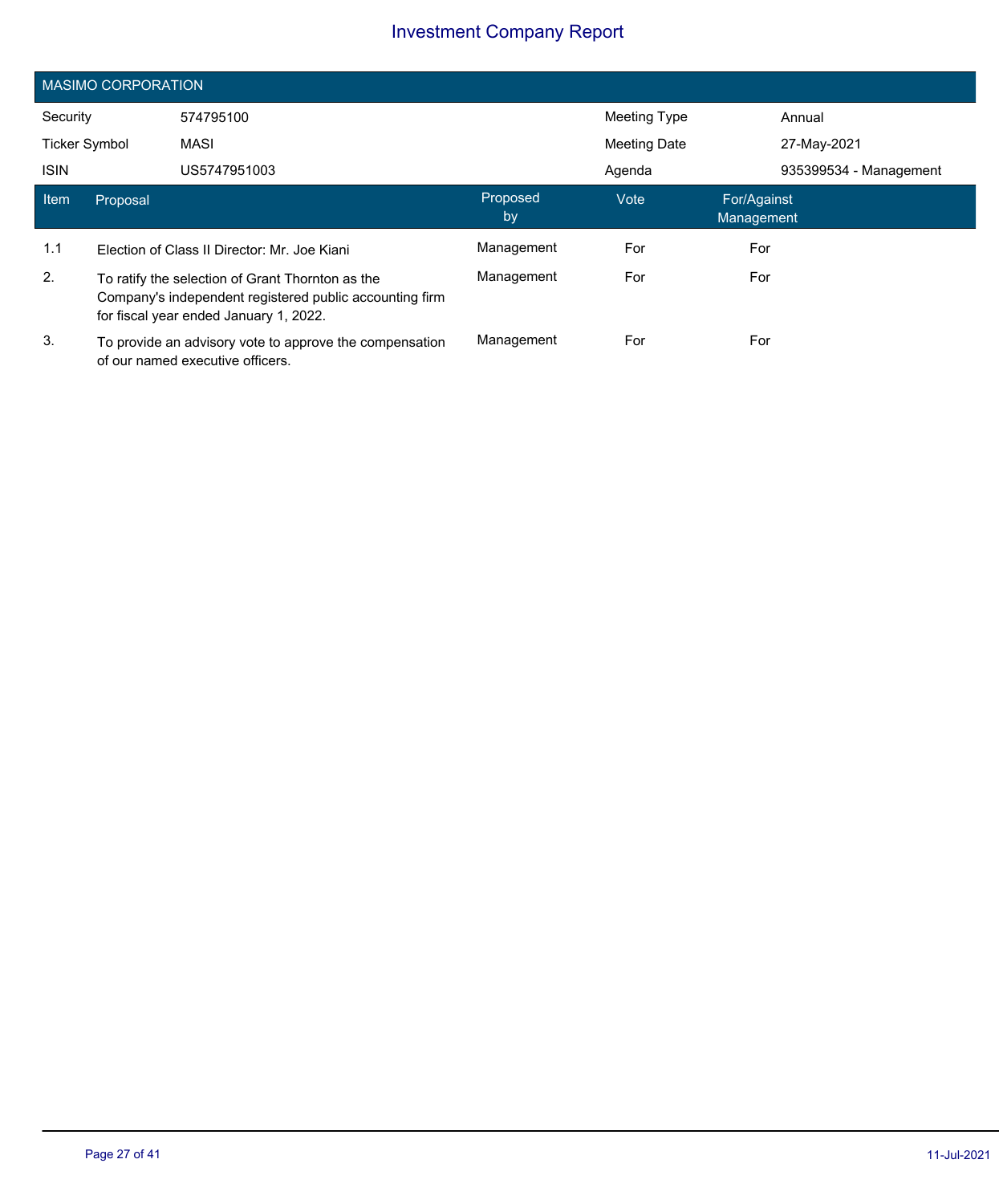|                      | MICROSOFT CORPORATION |                                                                                           |                |                     |                           |  |  |  |
|----------------------|-----------------------|-------------------------------------------------------------------------------------------|----------------|---------------------|---------------------------|--|--|--|
| Security             |                       | 594918104                                                                                 |                | <b>Meeting Type</b> | Annual                    |  |  |  |
| <b>Ticker Symbol</b> |                       | <b>MSFT</b>                                                                               |                | <b>Meeting Date</b> | 02-Dec-2020               |  |  |  |
| <b>ISIN</b>          |                       | US5949181045                                                                              |                | Agenda              | 935284478 - Management    |  |  |  |
| <b>Item</b>          | Proposal              |                                                                                           | Proposed<br>by | Vote                | For/Against<br>Management |  |  |  |
| 1A.                  |                       | Election of Director: Reid G. Hoffman                                                     | Management     | For                 | For                       |  |  |  |
| 1B.                  |                       | Election of Director: Hugh F. Johnston                                                    | Management     | For                 | For                       |  |  |  |
| 1C.                  |                       | Election of Director: Teri L. List-Stoll                                                  | Management     | For                 | For                       |  |  |  |
| 1D.                  |                       | Election of Director: Satya Nadella                                                       | Management     | For                 | For                       |  |  |  |
| 1E.                  |                       | Election of Director: Sandra E. Peterson                                                  | Management     | For                 | For                       |  |  |  |
| 1F.                  |                       | Election of Director: Penny S. Pritzker                                                   | Management     | For                 | For                       |  |  |  |
| 1G.                  |                       | Election of Director: Charles W. Scharf                                                   | Management     | For                 | For                       |  |  |  |
| 1H.                  |                       | Election of Director: Arne M. Sorenson                                                    | Management     | For                 | For                       |  |  |  |
| 11.                  |                       | Election of Director: John W. Stanton                                                     | Management     | For                 | For                       |  |  |  |
| 1J.                  |                       | Election of Director: John W. Thompson                                                    | Management     | For                 | For                       |  |  |  |
| 1K.                  |                       | Election of Director: Emma N. Walmsley                                                    | Management     | For                 | For                       |  |  |  |
| 1L.                  |                       | Election of Director: Padmasree Warrior                                                   | Management     | For                 | For                       |  |  |  |
| 2.                   | compensation.         | Advisory vote to approve named executive officer                                          | Management     | For                 | For                       |  |  |  |
| 3.                   |                       | Ratification of Deloitte & Touche LLP as our independent<br>auditor for fiscal year 2021. | Management     | For                 | For                       |  |  |  |
| 4.                   |                       | Shareholder Proposal - Report on Employee<br>Representation on Board of Directors.        | Shareholder    | Against             | For                       |  |  |  |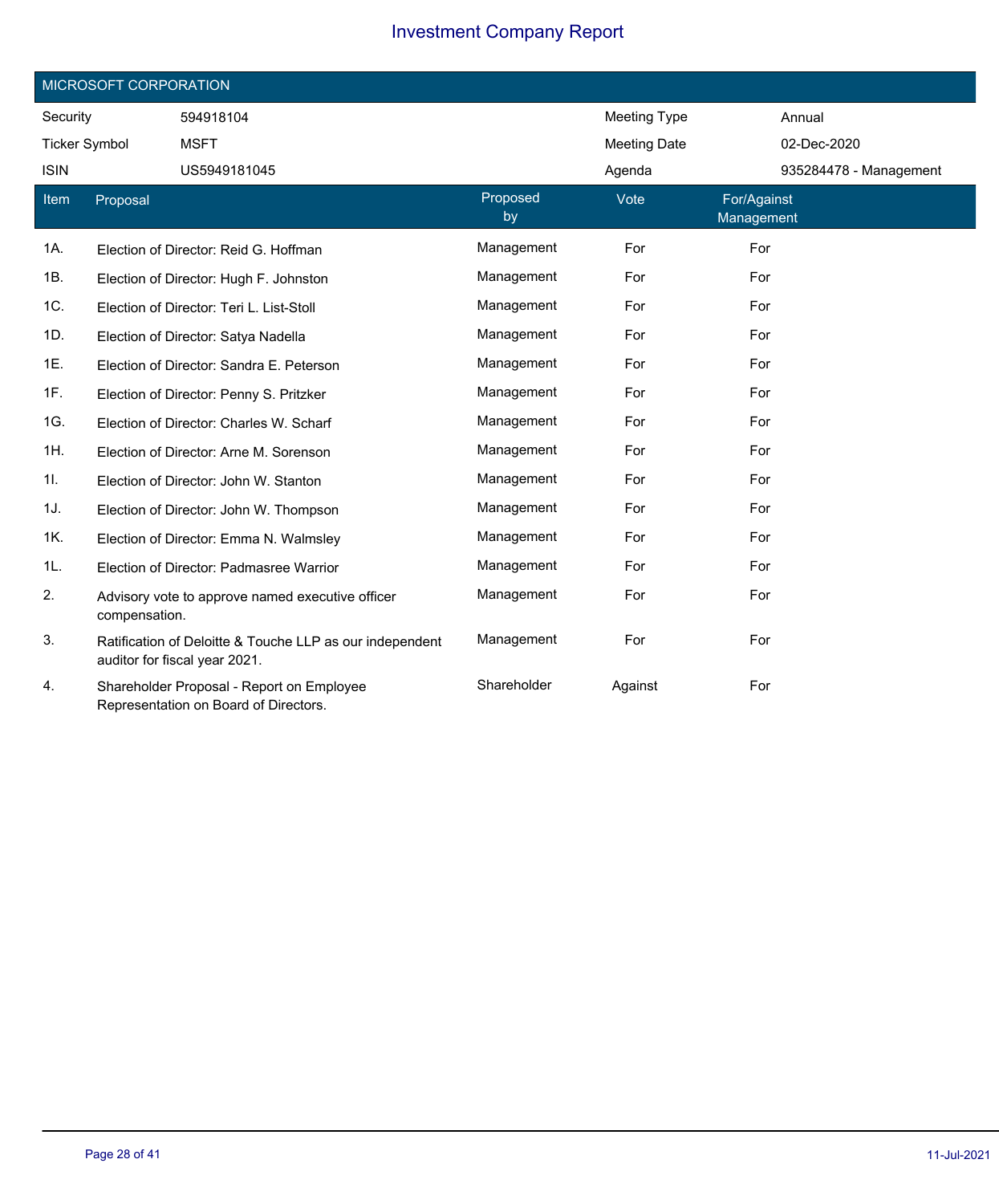|             | NETFLIX, INC.        |                                                                                                                                                            |                |                     |                           |
|-------------|----------------------|------------------------------------------------------------------------------------------------------------------------------------------------------------|----------------|---------------------|---------------------------|
| Security    |                      | 64110L106                                                                                                                                                  |                | <b>Meeting Type</b> | Annual                    |
|             | <b>Ticker Symbol</b> | <b>NFLX</b>                                                                                                                                                |                | <b>Meeting Date</b> | 03-Jun-2021               |
| <b>ISIN</b> |                      | US64110L1061                                                                                                                                               |                | Agenda              | 935406252 - Management    |
| <b>Item</b> | Proposal             |                                                                                                                                                            | Proposed<br>by | Vote                | For/Against<br>Management |
| 1A.         |                      | Election of Class I Director to hold office until the 2024<br>Annual Meeting: Richard N. Barton                                                            | Management     | Abstain             | Against                   |
| 1B.         |                      | Election of Class I Director to hold office until the 2024<br>Annual Meeting: Rodolphe Belmer                                                              | Management     | Abstain             | Against                   |
| 1C.         |                      | Election of Class I Director to hold office until the 2024<br>Annual Meeting: Bradford L. Smith                                                            | Management     | Abstain             | Against                   |
| 1D.         |                      | Election of Class I Director to hold office until the 2024<br>Annual Meeting: Anne M. Sweeney                                                              | Management     | Abstain             | Against                   |
| 2.          |                      | To ratify the appointment of Ernst & Young LLP as the<br>Company's independent registered public accounting firm<br>for the year ending December 31, 2021. | Management     | For                 | For                       |
| 3.          | compensation.        | Advisory approval of the Company's executive officer                                                                                                       | Management     | Against             | Against                   |
| 4.          |                      | Stockholder proposal entitled, "Proposal 4 - Political<br>Disclosures," if properly presented at the meeting.                                              | Shareholder    | For                 | Against                   |
| 5.          |                      | Stockholder proposal entitled, "Proposal 5 - Simple<br>Majority Vote," if properly presented at the meeting.                                               | Shareholder    | For                 | Against                   |
| 6.          |                      | Stockholder proposal entitled, "Stockholder Proposal to<br>Improve the Executive Compensation Philosophy," if<br>properly presented at the meeting.        | Shareholder    | Against             | For                       |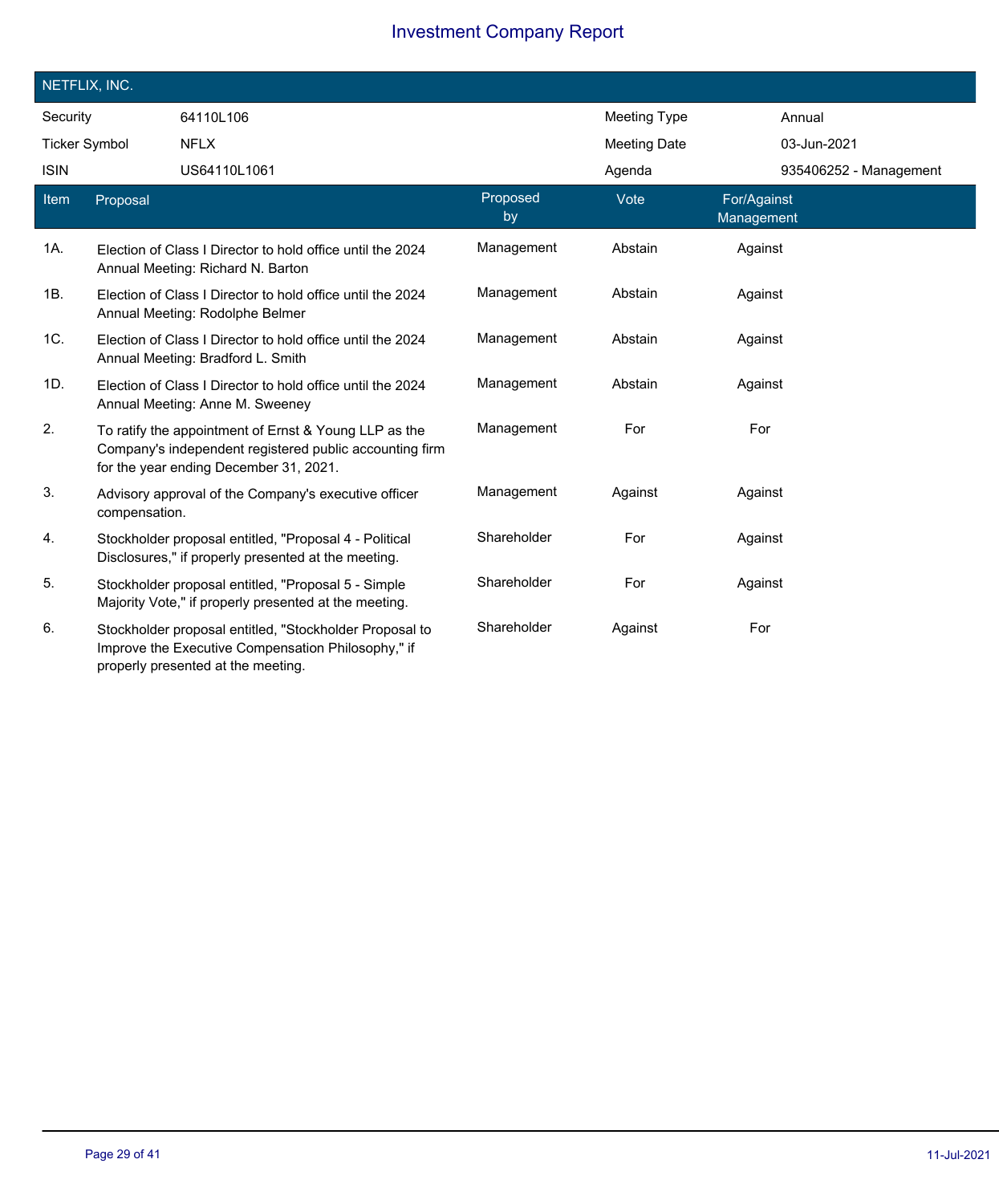| <b>NVIDIA CORPORATION</b> |                       |                                                                                                                                                      |                |                     |                           |                        |  |
|---------------------------|-----------------------|------------------------------------------------------------------------------------------------------------------------------------------------------|----------------|---------------------|---------------------------|------------------------|--|
| Security                  |                       | 67066G104                                                                                                                                            |                | <b>Meeting Type</b> |                           | Annual                 |  |
| <b>Ticker Symbol</b>      |                       | <b>NVDA</b>                                                                                                                                          |                | <b>Meeting Date</b> |                           | 03-Jun-2021            |  |
| <b>ISIN</b>               |                       | US67066G1040                                                                                                                                         |                | Agenda              |                           | 935402343 - Management |  |
| Item                      | Proposal              |                                                                                                                                                      | Proposed<br>by | Vote                | For/Against<br>Management |                        |  |
| 1A.                       |                       | Election of Director: Robert K. Burgess                                                                                                              | Management     | For                 | For                       |                        |  |
| 1B.                       |                       | Election of Director: Tench Coxe                                                                                                                     | Management     | For                 | For                       |                        |  |
| 1C.                       |                       | Election of Director: John O. Dabiri                                                                                                                 | Management     | For                 | For                       |                        |  |
| 1D.                       |                       | Election of Director: Persis S. Drell                                                                                                                | Management     | For                 | For                       |                        |  |
| 1E.                       |                       | Election of Director: Jen-Hsun Huang                                                                                                                 | Management     | For                 | For                       |                        |  |
| 1F.                       |                       | Election of Director: Dawn Hudson                                                                                                                    | Management     | For                 | For                       |                        |  |
| 1G.                       |                       | Election of Director: Harvey C. Jones                                                                                                                | Management     | For                 | For                       |                        |  |
| 1H.                       |                       | Election of Director: Michael G. McCaffery                                                                                                           | Management     | For                 | For                       |                        |  |
| 11.                       |                       | Election of Director: Stephen C. Neal                                                                                                                | Management     | For                 | For                       |                        |  |
| 1J.                       |                       | Election of Director: Mark L. Perry                                                                                                                  | Management     | For                 | For                       |                        |  |
| 1K.                       |                       | Election of Director: A. Brooke Seawell                                                                                                              | Management     | For                 | For                       |                        |  |
| 1L.                       |                       | Election of Director: Aarti Shah                                                                                                                     | Management     | For                 | For                       |                        |  |
| 1M.                       |                       | Election of Director: Mark A. Stevens                                                                                                                | Management     | For                 | For                       |                        |  |
| 2.                        |                       | Approval of our executive compensation.                                                                                                              | Management     | For                 | For                       |                        |  |
| 3.                        | for fiscal year 2022. | Ratification of the selection of PricewaterhouseCoopers<br>LLP as our independent registered public accounting firm                                  | Management     | For                 | For                       |                        |  |
| 4.                        |                       | Approval of an amendment to our charter to increase the<br>number of authorized shares of common stock from 2<br>billion shares to 4 billion shares. | Management     | For                 | For                       |                        |  |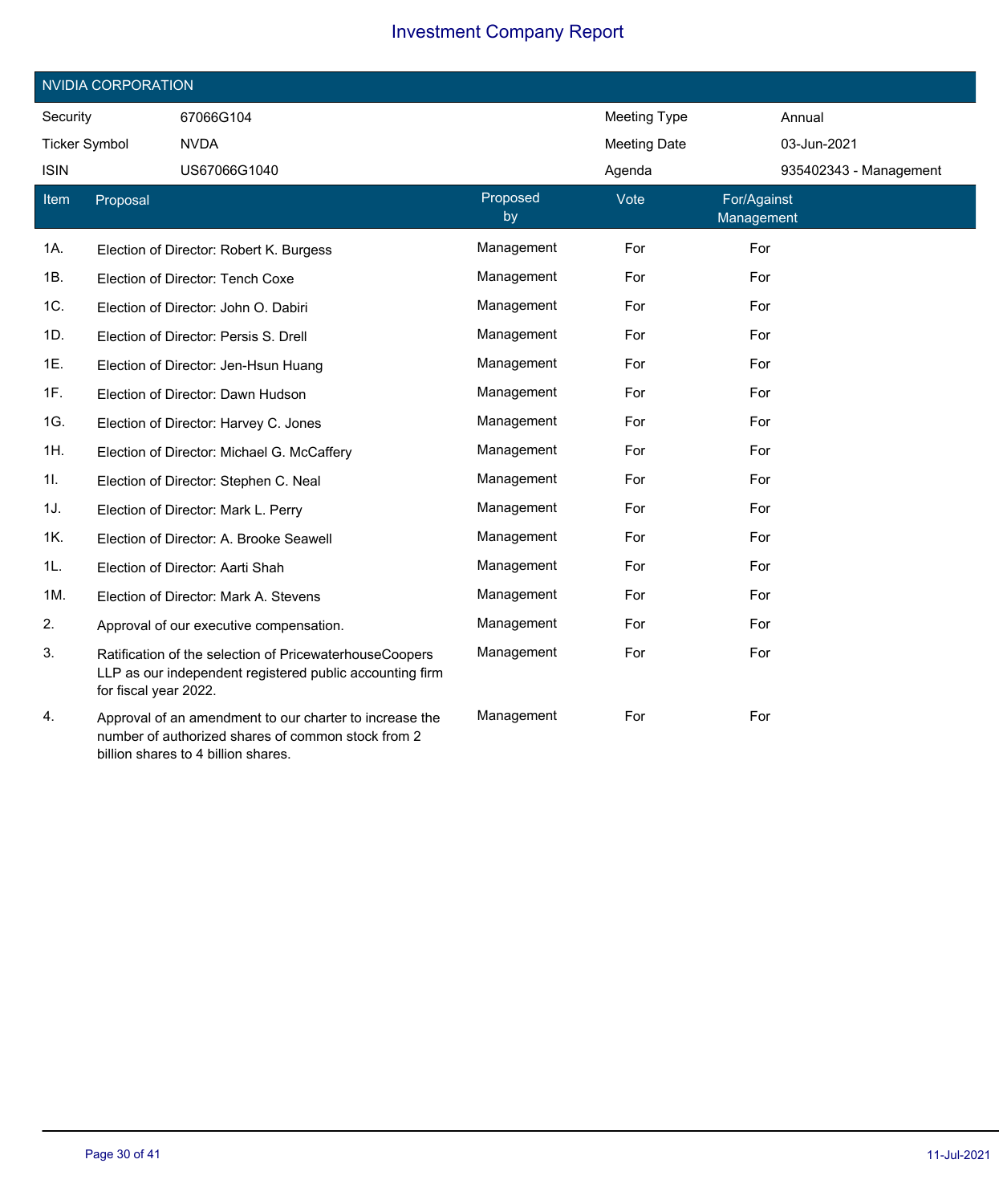|                      | PAYPAL HOLDINGS, INC. |                                                                                             |                |                     |                           |  |  |  |  |
|----------------------|-----------------------|---------------------------------------------------------------------------------------------|----------------|---------------------|---------------------------|--|--|--|--|
| Security             |                       | 70450Y103                                                                                   |                | <b>Meeting Type</b> | Annual                    |  |  |  |  |
| <b>Ticker Symbol</b> |                       | <b>PYPL</b>                                                                                 |                | <b>Meeting Date</b> | 26-May-2021               |  |  |  |  |
| <b>ISIN</b>          |                       | US70450Y1038                                                                                |                | Agenda              | 935392617 - Management    |  |  |  |  |
| Item                 | Proposal              |                                                                                             | Proposed<br>by | Vote                | For/Against<br>Management |  |  |  |  |
| 1A.                  |                       | Election of Director: Rodney C. Adkins                                                      | Management     | For                 | For                       |  |  |  |  |
| 1B.                  |                       | Election of Director: Jonathan Christodoro                                                  | Management     | For                 | For                       |  |  |  |  |
| 1C.                  |                       | Election of Director: John J. Donahoe                                                       | Management     | For                 | For                       |  |  |  |  |
| 1D.                  |                       | Election of Director: David W. Dorman                                                       | Management     | For                 | For                       |  |  |  |  |
| 1E.                  |                       | Election of Director: Belinda J. Johnson                                                    | Management     | For                 | For                       |  |  |  |  |
| 1F.                  |                       | Election of Director: Gail J. McGovern                                                      | Management     | For                 | For                       |  |  |  |  |
| 1G.                  |                       | Election of Director: Deborah M. Messemer                                                   | Management     | For                 | For                       |  |  |  |  |
| 1H.                  |                       | Election of Director: David M. Moffett                                                      | Management     | For                 | For                       |  |  |  |  |
| 11.                  |                       | Election of Director: Ann M. Sarnoff                                                        | Management     | For                 | For                       |  |  |  |  |
| 1J.                  |                       | Election of Director: Daniel H. Schulman                                                    | Management     | For                 | For                       |  |  |  |  |
| 1K.                  |                       | Election of Director: Frank D. Yeary                                                        | Management     | For                 | For                       |  |  |  |  |
| 2.                   | compensation.         | Advisory vote to approve named executive officer                                            | Management     | For                 | For                       |  |  |  |  |
| 3.                   | for 2021.             | Ratification of the appointment of<br>PricewaterhouseCoopers LLP as our independent auditor | Management     | For                 | For                       |  |  |  |  |
| 4.                   | consent.              | Stockholder proposal - Stockholder right to act by written                                  | Shareholder    | For                 | Against                   |  |  |  |  |
| 5.                   | Workplace.            | Stockholder Proposal - Assessing Inclusion in the                                           | Shareholder    | Against             | For                       |  |  |  |  |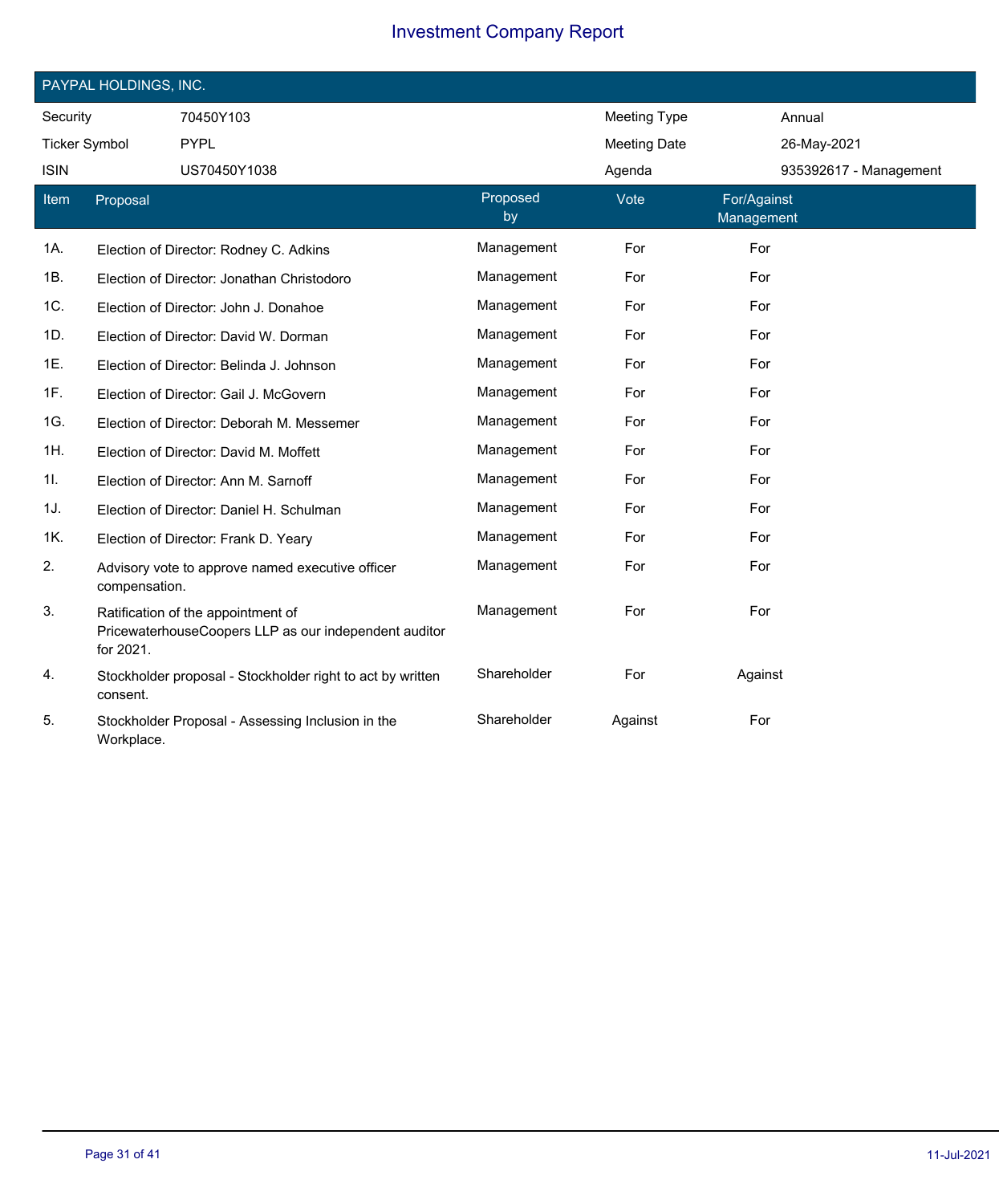|                      | ROCKWELL AUTOMATION, INC.                                                                                                   |                      |                |                     |                           |                        |  |  |
|----------------------|-----------------------------------------------------------------------------------------------------------------------------|----------------------|----------------|---------------------|---------------------------|------------------------|--|--|
| Security             |                                                                                                                             | 773903109            |                | Meeting Type        |                           | Annual                 |  |  |
| <b>Ticker Symbol</b> |                                                                                                                             | <b>ROK</b>           |                | <b>Meeting Date</b> |                           | 02-Feb-2021            |  |  |
| <b>ISIN</b>          |                                                                                                                             | US7739031091         |                | Agenda              |                           | 935318534 - Management |  |  |
| Item                 | Proposal                                                                                                                    |                      | Proposed<br>by | Vote                | For/Against<br>Management |                        |  |  |
| А.                   | <b>DIRECTOR</b>                                                                                                             |                      | Management     |                     |                           |                        |  |  |
|                      | 1                                                                                                                           | William P. Gipson    |                | For                 | For                       |                        |  |  |
|                      | $\overline{2}$                                                                                                              | J. Phillip Holloman  |                | For                 | For                       |                        |  |  |
|                      | 3                                                                                                                           | Steven R. Kalmanson  |                | For                 | For                       |                        |  |  |
|                      | 4                                                                                                                           | Lawrence D. Kingsley |                | For                 | For                       |                        |  |  |
|                      | 5                                                                                                                           | Lisa A. Payne        |                | For                 | For                       |                        |  |  |
| <b>B.</b>            | To approve, on an advisory basis, the compensation of<br>the Corporation's named executive officers.                        |                      | Management     | For                 | For                       |                        |  |  |
| C.                   | To approve the selection of Deloitte & Touche LLP as the<br>Corporation's independent registered public accounting<br>firm. |                      | Management     | For                 | For                       |                        |  |  |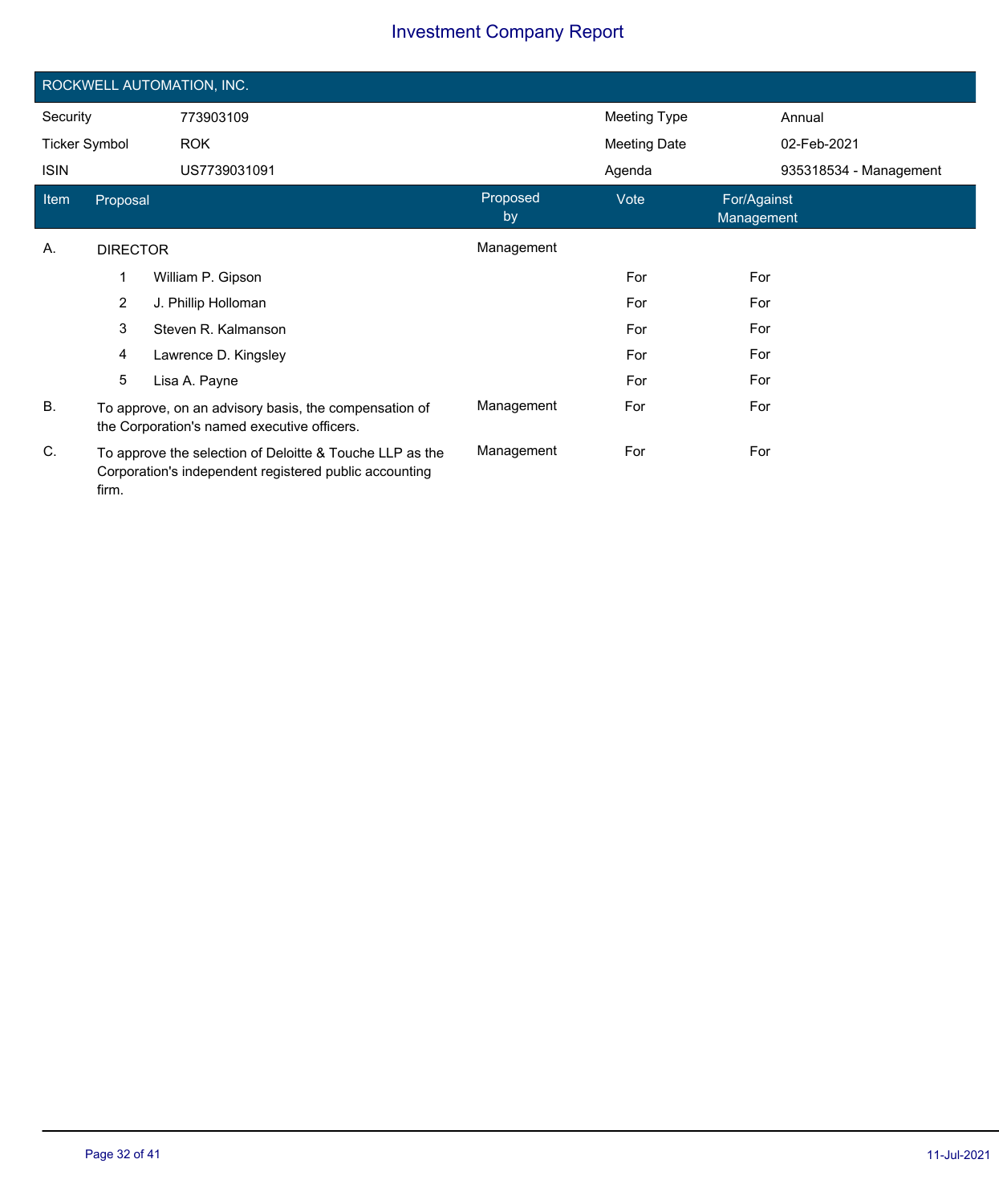|                      | SALESFORCE.COM, INC. |                                                                                                                                                                                 |                |                     |                           |  |  |  |  |
|----------------------|----------------------|---------------------------------------------------------------------------------------------------------------------------------------------------------------------------------|----------------|---------------------|---------------------------|--|--|--|--|
| Security             |                      | 79466L302                                                                                                                                                                       |                | <b>Meeting Type</b> | Annual                    |  |  |  |  |
| <b>Ticker Symbol</b> |                      | <b>CRM</b>                                                                                                                                                                      |                | <b>Meeting Date</b> | 10-Jun-2021               |  |  |  |  |
| <b>ISIN</b>          |                      | US79466L3024                                                                                                                                                                    |                | Agenda              | 935416811 - Management    |  |  |  |  |
| Item                 | Proposal             |                                                                                                                                                                                 | Proposed<br>by | Vote                | For/Against<br>Management |  |  |  |  |
| 1A.                  |                      | Election of Director: Marc Benioff                                                                                                                                              | Management     | For                 | For                       |  |  |  |  |
| 1B.                  |                      | Election of Director: Craig Conway                                                                                                                                              | Management     | For                 | For                       |  |  |  |  |
| 1C.                  |                      | Election of Director: Parker Harris                                                                                                                                             | Management     | For                 | For                       |  |  |  |  |
| 1D.                  |                      | Election of Director: Alan Hassenfeld                                                                                                                                           | Management     | For                 | For                       |  |  |  |  |
| 1E.                  |                      | Election of Director: Neelie Kroes                                                                                                                                              | Management     | For                 | For                       |  |  |  |  |
| 1F.                  |                      | Election of Director: Colin Powell                                                                                                                                              | Management     | For                 | For                       |  |  |  |  |
| 1G.                  |                      | Election of Director: Sanford Robertson                                                                                                                                         | Management     | For                 | For                       |  |  |  |  |
| 1H.                  |                      | Election of Director: John V. Roos                                                                                                                                              | Management     | For                 | For                       |  |  |  |  |
| 1I.                  |                      | Election of Director: Robin Washington                                                                                                                                          | Management     | For                 | For                       |  |  |  |  |
| 1J.                  |                      | Election of Director: Maynard Webb                                                                                                                                              | Management     | For                 | For                       |  |  |  |  |
| 1K.                  |                      | Election of Director: Susan Wojcicki                                                                                                                                            | Management     | For                 | For                       |  |  |  |  |
| 2.                   | for issuance.        | Amendment and restatement of our 2013 Equity<br>Incentive Plan to increase the number of shares reserved                                                                        | Management     | For                 | For                       |  |  |  |  |
| 3.                   |                      | Ratification of the appointment of Ernst & Young LLP as<br>our independent registered public accounting firm for the<br>fiscal year ending January 31, 2022.                    | Management     | For                 | For                       |  |  |  |  |
| 4.                   |                      | An advisory vote to approve the fiscal 2021<br>compensation of our named executive officers.                                                                                    | Management     | For                 | For                       |  |  |  |  |
| 5.                   | meeting.             | A stockholder proposal requesting that the Board of<br>Directors take steps necessary to transition Salesforce to<br>a Public Benefit Corporation, if properly presented at the | Shareholder    | Against             | For                       |  |  |  |  |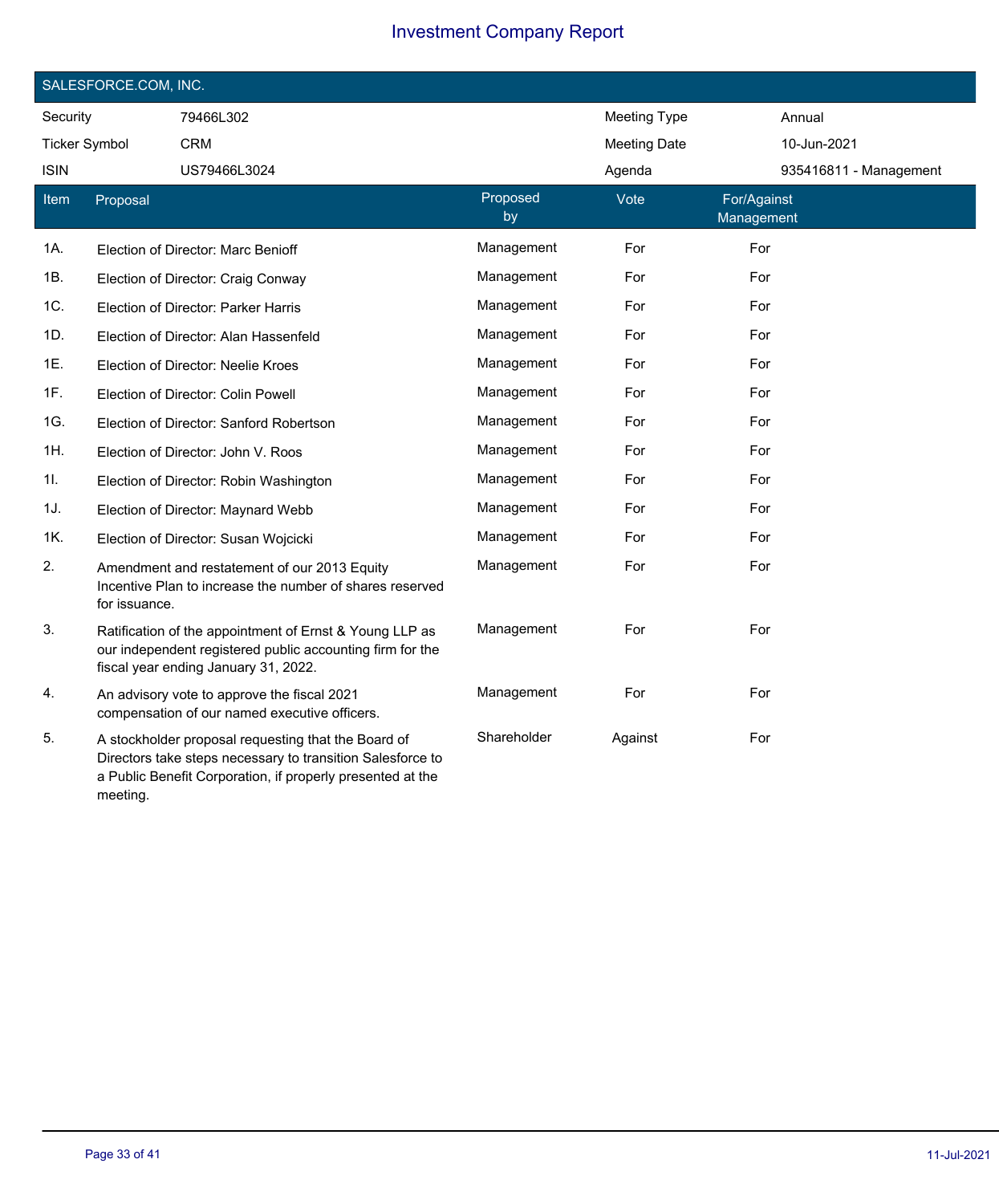|                      | SERVICENOW, INC.     |                                                                                                                                                           |                |                     |                           |  |  |  |  |
|----------------------|----------------------|-----------------------------------------------------------------------------------------------------------------------------------------------------------|----------------|---------------------|---------------------------|--|--|--|--|
| Security             |                      | 81762P102                                                                                                                                                 |                | <b>Meeting Type</b> | Annual                    |  |  |  |  |
| <b>Ticker Symbol</b> |                      | <b>NOW</b>                                                                                                                                                |                | <b>Meeting Date</b> | 07-Jun-2021               |  |  |  |  |
| <b>ISIN</b>          |                      | US81762P1021                                                                                                                                              |                | Agenda              | 935416746 - Management    |  |  |  |  |
| Item                 | Proposal             |                                                                                                                                                           | Proposed<br>by | Vote                | For/Against<br>Management |  |  |  |  |
| 1A.                  |                      | Election of Director: Susan L. Bostrom                                                                                                                    | Management     | For                 | For                       |  |  |  |  |
| 1B.                  |                      | Election of Director: Jonathan C. Chadwick                                                                                                                | Management     | For                 | For                       |  |  |  |  |
| 1C.                  |                      | Election of Director: Lawrence J. Jackson, Jr.                                                                                                            | Management     | For                 | For                       |  |  |  |  |
| 1D.                  |                      | Election of Director: Frederic B. Luddy                                                                                                                   | Management     | For                 | For                       |  |  |  |  |
| 1E.                  |                      | Election of Director: Jeffrey A. Miller                                                                                                                   | Management     | For                 | For                       |  |  |  |  |
| 2.                   |                      | To approve, on an advisory basis, the compensation of<br>our Named Executive Officers ("Say-on-Pay").                                                     | Management     | For                 | For                       |  |  |  |  |
| 3.                   |                      | To ratify PricewaterhouseCoopers LLP as the<br>independent registered public accounting firm for 2021.                                                    | Management     | For                 | For                       |  |  |  |  |
| 4.                   |                      | To approve an amendment to our Restated Certificate of<br>Incorporation, as amended, to provide shareholders with<br>the right to call a special meeting. | Management     | For                 | For                       |  |  |  |  |
| 5.                   |                      | To approve the 2021 Equity Incentive Plan to replace the<br>2012 Equity Incentive Plan.                                                                   | Management     | For                 | For                       |  |  |  |  |
| 6.                   | Stock Purchase Plan. | To approve the Amended and Restated 2012 Employee                                                                                                         | Management     | For                 | For                       |  |  |  |  |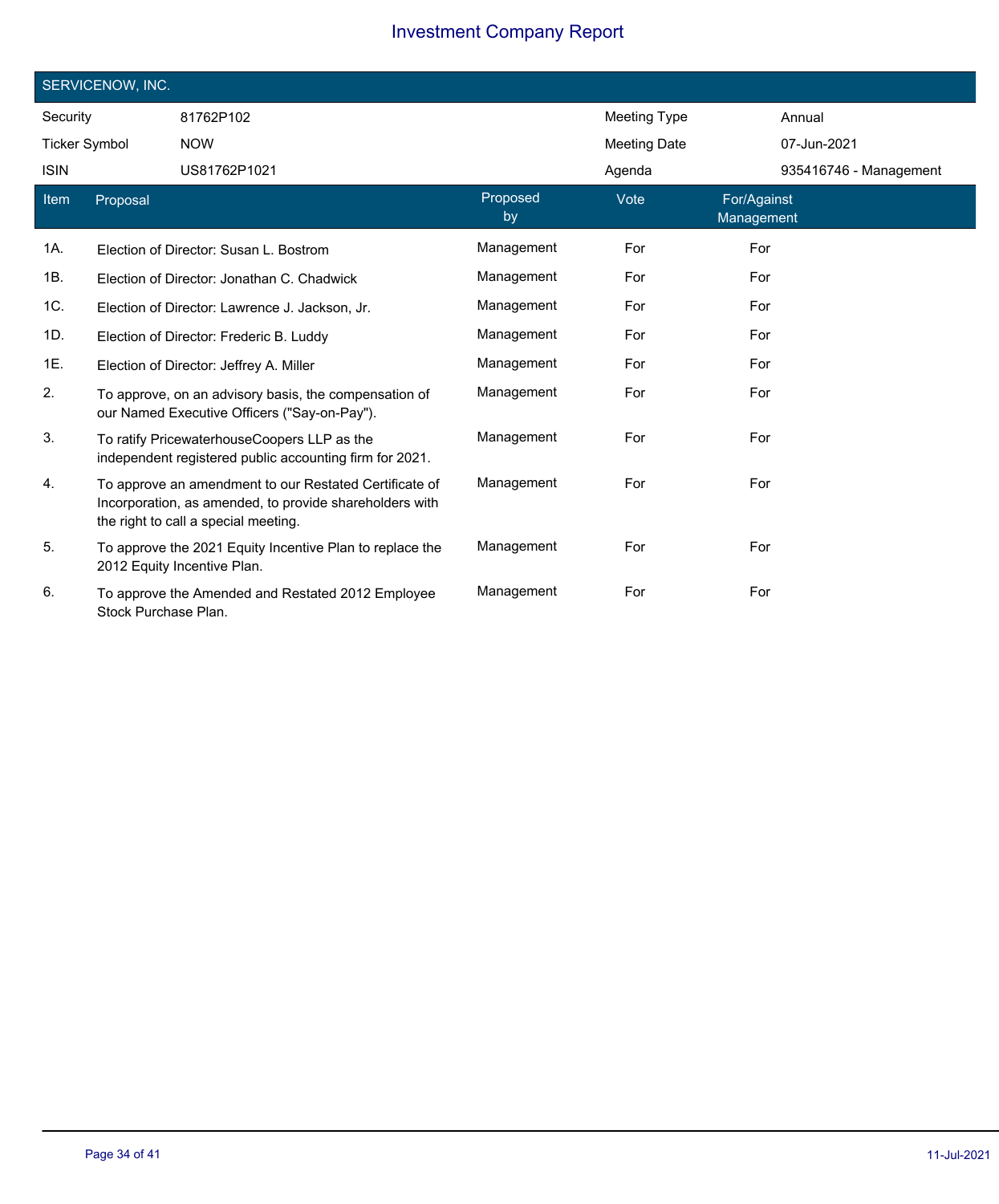|                      | THE ESTEE LAUDER COMPANIES INC. |                                                                                                                |                |              |                           |                        |  |  |
|----------------------|---------------------------------|----------------------------------------------------------------------------------------------------------------|----------------|--------------|---------------------------|------------------------|--|--|
| Security             |                                 | 518439104                                                                                                      |                | Meeting Type |                           | Annual                 |  |  |
| <b>Ticker Symbol</b> |                                 | EL                                                                                                             |                | Meeting Date |                           | 10-Nov-2020            |  |  |
| <b>ISIN</b>          |                                 | US5184391044                                                                                                   |                | Agenda       |                           | 935274530 - Management |  |  |
| Item                 | Proposal                        |                                                                                                                | Proposed<br>by | Vote         | For/Against<br>Management |                        |  |  |
| 1A.                  |                                 | Election of Class III Director: Charlene Barshefsky                                                            | Management     | For          | For                       |                        |  |  |
| 1B.                  |                                 | Election of Class III Director: Wei Sun Christianson                                                           | Management     | For          | For                       |                        |  |  |
| 1C.                  |                                 | Election of Class III Director: Fabrizio Freda                                                                 | Management     | For          | For                       |                        |  |  |
| 1D.                  |                                 | Election of Class III Director: Jane Lauder                                                                    | Management     | For          | For                       |                        |  |  |
| 1E.                  |                                 | Election of Class III Director: Leonard A. Lauder                                                              | Management     | For          | For                       |                        |  |  |
| 2.                   |                                 | Ratification of appointment of PricewaterhouseCoopers<br>LLP as independent auditors for the 2021 fiscal year. | Management     | For          | For                       |                        |  |  |
| 3.                   |                                 | Advisory vote to approve executive compensation.                                                               | Management     | For          | For                       |                        |  |  |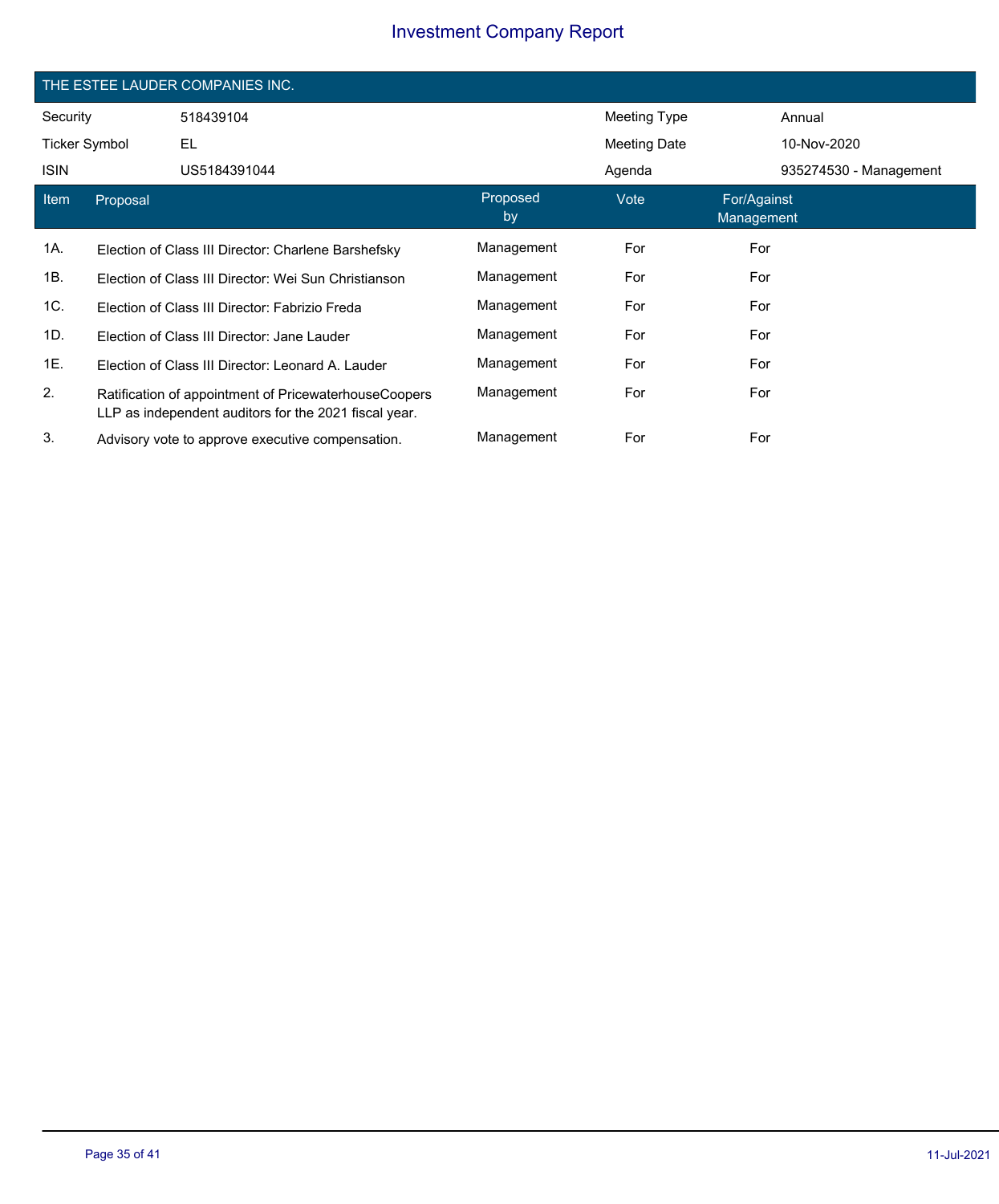| THE SHERWIN-WILLIAMS COMPANY |             |                                                                                                               |                |                     |                           |                        |  |
|------------------------------|-------------|---------------------------------------------------------------------------------------------------------------|----------------|---------------------|---------------------------|------------------------|--|
| Security                     |             | 824348106                                                                                                     |                | Meeting Type        |                           | Annual                 |  |
| <b>Ticker Symbol</b>         |             | <b>SHW</b>                                                                                                    |                | <b>Meeting Date</b> |                           | 21-Apr-2021            |  |
| <b>ISIN</b>                  |             | US8243481061                                                                                                  |                | Agenda              |                           | 935342585 - Management |  |
| Item                         | Proposal    |                                                                                                               | Proposed<br>by | Vote                | For/Against<br>Management |                        |  |
| 1A.                          |             | Election of Director: Kerrii B. Anderson                                                                      | Management     | For                 | For                       |                        |  |
| 1B.                          |             | Election of Director: Arthur F. Anton                                                                         | Management     | For                 | For                       |                        |  |
| 1C.                          |             | Election of Director: Jeff M. Fettig                                                                          | Management     | For                 | For                       |                        |  |
| 1D.                          |             | Election of Director: Richard J. Kramer                                                                       | Management     | For                 | For                       |                        |  |
| 1E.                          |             | Election of Director: John G. Morikis                                                                         | Management     | For                 | For                       |                        |  |
| 1F.                          |             | Election of Director: Christine A. Poon                                                                       | Management     | For                 | For                       |                        |  |
| 1G.                          |             | Election of Director: Aaron M. Powell                                                                         | Management     | For                 | For                       |                        |  |
| 1H.                          |             | Election of Director: Michael H. Thaman                                                                       | Management     | For                 | For                       |                        |  |
| 11.                          |             | Election of Director: Matthew Thornton III                                                                    | Management     | For                 | For                       |                        |  |
| 1J.                          |             | Election of Director: Steven H. Wunning                                                                       | Management     | For                 | For                       |                        |  |
| 2.                           | executives. | Advisory approval of the compensation of the named                                                            | Management     | For                 | For                       |                        |  |
| 3.                           |             | Ratification of the appointment of Ernst & Young LLP as<br>our independent registered public accounting firm. | Management     | For                 | For                       |                        |  |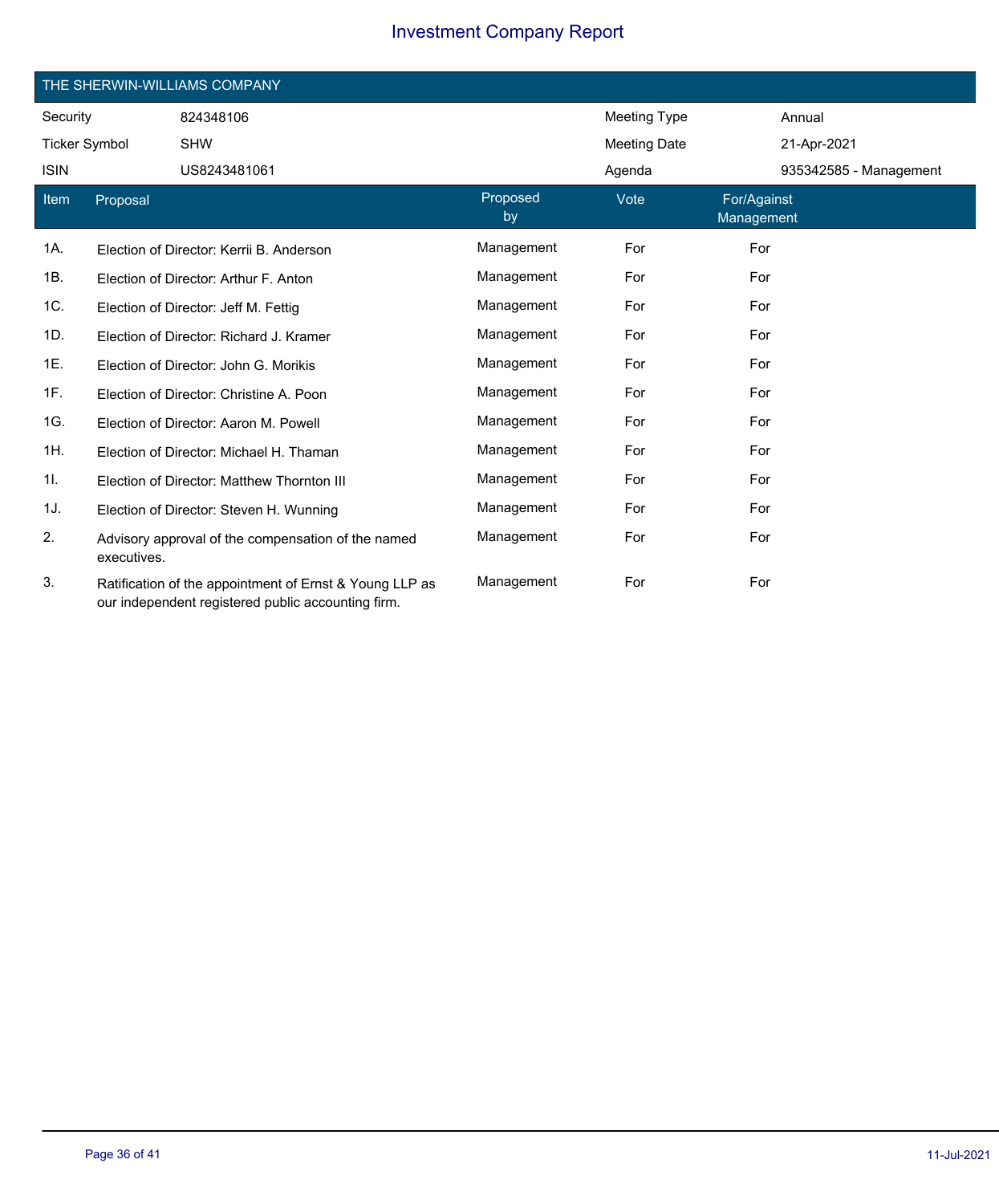|                      | <b>VEEVA SYSTEMS INC.</b>                                                                                                                                       |                                                                                                                |                |                     |                           |  |
|----------------------|-----------------------------------------------------------------------------------------------------------------------------------------------------------------|----------------------------------------------------------------------------------------------------------------|----------------|---------------------|---------------------------|--|
| Security             |                                                                                                                                                                 | 922475108                                                                                                      |                | Meeting Type        | Special                   |  |
| <b>Ticker Symbol</b> |                                                                                                                                                                 | <b>VEEV</b>                                                                                                    |                | <b>Meeting Date</b> | 13-Jan-2021               |  |
| <b>ISIN</b>          |                                                                                                                                                                 | US9224751084                                                                                                   |                | Agenda              | 935312518 - Management    |  |
| Item                 | Proposal                                                                                                                                                        |                                                                                                                | Proposed<br>by | Vote                | For/Against<br>Management |  |
| $\mathbf{1}$ .       | benefit corporation.                                                                                                                                            | The adoption and approval of the amendments to our<br>Restated Certificate of Incorporation to become a public | Management     | For                 | For                       |  |
| 2.                   | The adoption and approval of the amendments to our<br>Restated Certificate of Incorporation to eliminate the<br>classified structure of our Board of Directors. |                                                                                                                | Management     | For                 | For                       |  |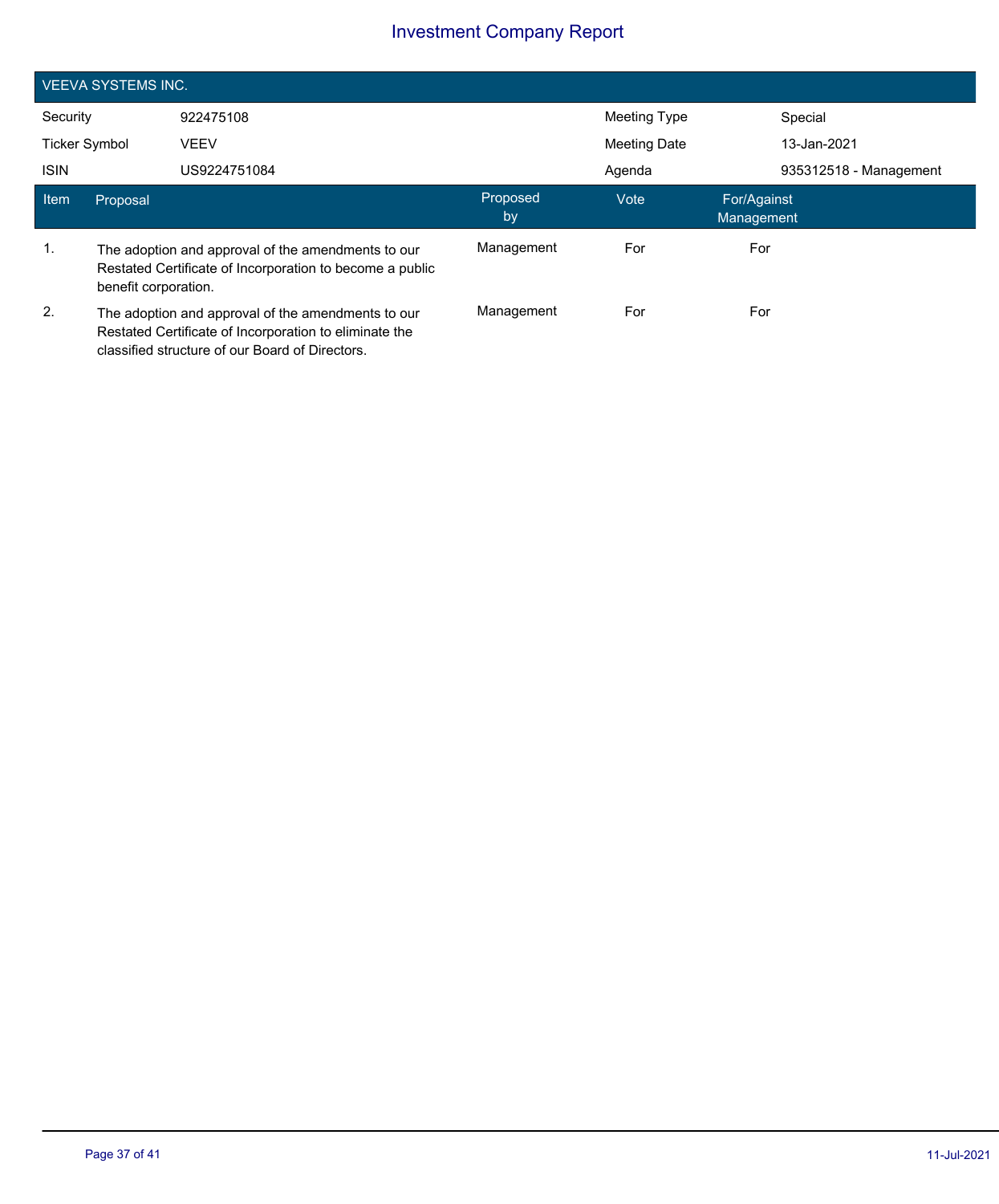| <b>VEEVA SYSTEMS INC.</b> |                        |                                                                                                                                                                                                                                                                                                                            |                |                     |                           |  |
|---------------------------|------------------------|----------------------------------------------------------------------------------------------------------------------------------------------------------------------------------------------------------------------------------------------------------------------------------------------------------------------------|----------------|---------------------|---------------------------|--|
| Security                  |                        | 922475108                                                                                                                                                                                                                                                                                                                  |                | <b>Meeting Type</b> | Annual                    |  |
| <b>Ticker Symbol</b>      |                        | <b>VEEV</b>                                                                                                                                                                                                                                                                                                                |                | <b>Meeting Date</b> | 23-Jun-2021               |  |
| <b>ISIN</b>               |                        | US9224751084                                                                                                                                                                                                                                                                                                               |                | Agenda              | 935433677 - Management    |  |
| Item                      | Proposal               |                                                                                                                                                                                                                                                                                                                            | Proposed<br>by | Vote                | For/Against<br>Management |  |
| 1A.                       | meeting: Mark Carges   | Election of Director to serve until the 2022 annual                                                                                                                                                                                                                                                                        | Management     | For                 | For                       |  |
| 1B.                       |                        | Election of Director to serve until the 2022 annual<br>meeting: Paul E. Chamberlain                                                                                                                                                                                                                                        | Management     | For                 | For                       |  |
| 1C.                       |                        | Election of Director to serve until the 2022 annual<br>meeting: Ronald E.F. Codd                                                                                                                                                                                                                                           | Management     | For                 | For                       |  |
| 1D.                       |                        | Election of Director to serve until the 2022 annual<br>meeting: Peter P. Gassner                                                                                                                                                                                                                                           | Management     | For                 | For                       |  |
| 1E.                       |                        | Election of Director to serve until the 2022 annual<br>meeting: Mary Lynne Hedley                                                                                                                                                                                                                                          | Management     | For                 | For                       |  |
| 1F.                       | meeting: Gordon Ritter | Election of Director to serve until the 2022 annual                                                                                                                                                                                                                                                                        | Management     | For                 | For                       |  |
| 1G.                       | meeting: Paul Sekhri   | Election of Director to serve until the 2022 annual                                                                                                                                                                                                                                                                        | Management     | Against             | Against                   |  |
| 1H.                       |                        | Election of Director to serve until the 2022 annual<br>meeting: Matthew J. Wallach                                                                                                                                                                                                                                         | Management     | For                 | For                       |  |
| 2.                        |                        | To ratify the appointment of KPMG LLP as our<br>independent registered public accounting firm for the<br>fiscal year ending January 31, 2022.                                                                                                                                                                              | Management     | For                 | For                       |  |
| 3.                        |                        | To hold an advisory (non-binding) vote to approve named<br>executive officer compensation.                                                                                                                                                                                                                                 | Management     | For                 | For                       |  |
| 4.                        |                        | To hold an advisory (non-binding) vote on the frequency<br>of future shareholder advisory votes to approve named<br>executive officer compensation.                                                                                                                                                                        | Management     | 1 Year              | Against                   |  |
| 5.                        |                        | To amend and restate our Restated Certificate of<br>Incorporation to permit shareholders to call special<br>meetings as specified in our amended and restated<br>bylaws, which would allow shareholders holding 25% or<br>more of the voting power of our capital stock for at least<br>one year to call special meetings. | Management     | For                 | For                       |  |
| 6.                        |                        | To consider and vote upon a shareholder proposal, if<br>properly presented, to enable shareholders holding 15%<br>or more of our common stock to call special meetings.                                                                                                                                                    | Shareholder    | For                 | Against                   |  |

I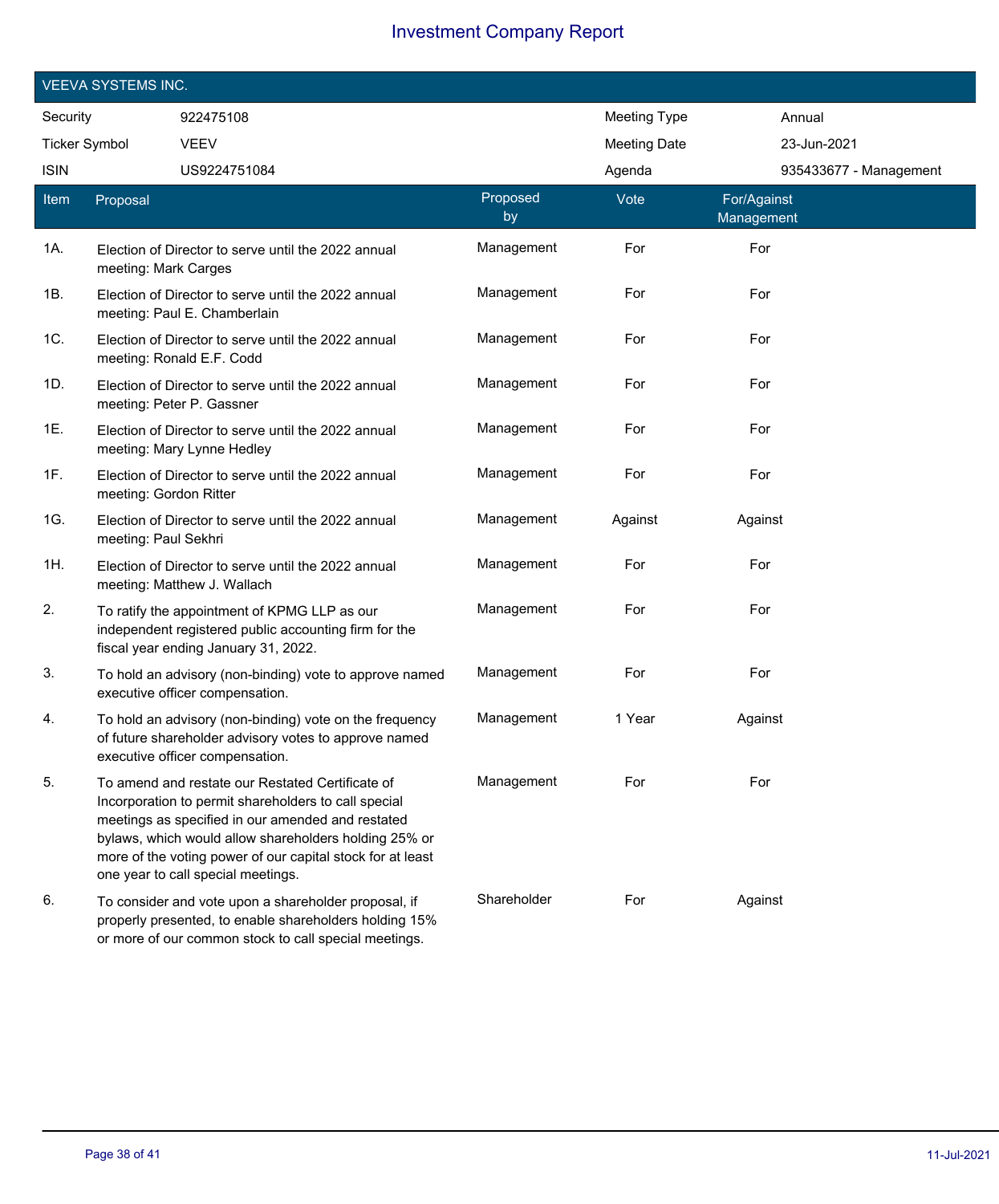| <b>WAYFAIR INC</b>   |          |                                                                                                                  |                |                     |                           |                        |  |
|----------------------|----------|------------------------------------------------------------------------------------------------------------------|----------------|---------------------|---------------------------|------------------------|--|
| Security             |          | 94419L101                                                                                                        |                | <b>Meeting Type</b> |                           | Annual                 |  |
| <b>Ticker Symbol</b> |          | W                                                                                                                |                | Meeting Date        |                           | 11-May-2021            |  |
| <b>ISIN</b>          |          | US94419L1017                                                                                                     |                | Agenda              |                           | 935361763 - Management |  |
| Item                 | Proposal |                                                                                                                  | Proposed<br>by | Vote                | For/Against<br>Management |                        |  |
| 1A.                  |          | Election of Director: Niraj Shah                                                                                 | Management     | For                 | For                       |                        |  |
| 1B.                  |          | Election of Director: Steven Conine                                                                              | Management     | For                 | For                       |                        |  |
| 1C.                  |          | Election of Director: Michael Choe                                                                               | Management     | For                 | For                       |                        |  |
| 1D.                  |          | Election of Director: Andrea Jung                                                                                | Management     | For                 | For                       |                        |  |
| 1E.                  |          | Election of Director: Michael Kumin                                                                              | Management     | For                 | For                       |                        |  |
| 1F.                  |          | Election of Director: Jeffrey Naylor                                                                             | Management     | For                 | For                       |                        |  |
| 1G.                  |          | Election of Director: Anke Schäferkordt                                                                          | Management     | For                 | For                       |                        |  |
| 1H.                  |          | Election of Director: Michael E. Sneed                                                                           | Management     | For                 | For                       |                        |  |
| 2.                   |          | To ratify the appointment of Ernst & Young LLP as the<br>Corporation's independent registered public accountants | Management     | For                 | For                       |                        |  |

for the fiscal year ending December 31, 2021.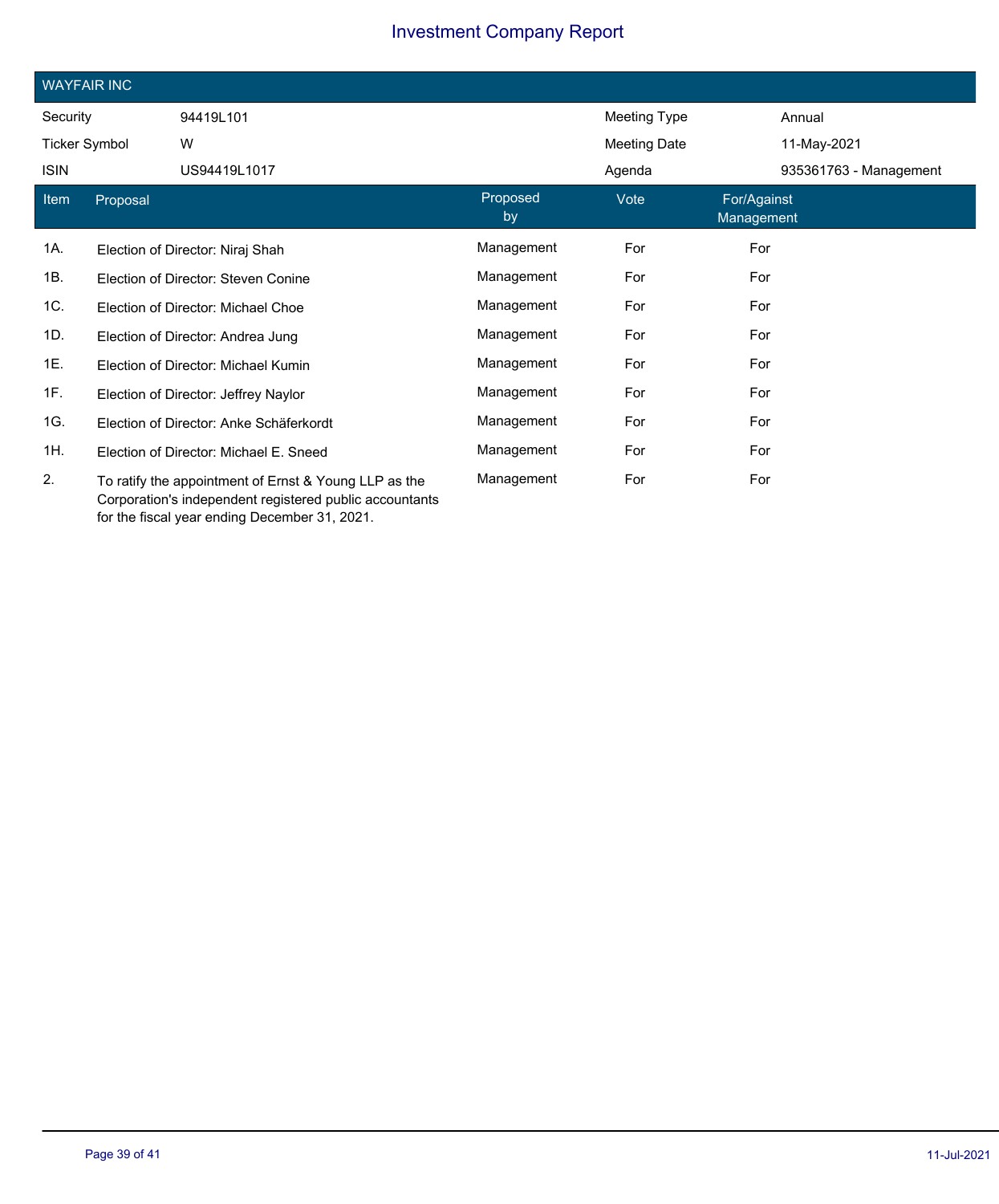| ZEBRA TECHNOLOGIES CORPORATION |                                                                                        |                      |                |                     |                           |                        |
|--------------------------------|----------------------------------------------------------------------------------------|----------------------|----------------|---------------------|---------------------------|------------------------|
| Security                       |                                                                                        | 989207105            |                | Meeting Type        |                           | Annual                 |
| <b>Ticker Symbol</b>           |                                                                                        | <b>ZBRA</b>          |                | <b>Meeting Date</b> |                           | 14-May-2021            |
| <b>ISIN</b>                    |                                                                                        | US9892071054         |                | Agenda              |                           | 935369252 - Management |
| Item                           | Proposal                                                                               |                      | Proposed<br>by | Vote                | For/Against<br>Management |                        |
| 1.                             | <b>DIRECTOR</b>                                                                        |                      | Management     |                     |                           |                        |
|                                | 1                                                                                      | Chirantan "CJ" Desai |                | For                 | For                       |                        |
|                                | $\overline{2}$                                                                         | Richard L. Keyser    |                | For                 | For                       |                        |
|                                | 3                                                                                      | Ross W. Manire       |                | For                 | For                       |                        |
| 2.                             | Proposal to approve, by non-binding vote, compensation<br>of named executive officers. |                      | Management     | For                 | For                       |                        |
| 3.                             | Ratify the appointment of Ernst & Young LLP as our<br>independent auditors for 2021.   |                      | Management     | For                 | For                       |                        |